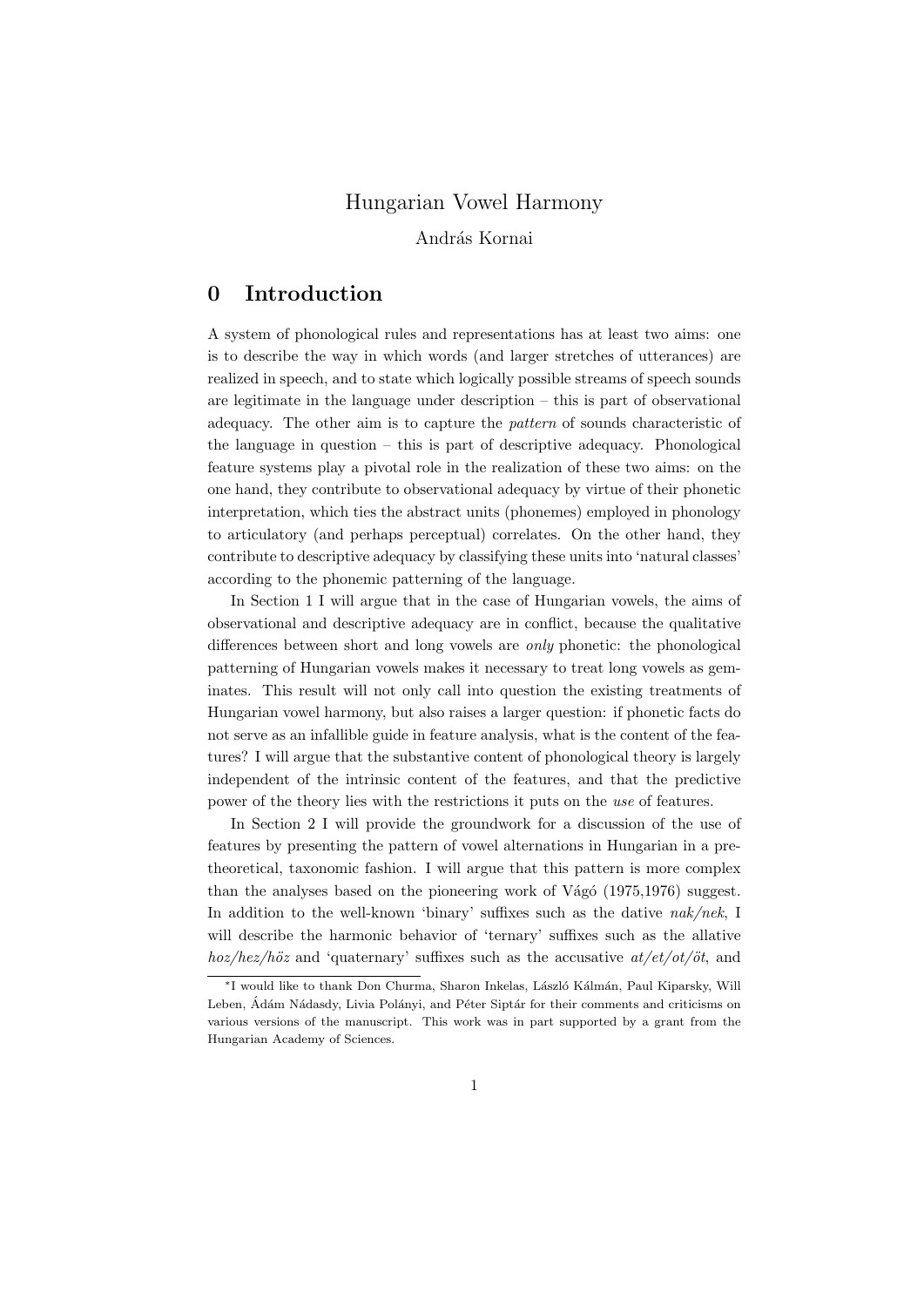discuss why these are problematic for Vágo's analysis. As we shall see, each vowel in Hungarian can show 'regular' or 'exceptional' behavior: this makes it necessary to use vowel features as diacritics.

In Section 3 I will investigate two opposing ways features can be used in rules of harmony: as structure-changing, or as structure building. I will give two competing accounts of the harmonic patterns in Hungarian. The first of these, developed by the author as part of a larger work dealing with the inflectional morphology of Hungarian (Kornai 1986) employs simplex (tridirectional) features: here the rules of harmony are necessarily feature-changing. The second account, developed jointly with Donca Steriade and Harry van der Hulst, employs the standard binary SPE features, and underspecification: here the rules of harmony are feature-adding. Since both analyses use a floating feature as a diacritic to mark the exceptional stems, they both handle quaternary alternation in the correct fashion. Thus we need some further considerations to select between the competing accounts: these will be discussed in Section 4.

# 1 The feature analysis of Hungarian vowels

In this section I will first present the vowel system of Hungarian and point out an important discrepancy between the phonetic facts and the traditional feature analyses of Hungarian vowels: although on the surface short and long a differ in rounding (and height), they are treated as having the same underlying value for the features Round (and Low). I will argue that this discrepancy is not accidental: rather, the pattern of short/long vowel alternations makes it compelling to analyze long vowels as geminates that differ from the corresponding short vowels only in the number of timing units they take.

Next I will address the larger issue of discrepancies between the underlying and surface representations. If such discrepancies exist at all, mere phonetic facts can not be fully sufficient to establish a feature analysis. As a first step in developing an alternative method for justifying a feature analysis, I will *deduce* a feature analysis for Hungarian vowels purely on the basis of vowel alternation patterns, without any reference to phonetic facts. I will briefly discuss the extent to which this deductive method is applicable for vowel systems (and phoneme inventories) other than that of Hungarian.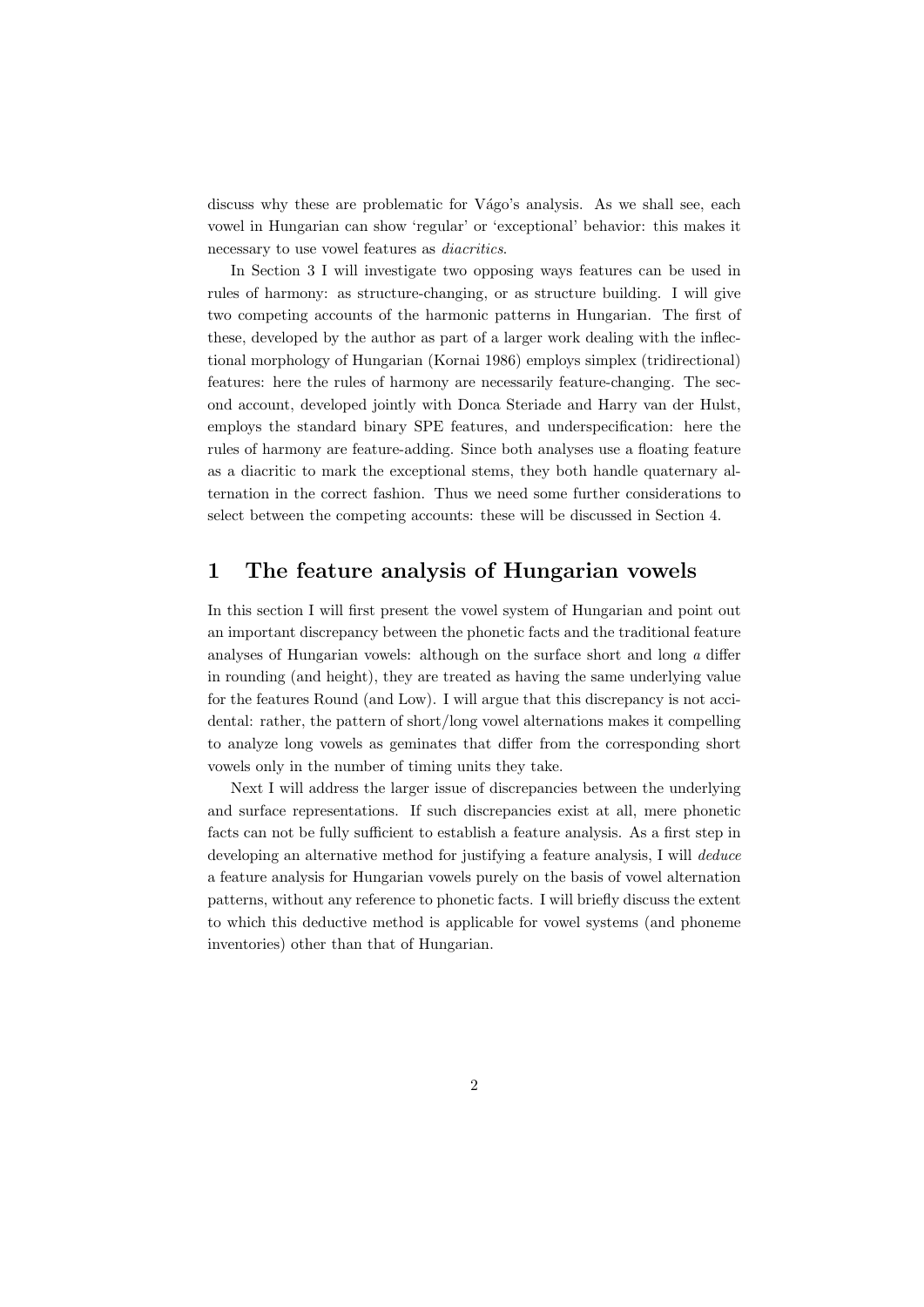### 1.1 The received feature analysis

The vowel system of Hungarian is given in  $(1)$  below – in the rest of the paper, forms will be given in orthographic, rather than phonetic, transcription.

|  |  |  | $(1)$ a [o] e [ $\varepsilon$ ] i o u ü ö        |  |
|--|--|--|--------------------------------------------------|--|
|  |  |  | á [a:] é [e:] í [i:] ó [o:] ú [u:] ű [ű:] ő [ö:] |  |

The vowels in the first and the second rows are traditionally called 'short' and 'long' vowels respectively. In standard phonological theory the phonetic difference between the two is encoded with the feature  $\pm$ Long or  $\pm$ Tense – in autosegmental theory it is encoded by the number of timing units associated to the vowel. There can be no doubt that the long vowels are true geminates. Phonetically, there is a clear distinction between a sequence of two identical short vowels and a long vowel: cf koordinata 'coordinate' vs. kor 'disease'; kiindulas 'starting' vs.  $kín$  'anguish' etc.<sup>1</sup> Phonologically, the distinction is equally clear: rules sensitive to syllable structure (e.g. the rule of question intonation, which assigns a high tone to the penult) will always treat long vowels as belonging to one syllable, and sequences of two identical short vowels as belonging to two syllables.

Phonetically, there is little discernible difference between the quality of i and  $i; o$  and  $\acute{o}$ ; u and  $\acute{u}$ ;  $\ddot{u}$  and  $\ddot{u}$ ; or  $\ddot{o}$  and  $\ddot{o}$ . However, the long vowel  $\acute{a}$  is low, central, and unrounded, while the short vowel a is mid-low, back, and rounded. The long vowel  $\acute{e}$  and the short vowel  $e$  do not differ in backness or rounding (they are both front unrounded), but they differ in height:  $\acute{e}$  is mid-high and  $e$ is mid-low. These facts are to be compared to the following feature charts:

| (2)     | $\mathbf{a}$             | $\acute{\mathrm{a}}$ | ${\bf e}$         | $\acute{\text{e}}$ | $\mathbf{i}$             | $\mathbf{i}$             | $\mathbf O$                  | ó                        | $\mathbf u$              | ú                    | ü                 | ű      | ö                        | ő      |
|---------|--------------------------|----------------------|-------------------|--------------------|--------------------------|--------------------------|------------------------------|--------------------------|--------------------------|----------------------|-------------------|--------|--------------------------|--------|
| Back    | $^{+}$                   | $^{+}$               |                   |                    |                          | $\qquad \qquad$          | $+$                          | $^{+}$                   | $^{+}$                   | $+$                  |                   |        |                          |        |
| High    |                          |                      |                   |                    | $^{+}$                   | $^{+}$                   | -                            | -                        | $+$                      | $^{+}$               | $^{+}$            | $^{+}$ |                          |        |
| Low     | $^{+}$                   | $^{+}$               | $^{+}$            |                    |                          |                          |                              |                          |                          |                      |                   |        |                          |        |
| Round   | $^{+}$                   |                      |                   |                    |                          | $\qquad \qquad -$        | $+$                          | $^{+}$                   | $^{+}$                   | $^{+}$               | $^{+}$            | $^{+}$ | $^{+}$                   | $^{+}$ |
| Long    | $\overline{\phantom{0}}$ | $\pm$                |                   | $^{+}$             | $\overline{\phantom{a}}$ | $^{+}$                   | $\qquad \qquad \blacksquare$ | $^{+}$                   | $\overline{\phantom{a}}$ | $+$                  | $\overline{a}$    | $^{+}$ | $\overline{\phantom{a}}$ | $^{+}$ |
|         |                          |                      |                   |                    |                          |                          |                              |                          |                          |                      |                   |        |                          |        |
|         |                          |                      |                   |                    |                          |                          |                              |                          |                          |                      |                   |        |                          |        |
|         |                          |                      |                   |                    |                          |                          |                              |                          |                          |                      |                   |        |                          |        |
| (3)     | $\mathbf{a}$             | $\acute{\mathrm{a}}$ | $\mathbf{e}$      | $\acute{\text e}$  | $\mathbf{i}$             | $\mathbf{i}$             | $\mathbf O$                  | ó                        | $\mathbf u$              | $\mathbf{\acute{u}}$ | ü                 | ű      | $\ddot{\text{o}}$        | ő      |
| Diffuse |                          |                      |                   |                    | $^{+}$                   | $^{+}$                   | $\qquad \qquad \blacksquare$ | $\overline{\phantom{a}}$ | $^{+}$                   | $^{+}$               | $+$               | $^{+}$ | $\overline{\phantom{a}}$ |        |
| Flat    |                          |                      |                   |                    |                          | $\overline{\phantom{a}}$ | $+$                          | $^{+}$                   | $^{+}$                   | $+$                  | $+$               | $^{+}$ | $^{+}$                   | $^{+}$ |
| Tense   | $\qquad \qquad$          | $\pm$                | $\qquad \qquad -$ | $^{+}$             | $\overline{a}$           | $^{+}$                   | $\qquad \qquad \blacksquare$ | $^{+}$                   | $\overline{\phantom{a}}$ | $+$                  | $\qquad \qquad -$ | $^{+}$ | $\qquad \qquad -$        | $\pm$  |
| Grave   | $^{+}$                   | $^{+}$               |                   |                    |                          |                          | $^{+}$                       | $^{+}$                   | $^{+}$                   | $^{+}$               |                   |        |                          |        |

<sup>1</sup>For a and e the quality differences make the contrasts even more striking:  $odaadás$  'devotion' vs.  $d\acute{a}d\acute{a}$  'spanking'; leenyvez 'glue down' vs. lény 'being'.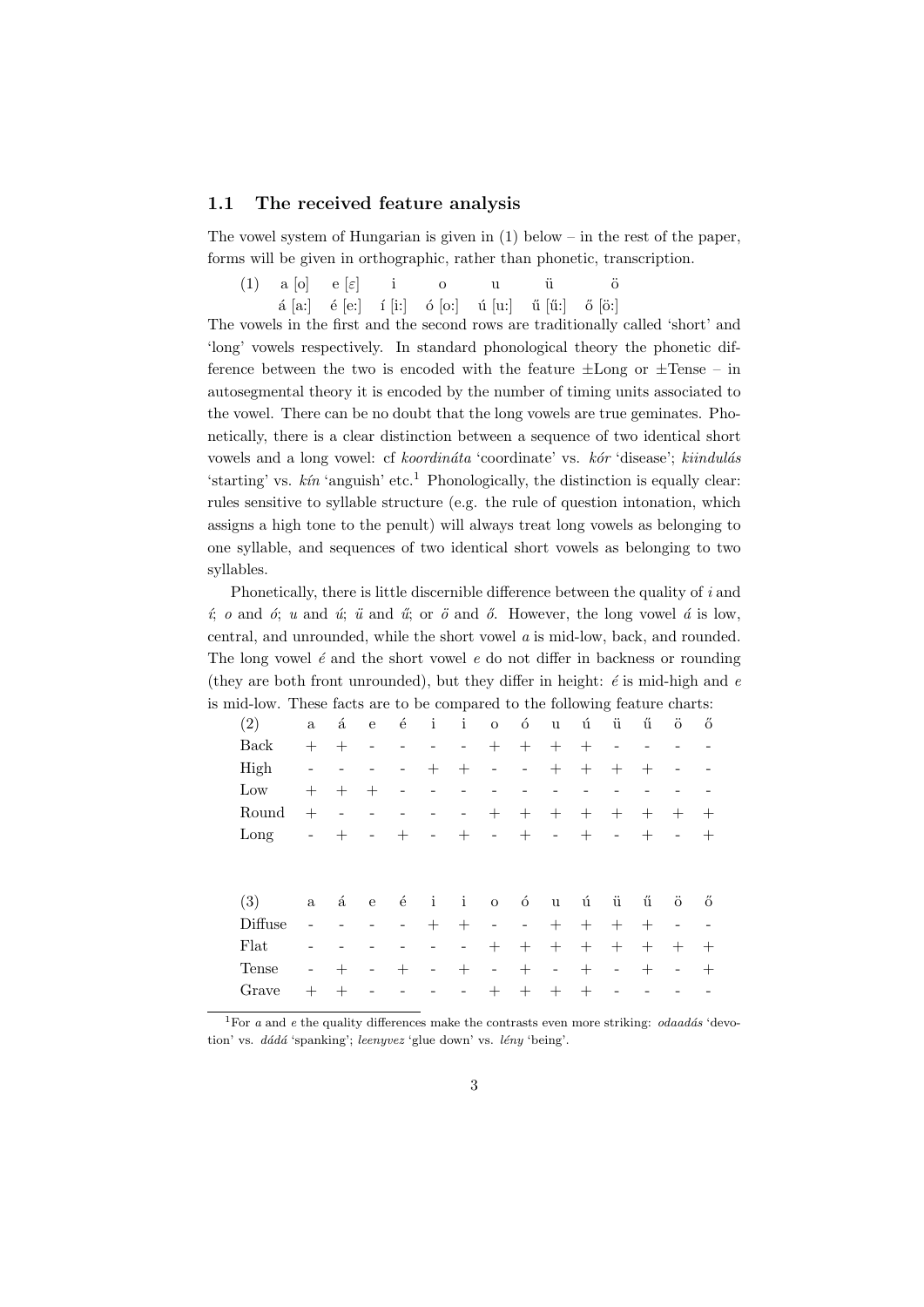Originally,  $(2)$  was suggested in Szépe (1969:399) as part of the first attempt at developing a generative phonology of Hungarian. Vágó (1975) introduced the idea of taking a as underlyingly –Round, and started to use SPE feature names. In the subsequent literature, (2) has been adopted almost universally without any attempt to justify it. The emergence of autosegmental phonology did not change this situation: the 'standard' system was retained (with a separate tier for Front/Back) essentially in the same form as in (2) until quite recently, when the interest in feature geometry and underspecification called for a re-evalutaion of feature systems.

The only attempt at developing a different feature system is Becker-Makkai (1970:639), who presents her system, given in (3), in Jakobsonian terms. Unfortunately, this paper went largely unnoticed, in spite of the fact that it contains some of the quaternary data ignored in mainstream treatments. In the original system, the Grave values for i and i are underspecified<sup>2</sup>, and I have added the value  $\sim$  in (3) in order to make it comparable to the fully specified SPE system in (2).

The two systems are highly similar: Tense is the same as Long, Diffuse is the same as High, and Grave is the same as Back (cf. SPE 4.2.1). Moreover, although Becker-Makkai notes that the –Flat specification for  $a$  "could be disputed on articulatory grounds", she opts for an abstract solution which makes her Flat equivalent to Vágó's underlying Round. The main difference between the two systems is in the treatment of short and long  $a$  and  $e$ : in (3), the only difference is in tenseness  $(=\text{length})$ , while in  $(2)$  there are other differences as well.

Working in the framework of SPE, which permits an underlying as well as a surface inventory, Vágó did not have to make a decision that flies in the face of phonetic facts in a case such as the roundness of a. Nevertheless, there are distinctions in Vágó's analysis which are completely arbitrary from a phonetic point of view. N´adasdy (1985) describes the phonetic height difference between a and  $\acute{a}$  as mid-low vs. low: Vágó treats both as  $+$ Low. Nádasdy describes the phonetic height difference between  $e$  and  $\acute{e}$  is mid-low vs. mid-high: Vágó treats e as  $+$ Low but é as  $-$ Low.

Vowel length is distinctive in Hungarian: it is easy to find minimal pairs like kor 'age' vs. kór 'sickness'; vidd 'carry!' vs. vídd 'fight!';  $\ddot{u}\dot{r}\ddot{o}m$  'artemisia' vs.  $\tilde{u}r\tilde{\sigma}m$  'my space';  $\tilde{\sigma}r\tilde{\sigma}m$  'joy' vs.  $\tilde{\sigma}r\tilde{\sigma}m$  'my guard'; buja 'lush' vs. búja 'his sorrow' that differ only in the length of the vowel in question. However, as we have seen above,  $\acute{e}$  and  $\acute{a}$  differ from  $e$  and  $\acute{a}$  not only in quantity, but

<sup>&</sup>lt;sup>2</sup> "The two blank spaces represent redundancies which do not need to be marked"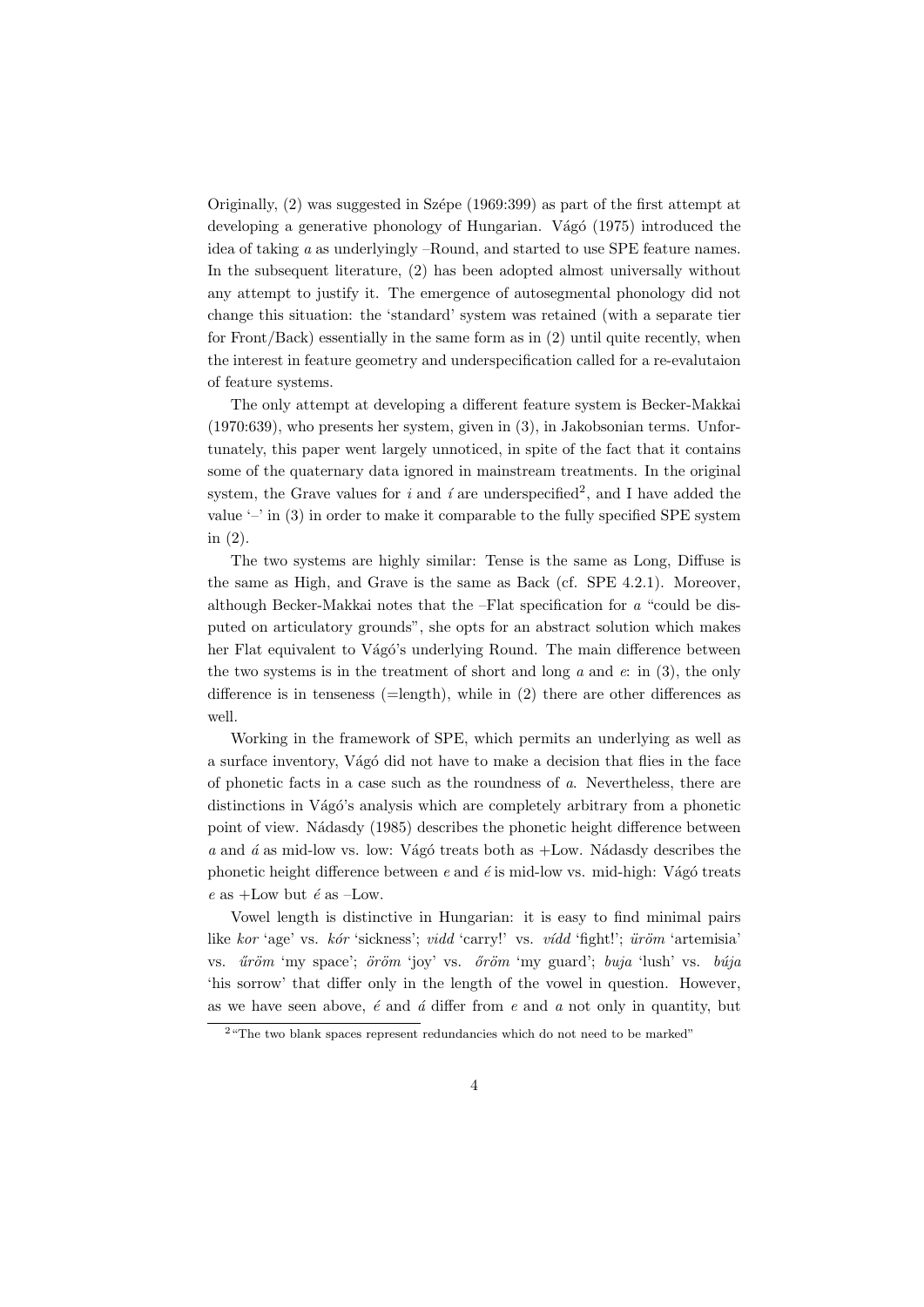in quality as well, and a key question of the analysis is to understand why we should follow Becker-Makkai and adopt the same features for short and long vowels nevertheless.

In order to show that  $a/\acute{a}$  and  $e/\acute{e}$  belong to the same short/long series as the other vowels, I will consider two independent processes. First, there is a a rule of Low Vowel Lengthening (cf Vágó 1980:1.1.2) whereby stem-final a becomes  $\acute{a}$ and e becomes  $\acute{e}$  before most suffixes (including the accusative  $at/et/ot/öt$ , the dative  $nak/nek$  and the superessive  $on/en/ön$ .

Since the lengthening of stem-final a is triggered by exactly the same set of suffixes that trigger the lengthening of stem-final e, we have to treat Low Vowel Lengthening as a unified process i.e. we must suppose that the change from  $a$ to  $\acute{a}$  happens along the same features as the change from  $e$  to  $\acute{e}$ . Thus, if  $a$  and e have identical values for some feature,  $\acute{a}$  and  $\acute{e}$  must also have identical values for that feature, and vice versa.

The lengthening rule shows that  $\acute{a}$  and  $\acute{e}$  differ from  $a$  to  $e$  at least in length, but it leaves open the possibility of other differences such as raising or unrounding. Recall, however, that the height differences work in the opposite direction: a is lowered to  $\acute{a}$  but e is raised to  $\acute{e}$  by the same rule. In order to derive the correct values, Vágó is forced to posit two 'adjustment rules' (p  $19$ ) which can be collapsed only by using Greek letter variables referring to the opposite values of Low and Long. From this I conclude that the rule of Low Vowel Lengthening should be formulated so as not to affect height.

Another way of showing that length is the only feature that distinguishes  $a$  from  $\acute{a}$  and  $e$  from  $\acute{e}$  is by studying a process of shortening which affects a different set of stem vowels. In a lexically restricted set of consonant-final stems, certain suffixes, such as the the accusative  $at/et/ot/ot$ , the dative nak/nek, but not the superessive on/en/ön will trigger the shortening of the vowel in the last syllable of the stem. Examples:

| (4)                    |              |
|------------------------|--------------|
| $t\acute{e}l/tele$     | 'winter/ACC' |
| $ny$ ár/nyarat         | 'summer/ACC' |
| $t\H{u}z/t\ddot{u}zet$ | 'fire/ACC'   |
| viz/vizet              | 'water/ACC'  |
| nyúl/nyulat            | 'rabbit/ACC' |

Again, the change is triggered by exactly the same set of suffixes for each stem, and this establishes the unity of the process. But here the non-low vowels show that the only feature the rule affects is length: thus it follows that this is the only change for low vowels as well. In particular, if we would permit the rule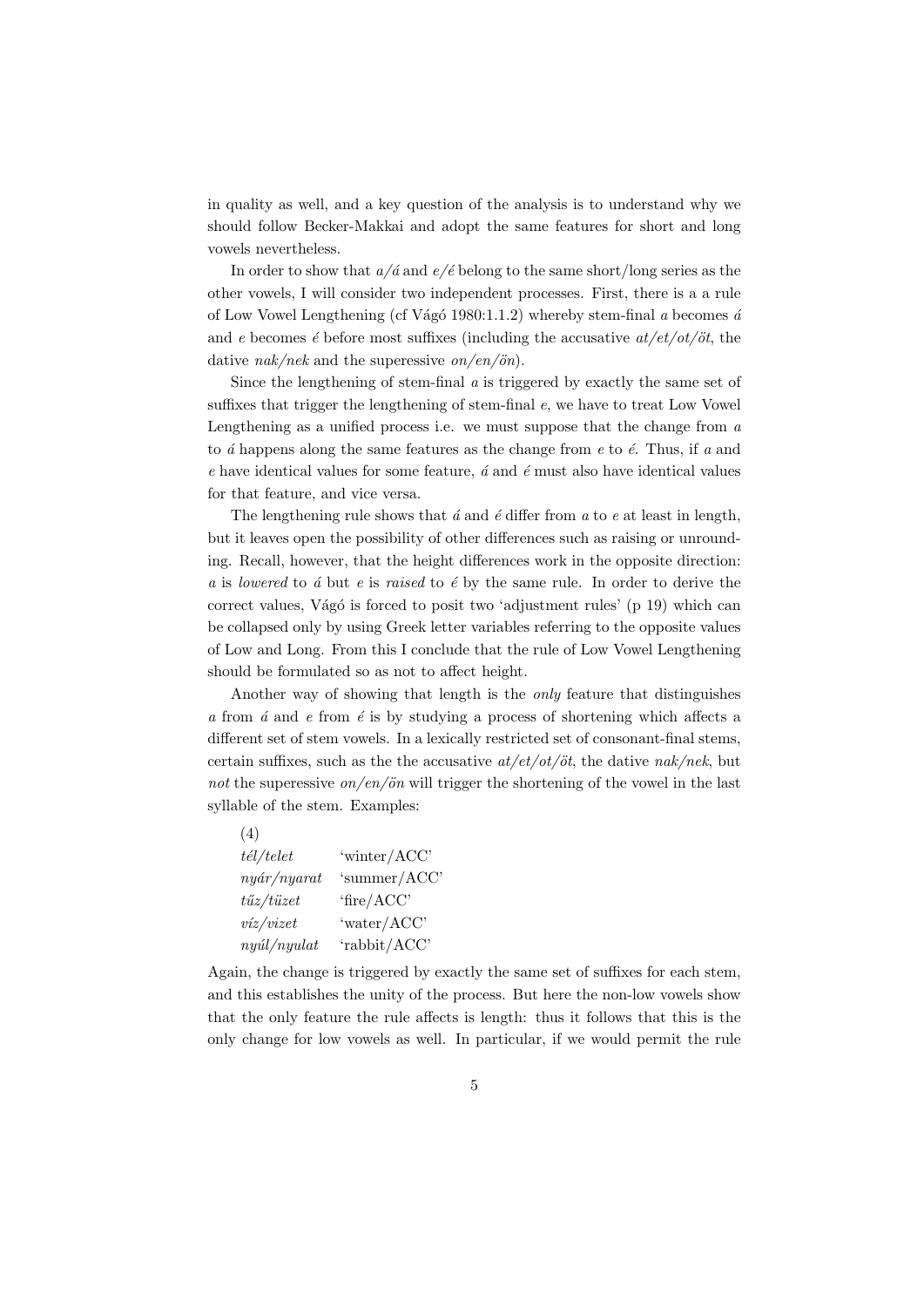to round from  $\acute{a}$  to  $a$ , we would mistakenly create a round vowel for  $e$  and  $i$  as well. Since this is completely unmotivated, we must derive the roundness of a by a late rule.

Before turning to the larger issue of discrepancies between the underlying and surface representations, let me summarize the implications of the preceding discussion. In order to maintain the unity of Low Vowel Lengthening, we must suppose that it operates on representations which are fairly distant from what one would propose on phonetic grounds. The shortening rule leads to exactly the same conclusion, namely that the only difference between corresponding short and long vowels is in the number of timing units they take, at least at the level where these rules operate. Therefore, the difference in the surface quality of a and  $\acute{a}$ , or e and  $\acute{e}$  can not be exploited to explain the purported asymmetry between the Low values of  $e$  and  $\acute{e}$ , as it was done e.g. in Steriade (1987). Rather, we predict that the harmonic behavior of long vowels is identical to that of the corresponding short vowels. As we shall see in Section 2, this conclusion holds not only for the 'regular' vowels, but for most of the 'exceptional' ones as well.

## 1.2 Deducing the feature system

So far we have established that for the purpose of writing phonological rulas that preserve the unity of vowel shortening/lengthening processes in Hungarian, we need a feature system which is fairly removed from the phonetic characteristics of these vowels. This situation is typical: rules that capture linguistically significant generalizations can be far removed from surface 'naturalness' (Anderson 1981). This being the case, we can not make use of what I called at the beginning the 'observational' aspect of the features to argue for a particular feature analysis: rather, we are forced to make use of their 'descriptive', classificatory function. Let us first see how one can deduce the remaining features from the patterns of harmonic alternations in Hungarian. The basic 'binary' alternation involves, among others, the following suffixes: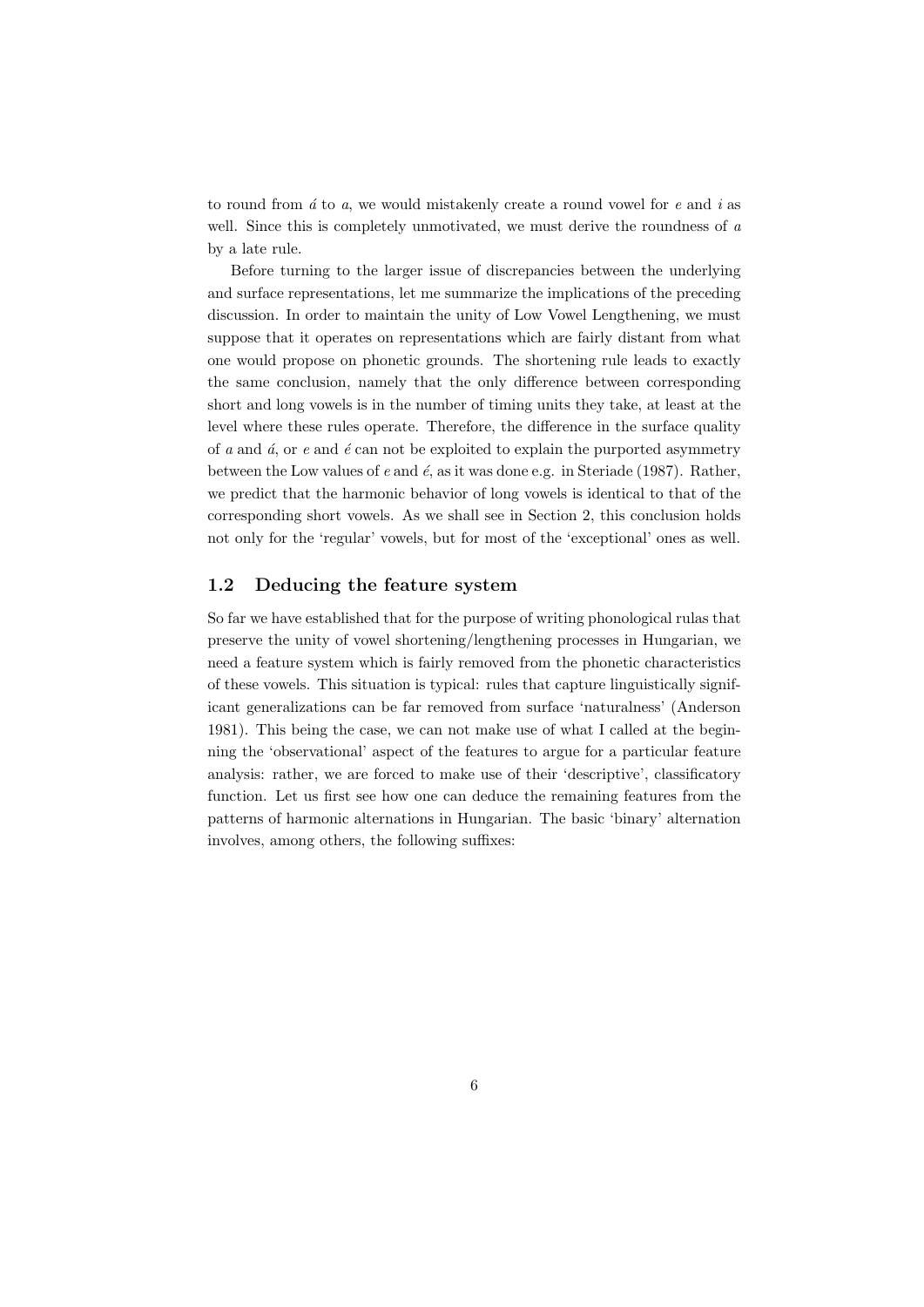| (5)                                       |                   |                                  |
|-------------------------------------------|-------------------|----------------------------------|
| nak/nek                                   | $^{\circ}$ DAT'   | dative                           |
| nál/nél                                   | 'ADE'             | adessive                         |
| $\frac{t}{d}$                             | 'ABL'             | ablative                         |
| nok/nök                                   | 'professional     |                                  |
|                                           | characterized by' | e.g. szó 'word', szónok 'orator' |
| unk/link                                  | '1PLPOSSG'        | 1st plural possessive singular   |
| $\mathbf{\acute{u}}/\mathbf{\acute{u}}^3$ | 'having'          | e.g. $nagy$ láb 'big foot'       |
|                                           |                   | nagy lábú 'having big feet'      |

This list is representative: there are no binary alternations involving other pairs of vowels. Disregarding exceptional stems for the time being, we can say that stems in which the last vowel is  $a$ ,  $o$  or  $u$  (short or long) take the first alternant of the suffixes listed above, and that all other stems take the second alternant. (Except for stems in which an a, o or u is followed by one or more i or  $e$  – these will be discussed in Section 3.) Examples:

(6)

| $^{stem}$ | 2-ary $a/e$ | 2-ary $o/\ddot{o}$ | 2-ary $u/\ddot{u}$      | gloss      |
|-----------|-------------|--------------------|-------------------------|------------|
| bab       | babnak      | babtól             | babunk                  | 'bean'     |
| báb       | bábnak      | bábtól             | bábunk                  | 'puppet'   |
| rum       | rumnak      | rumtól             | rumunk                  | 'id.'      |
| húr       | húrnak      | húrtól             | húrunk                  | 'chord'    |
| bot       | botnak      | $\mathrm{bott}$ ól | $\operatorname{botunk}$ | 'stick'    |
| drót      | drótnak     | dróttól            | drótunk                 | 'wire'     |
| hit       | hitnek      | hittől             | hitünk                  | 'belief'   |
| víz       | víznek      | víztől             | vízünk                  | 'water'    |
| fej       | fejnek      | fejtől             | fejünk                  | 'head'     |
| érv       | érvnek      | érvtől             | érvünk                  | 'argument' |
| tök       | töknek      | töktől             | tökünk                  | 'pumpkin'  |
| bőr       | bőrnek      | bőrtől             | bőrünk                  | 'skin'     |
| füst      | füstnek     | füsttől            | füstünk                 | 'smoke'    |
| bűn       | bűnnek      | bűntől             | bűnünk                  | 'sin'      |
|           |             |                    |                         |            |

Thus, there should be a feature that distinguishes a, o, u from e, i, ö, ü:this, of course, is the feature 'I' (-Grave, or -Back).

<sup>&</sup>lt;sup>3</sup>In ECH, or at least in the author's own dialect, this suffix is actually short. In a list of more than 3,000 suffixes and suffix-combinations (Veenker 1968) I have found only one more candidate: tyú/tyű as in pattantyú, billentyű etc. (The back alternant as well as the suffix  $\acute{u}/\mathrm{ü}$ as in *szomorú*, keserű were suggested to me by Péter Siptár (who does not follow the SLH standard and pronounces these with short vowels.)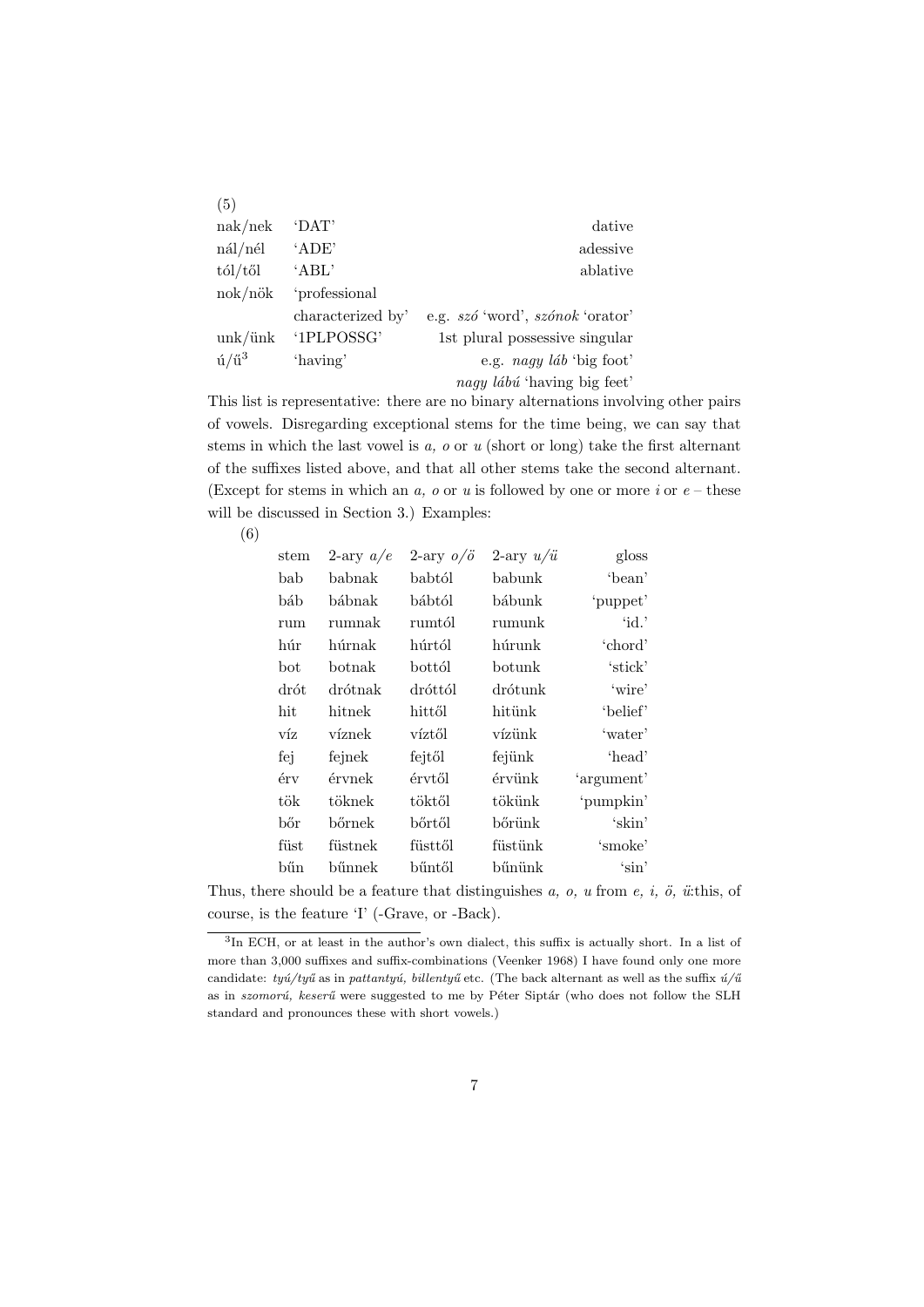Next, we should note the existence of four-way<sup>4</sup> alternation as shown, among others, by the following suffixes:

| (7)                  |           |
|----------------------|-----------|
| at/et/ot/öt          | 'ACC'     |
| ak/ek/ok/ök          | $'PI$ .   |
| $am/cm/cm/\ddot{o}m$ | '1SG POS' |
| as/es/os/ös          | 'having'  |

Quaternary suffixes, though ignored in standard treatments, are in fact anything but marginal: the most frequently encountered suffixes, such as the accusative, the 1st and 2nd sg possessive, and the plural are all of this form. Nor are they restricted to inflection: the last example,  $as/es/os/ös$  'having, having to do with' is a high-frequency derivational suffix that forms adjectives from nouns. The distribution of the alternants will be discussed in detail in Section 2. For the purposes of the present discussion, it is sufficient to note that  $a, e, o, \ddot{o}$ form a natural class because they are the only vowels that appear in four-way alternations. Thus, I will posit a feature that distinguishes these vowels from  $u$ , i,  $\ddot{u}$ : I will call this feature 'A'.

In order to keep the seven vowels distinct, we need a third feature, which I will call 'U'. The values of this feature are established on the basis of two kinds of vowel alternations, namely ternary harmonic alternations (which are automatic and meaningless) and proximal/distal vowel symbolism (which is meaningful). Ternary suffixes include the allative  $hoz/hez/höz$  and the superessive on/en/ön. There are no vowels other than  $o, e, \phi$  that take part in a three-way alternation. Again ignoring exceptional stem vowels, the basic pattern can be stated as follows: stems in  $a, o, u$  take the  $o$  alternant, stems in  $e, i$  take the  $e$  alternant, and stems in  $\ddot{o}$ ,  $\ddot{u}$  take the  $\ddot{o}$  alternant. Examples:

<sup>&</sup>lt;sup>4</sup>In vowel-initial suffixes, the suffix vowel is dropped regularly after stems ending in vowels, and occasionally after consonant-final stems – for the investigation of vowel harmony, this phenomenon can safely be disregarded.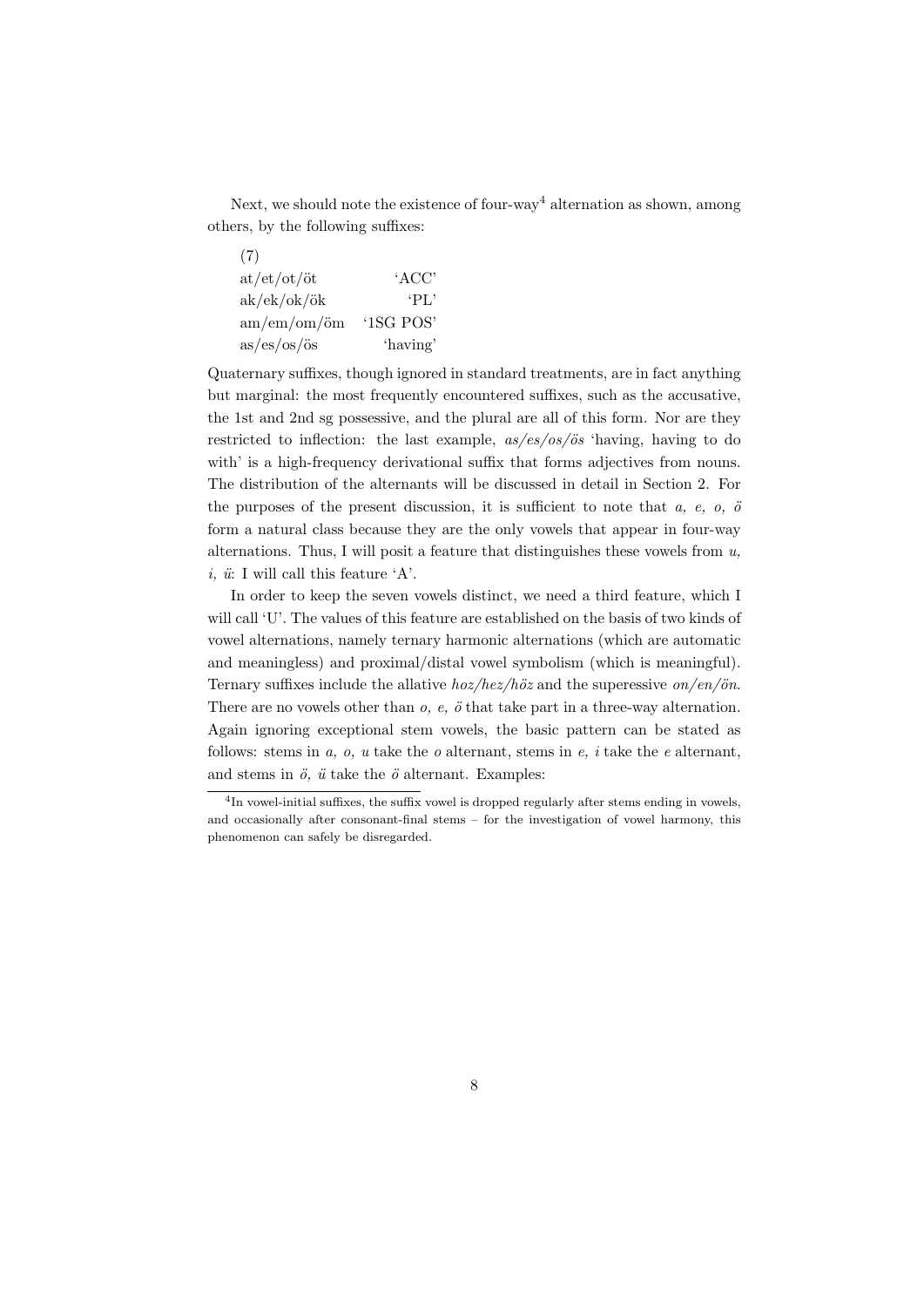| stem  | $\operatorname{SUE}$ | ALL     | gloss                 |
|-------|----------------------|---------|-----------------------|
| bab   | babon                | babhoz  | 'bean'                |
| báb   | hábon                | bábhoz  | 'puppet'              |
| rum   | rumon                | rumhoz  | $\dot{\mathrm{id}}$ . |
| húr   | húron                | húrhoz  | 'chord'               |
| bot   | boton                | bothoz  | 'stick'               |
| drót  | dróton               | dróthoz | 'wire'                |
| hit   | hiten                | hithez  | 'belief'              |
| víz   | vizen                | vízhez  | 'water'               |
| fej   | fejen                | fejhez  | 'head'                |
| érv   | érven                | érvhez  | 'argument'            |
| tök   | tökön                | tökhöz  | 'pumpkin'             |
| bőr   | bőrön                | bőrhöz  | 'skin'                |
| fiist | füstön               | füsthöz | 'smoke'               |
| bűn   | bűnön                | bűnhöz  | 'sin'                 |

(8)

(9)

The pattern exemplified in (8) divides the vowels that took the second alternant in the binary case into two groups,  $i$ ,  $e$  and  $\ddot{o}$   $\ddot{u}$ . These groups must be separated by the new feature U. The question is where the other vowels belong in this classification. In order to answer this question, I will invoke a 'functionalist' principle of maximal contrast which says that phoneme pairs that carry meaning distinctions should be maximally contrasted in form.

Hungarian has a pervasive system of proximal/distal distinctions in proforms: examples are *itt/ott* 'here/there',  $ez/az$  'this/that',  $igy/úgy$  'this way/that way',  $ekkor/akkor$  'this time (now)/that time (then)'. In order to keep the representation of i and u maximally distinct, we must classify u with  $\ddot{u}$ ,  $\ddot{o}$ , and similarly if we want to keep the representation of  $i$  and  $o$  maximally distinct, we have to classify  $o$  with  $\ddot{u}$ ,  $\ddot{o}$ . By the same token,  $a$  would fall together with  $\ddot{u}$ ,  $\ddot{o}$ , but if we want to keep the feature matrices of  $o$  and  $a$  distinct, we must put  $a$  together with  $i, e$ .

In Section 3.1 I will use a simplex tridirectional feature system as proposed by Rennison (1984), Kaye et al (1985), and others: thus, I will take I to be +Front (rather than  $-Back$ ) and A to be  $-High$  (rather than  $+Low$ ). In autosegmental notation, this system can be summarized as follows:

9

I U I U i = \ u = / u = \ / V V V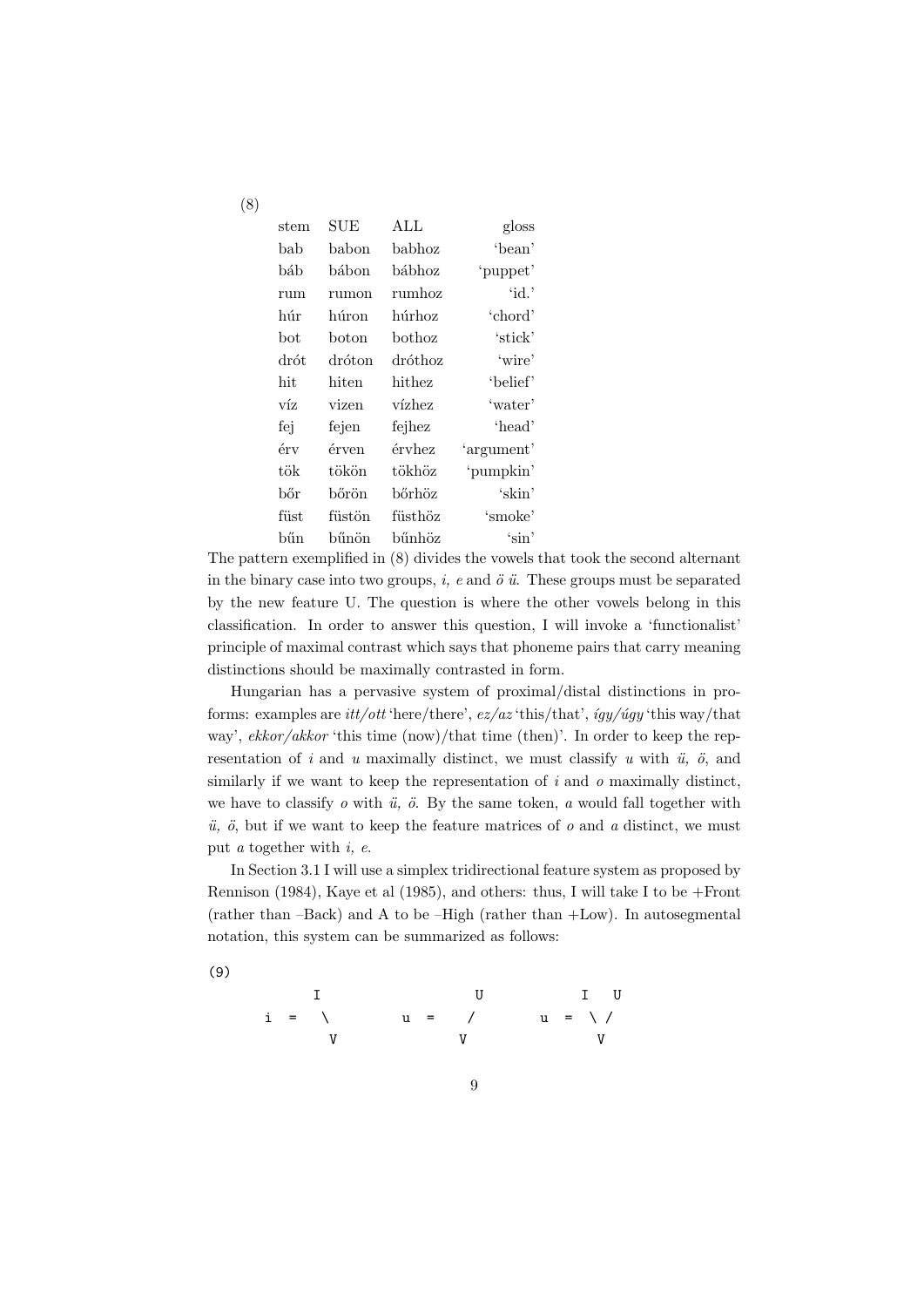|  |  |   | U IU       |                          |   |
|--|--|---|------------|--------------------------|---|
|  |  |   | $\sqrt{2}$ |                          |   |
|  |  |   |            |                          |   |
|  |  |   |            | <b>Contract Contract</b> |   |
|  |  | A |            |                          | A |

In sum, I have provided justification for three features, I, A, and U solely on the basis of vowel alternations. The probability of these features coinciding with the phonetically motivated Back-Grave, High-Diffuse, and Round-Flat is 1/840, even if we take it into account that the arguments used for these distinctive features provide no evidence as to which value should be taken as marked (+), or unmarked. Although the argument based on the principle of maximal contrast is less than fully compelling, the chances that the partially determined feature matrix developed on the basis of harmonic behavior alone should be compatible with (2) and (3) are still less than one percent. It is particularly noteworthy that the only case where the functional argument must be overridden by considerations of distinctness is the case of a, which is actually  $+$ Round on the surface.

Such an improbable 'coincidence' would call for an explanation even if it was restricted to Hungarian – but in fact the phonological patterning of languages is nearly always less abstract than what one would expect on the the basis of the apparent arbitrariness of the methods by which the feature analysis was established. In this paper, I can offer only the beginnings of an explanation: first, I would like to maintain that the process for discerning the phonological patterning is not really arbitrary.

Phonological rules can be stated without the aid of features, simply by referring to their input, output and context in terms of phonemes. For instance, a rule of nasal assimilation in Hungarian (see ch 2.5 of Vágó 1980) can be stated as n $\rightarrow$ m before {p,b,m}. Thus, by virtue of serving as environment in some rule, {p,b,m} is expected to be a natural class, sharing some feature X. Needless to say, a class can be natural also by virtue of undergoing, rather than triggering, some process. (For a discussion of the criteria we employ in distinguishing natural classes from 'unnatural' ones see e.g. Rubach 1982 ch 3.2)

Second, I would argue that in general we can deduce a feature analysis from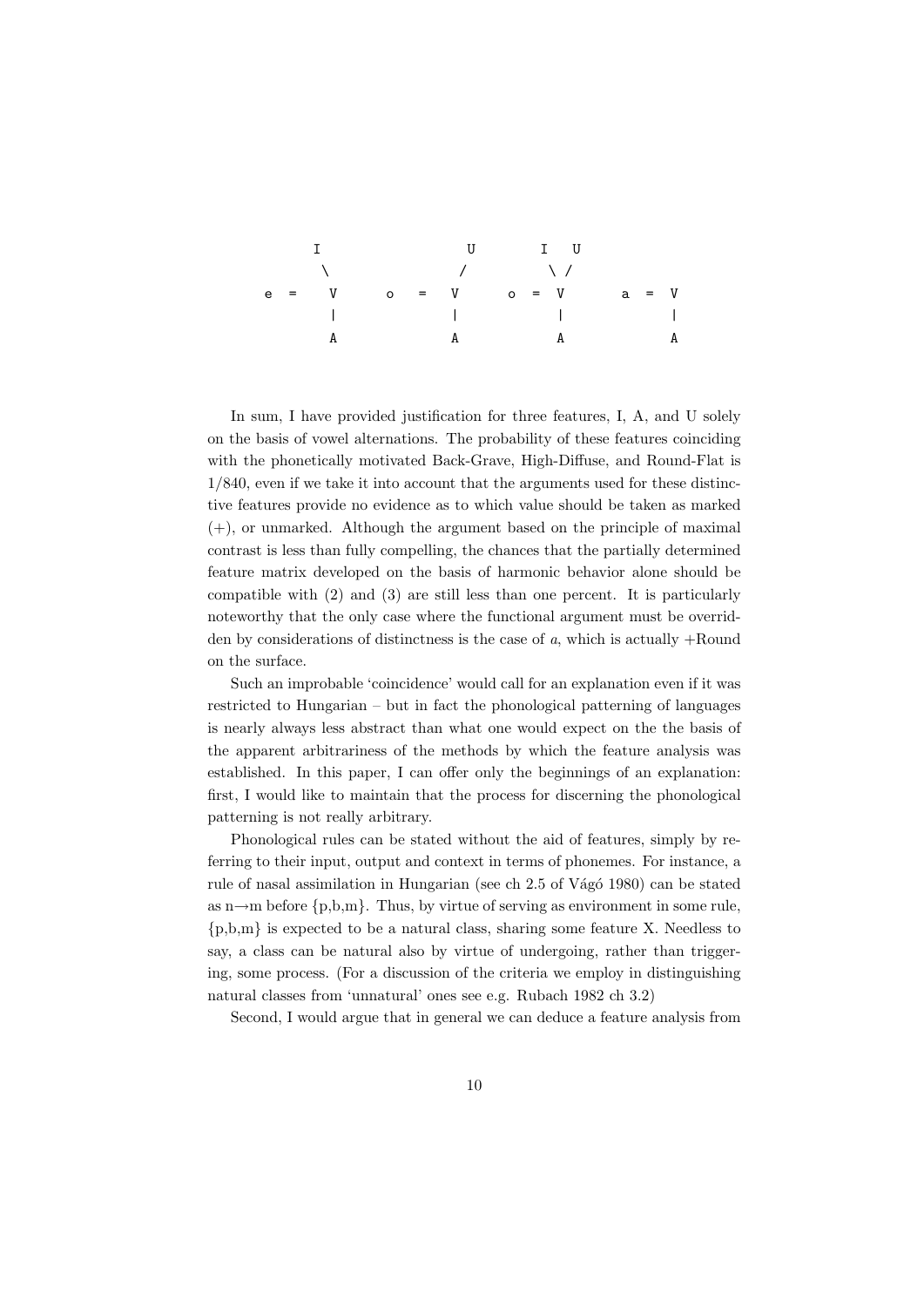the natural classes,<sup>5</sup> which are independently given to us (provided that the rules are given). From this perspective, the high degree of similarity between the abstract natural classes containing phonemes which behave similarly in rules, and the concrete natural classes containing phonemes which have similar articulatory properties is not really surprising: a rule with a simple articulatory (or perceptual) statement is easier to learn (or recognize) than one requiring a more complex statement. Thus, we expect the 'abstract' features emerging from the pattern given by the rules to be very similar (though not necessary identical) to the concrete, phonetic features which are universally given.

# 2 Harmonic alternations

In this section, I will first describe the suffixation patterns of non-derived stems in a theory-neutral, descriptive fashion. Next, I will describe the way suffixcombinations work in Hungarian, and argue that the standard treatment  $(Vágó)$ 1975) fails to capture the basic pattern of binary, ternary, and quaternary harmony.

### 2.1 Stem classes

In order to avoid the problems stemming from the use of two different feature systems, let me introduce some terminology. As can be seen from the examples in Section 1.3, the basic pattern of harmonic alternations is the same for short and long vowels. Since this is also true of the exceptional patterns presented below, I will not mention the long vowels separately. For the sake of simplicity, a o u will be called back; i e will be called neutral; and  $\ddot{u}$  o will be called front vowels. Neutral vowels will not be called 'front', their featural classification and phonetic properties notwithstanding.

Exceptional vowels, such as the  $i$  of  $h/d$  'bridge' are well known in the literature: the fact that they take back suffixes  $(hídnak, *hídnek)$  rather than the regular front suffixes was taken as evidence for absolute neutralization rules (Ringen 1976). Indeed, they provide a clear counterexample to the Alternation Condition (Kiparsky 1968), and the problem posed by 'abstract vowels' could not be solved until the emergence of autosegmental phonology.

Here I will show that the set of abstract vowels in Hungarian is much more complex than previously suspected: in particular, not only neutral vowels have abstract counterparts. To see this, I will group stems together according to

 ${}^{5}$ For a discussion of the details of this deductive method, see Kornai (1986: 2.1)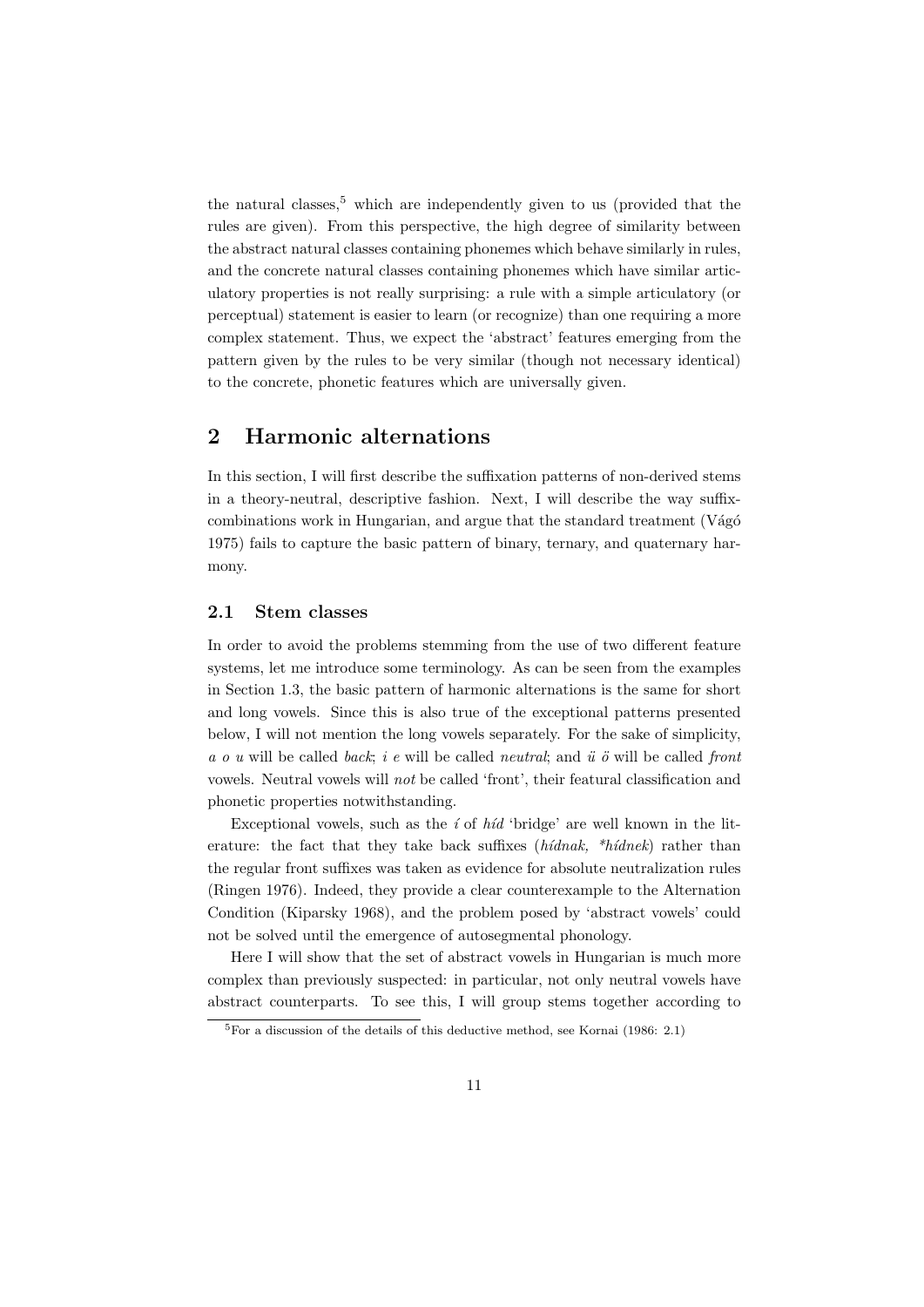their harmonic behavior, i.e. according to the suffix-alternants they select. I will develop a taxonomy which is applicable not only to stems, but also to fully formed words that can undergo further suffixation. The classification presented below offers a theory-neutral descriptive framework encompassing all the nonvacillating Hungarian data.

In the binary case, all stems can be divided into two classes, 'BACK' and 'FRONT', according to the quality of the alternant they select. As we have seen in 1.3, binary alternants can be arranged in parallel series: if a stem takes -nak in the dative, it will take  $-n\hat{a}l$ , rather than  $-n\hat{e}l$  in the adessive,  $-t\hat{o}l$ , rather than -től in the ablative, etc. In a corpus of more than  $35.000$  nouns,  $6$  I was unable to find non-vacillating conterexamples that would take, say, -nak in the dative but  $-t\delta l$  in the ablative. Thus the generalization that binary suffixes can be arranged in parallel series is extremely robust, with no systematic counterexamples.

With the introduction of quaternary suffixes, a four-way partitioning results, depending on the quality of the vowel in the plural suffix  $ak/ek/ok/ök$ . Those stems that take  $-ak$  are grouped together in Class I, those that take  $-ok$  are in Class II, those that take  $-ek$  are in Class III or IV, and those that take  $-ök$  are in Class V. The difference between Class III and Class IV will be established shortly – until then, we will consider Class III and Class IV together.

It should be emphasized here that the classes are set up on the basis of the suffix vowels, rather than on the basis of the stem vowel. Since Hungarian has root-controlled harmony, there is a correspondence between the two. Class I contains the exceptional back vowel stems, and Class II contains the regular back vowel stems. Class III contains the regular neutral vowel stems, Class IV contains the exceptional front vowel stems, and Class V contains the regular front vowel stems. The distribution of exceptional vowels will be discussed in greater detail later on.

The partitioning into classes is justified by the fact that other quaternary suffixes will take the alternant with the same vowel. Indeed, no stem can subcategorize for  $-ak$  in the plural but  $-ot$  in the accusative, and in general the distribution of the quaternary alternants, as far as it can be established,<sup>7</sup> are completely parallel. In the following table, quaternary suffixes are represented by the plural.

<sup>6</sup>Most of the data discussed in this paper was gleaned from a dictionary databese (Kornai 1986a)

<sup>7</sup>The alternating vowel is lost after certain stems for some of the quaternary suffixes, e.g. we have borok 'wine-PL' but bort 'wine-ACC'.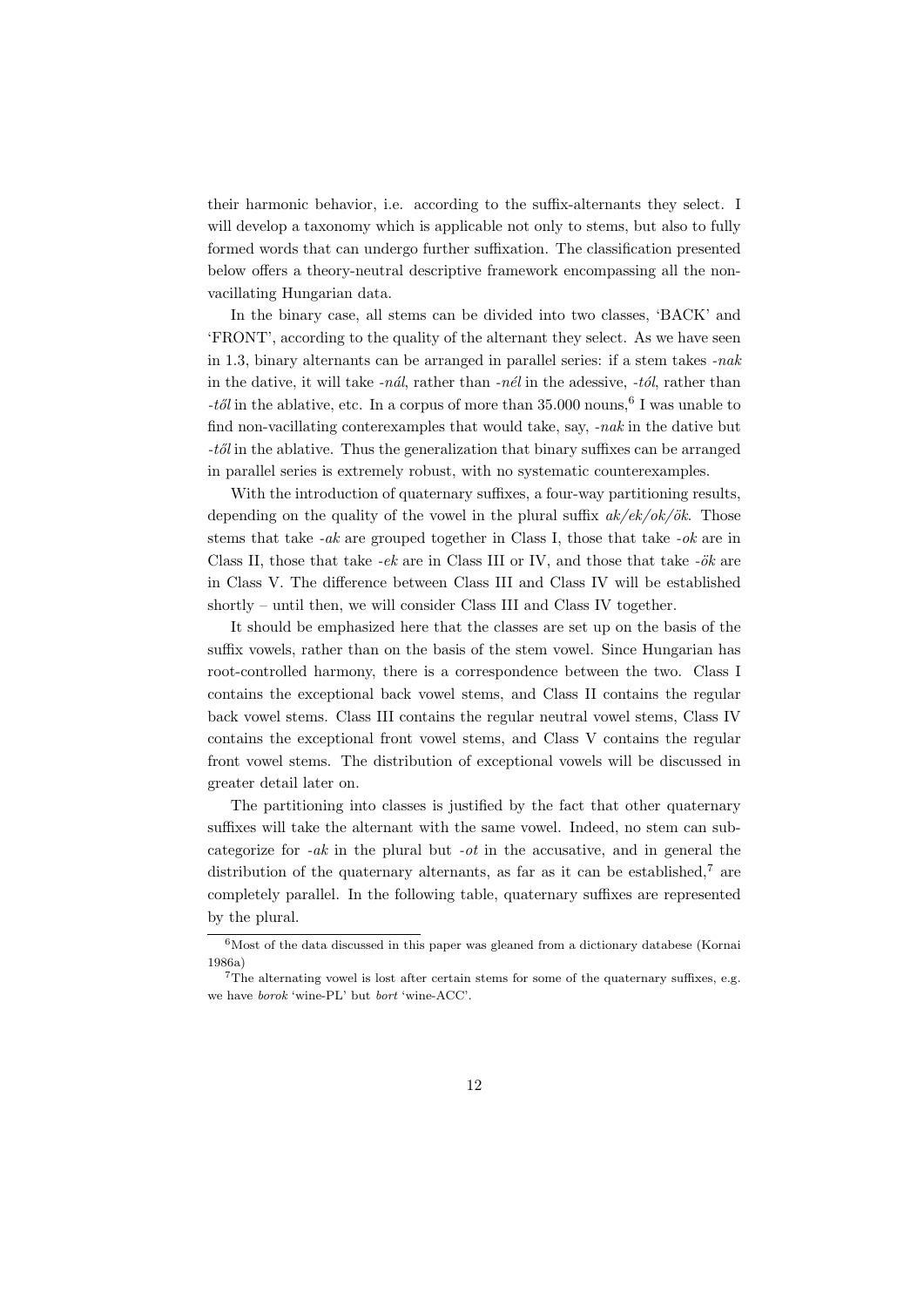| (10)         |              |         |          |             |                    |                    |                           |
|--------------|--------------|---------|----------|-------------|--------------------|--------------------|---------------------------|
|              | stem         | $4-ary$ | $3-ary$  | 2-ary $a/e$ | 2-ary $o/\ddot{o}$ | 2-ary $u/\ddot{u}$ | gloss                     |
| $\mathbf I$  |              |         |          |             |                    |                    |                           |
|              | $_{\rm had}$ | hadak   | hadhoz   | hadnak      | hadtól             | hadunk             | 'army'                    |
|              | ház          | házak   | házhoz   | háznak      | háztól             | házunk             | 'house'                   |
|              | lyuk         | lyukak  | lyukhoz  | lyuknak     | lyuktól            | lyukunk            | 'hole'                    |
|              | kút          | kutak   | kúthoz   | kútnak      | kúttól             | kutunk             | 'well'                    |
|              | hold         | holdak  | holdhoz  | holdnak     | holdtól            | holdunk            | 'moon'                    |
|              | $\log$       | lovak   | lóhoz    | lónak       | lótól              | lovunk             | 'horse'                   |
|              | híd          | hidak   | hídhoz   | hídnak      | hídtól             | hidunk             | 'bridge'                  |
|              | héj          | héjak   | héjhoz   | héjnak      | héjtól             | héjunk             | 'crust'                   |
| $\mathbf{I}$ |              |         |          |             |                    |                    |                           |
|              | bab          | babok   | babhoz   | babnak      | babtól             | babunk             | 'bean'                    |
|              | báb          | bábok   | bábhoz   | bábnak      | bábtól             | bábunk             | 'puppet'                  |
|              | rum          | rumok   | rumhoz   | rumnak      | rumtól             | rumunk             | 'id.'                     |
|              | húr          | húrok   | húrhoz   | húrnak      | húrtól             | húrunk             | 'chord'                   |
|              | bot          | botok   | bothoz   | botnak      | bottól             | botunk             | 'stick'                   |
|              | drót         | drótok  | dróthoz  | drótnak     | dróttól            | drótunk            | 'wire'                    |
|              | zsír         | zsírok  | zsírhoz  | zsírnak     | zsírtól            | zsírunk            | 'fat'                     |
|              | cél          | célok   | célhoz   | célnak      | céltól             | célunk             | 'goal'                    |
| III          |              |         |          |             |                    |                    |                           |
|              | hit          | hitek   | hithez   | hitnek      | hittől             | hitünk             | 'belief'                  |
|              | víz          | vizek   | vízhez   | víznek      | víztől             | vizünk             | 'water'                   |
|              | fej          | fejek   | fejhez   | fejnek      | fejtől             | fejünk             | 'head'                    |
|              | érv          | érvek   | érvhez   | érvnek      | érvtől             | érvünk             | 'argument'                |
| IV           |              |         |          |             |                    |                    |                           |
|              | hölgy        | hölgyek | hölgyhöz | hölgynek    | hölgytől           | hölgyünk           | 'lady'                    |
|              | tőgy         | tőgyek  | tőgyhöz  | tőgynek     | tőgytől            | tőgyünk            | 'udder'                   |
|              | sült         | sültek  | sülthöz  | sültnek     | sülttől            | sültünk            | 'roast'                   |
|              | tűz          | tüzek   | tűzhöz   | tűznek      | tűztől             | tüzünk             | 'fire'                    |
| $\mathbf V$  |              |         |          |             |                    |                    |                           |
|              | tök          | tökök   | tökhöz   | töknek      | töktől             | tökünk             | 'pumpkin'                 |
|              | bőr          | bőrök   | bőrhöz   | bőrnek      | $b$ őrtől          | bőrünk             | $^{\prime}\mathrm{skin'}$ |
|              | füst         | füstök  | füsthöz  | füstnek     | füsttől            | füstünk            | $\lq \$                   |
|              | bűn          | bűnök   | bűnhöz   | bűnnek      | bűntől             | bűnünk             | 'sin'                     |

The list in (10) is exhaustive in the sense that each surface vowel is exemplified in every class where it appears: for instance, there are no  $i$ -stems in Class IV or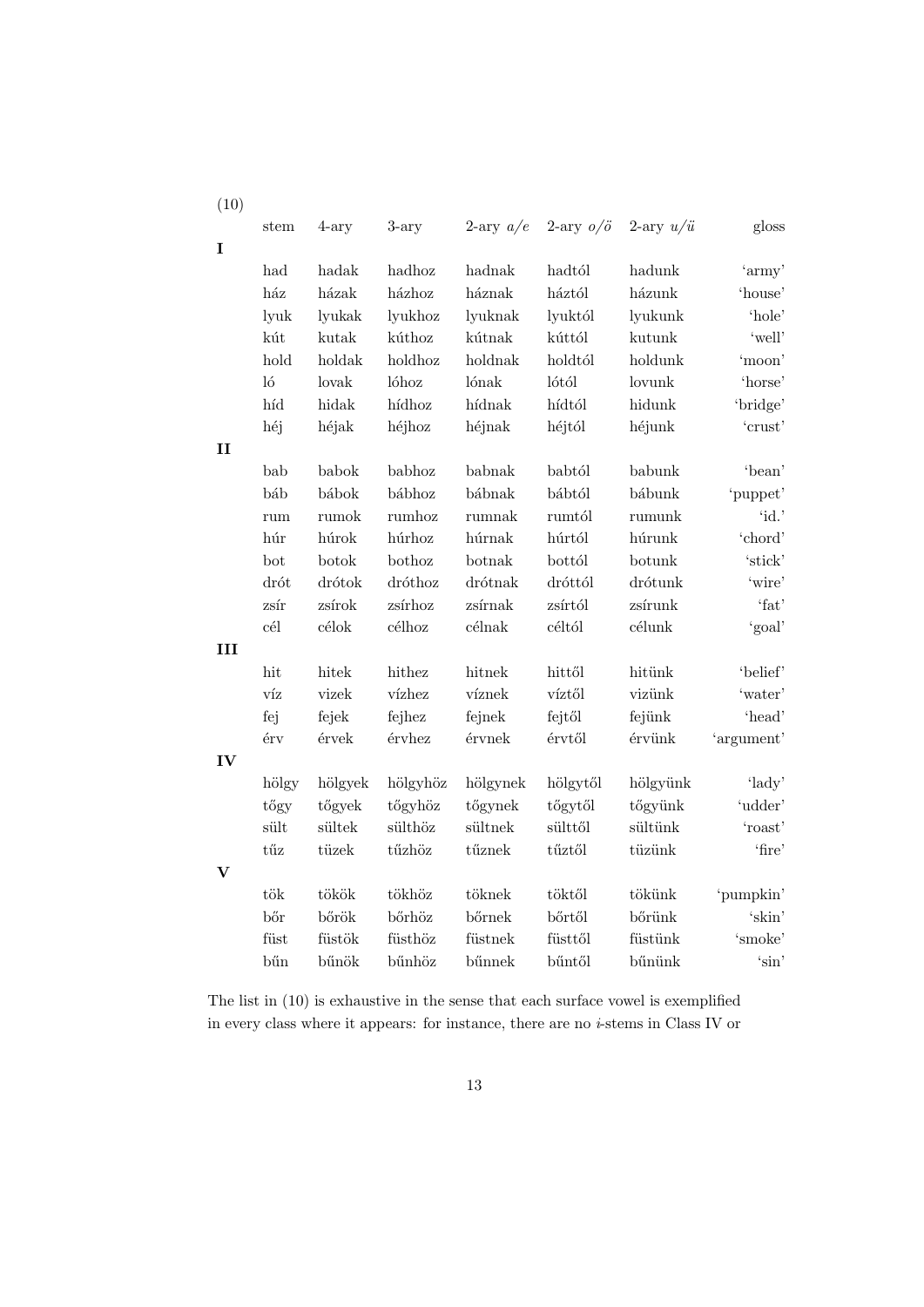Class V. Moreover, although the examples are all monomorphemic noun stems, each non-vacillating Hungarian word falls into one of these classes, irrespective of morphemic composition or lexical category.

As can be seen from (10), the selection of the suffix vowel in a quaternary suffix determines the selection of binary suffixes i.e. whether a stem belongs to the FRONT or to the BACK class: all stems that take  $-ak$  (Class I) or  $-ok$ (Class II) in the plural take back suffixes and the rest take front suffixes. In other words, the BACK class is made up from Class I and Class II, and the FRONT class is made up from the rest.

Hower, the choice of ternary alternant can not be fully determined from the fact that a stem takes the  $e$ -alternant of quaternary suffixes: such stems generally take the e-alternant (as expected), but not always. Those stems that take the e-alternant both in ternary and quaternary suffixes are grouped together in Class III, which contains the overwhelming majority of neutral vowel stems. But there are a number of stems in  $\ddot{o}$  and  $\ddot{u}$  that also take -ek in the plural: these are collected in Class IV.

It should be emphasized that the behavior of Class IV stems is qualitatively different from that of vacillation: forms like \*hölgyhez, \*tőgyhez, \*sülthez, and  $*$ tüzhez are unacceptable in every idiolect, and in Educated Colloquial Hungarian (ECH)<sup>8</sup> the forms \*hölgyöt, %tőgyöt,<sup>9</sup> \*sültöt, and \*tüzöt are clearly unacceptable. Thus, the stems in Class IV require new kinds of abstract vowels.

I have mentioned above that the quality of the stem vowel determines the harmonic behavior of the stem to a large extent. If the stem vowel is front  $(\ddot{o}$ or  $\ddot{u}$ , the stem must be in Class IV or Class V, and if it is back  $(a, o \text{ or } u)$ , the stem will belong in Class I or Class II. As long as the last vowel of a polysyllabic stem (or word) is not neutral (*i* or  $e$ ), the quality of the last vowel will decide the harmonic behavior of the whole stem. If the last vowel is neutral, the situation is more complex – the details will be discussed in Section 3.

The choice between Class IV and Class V is lexically determined, as is the choice between Class I and Class II. However, only the selection of Class I or Class IV has to be marked in the lexicon – the default case is Class II for stems in a, u, and  $o$ ; and Class V for stems in  $\ddot{u}$  and  $\ddot{o}$ . This is particularly clear for Class IV, which contains roughly 20 monomorphemic stems, as opposed to the thousands of monomorphemic stems in Class V. That Class IV is the exceptionally marked class can also be seen from the fact that all recent loans

 ${}^{8}$ The standard (Budapest) dialect. See Nádasdy (1985)

 $9$ This form has a decidedly *vidéki* 'rural' flavor for Budapest speakers, but is, perhaps, acceptable in some dialects. Note that different dialects can have different vowel inventories.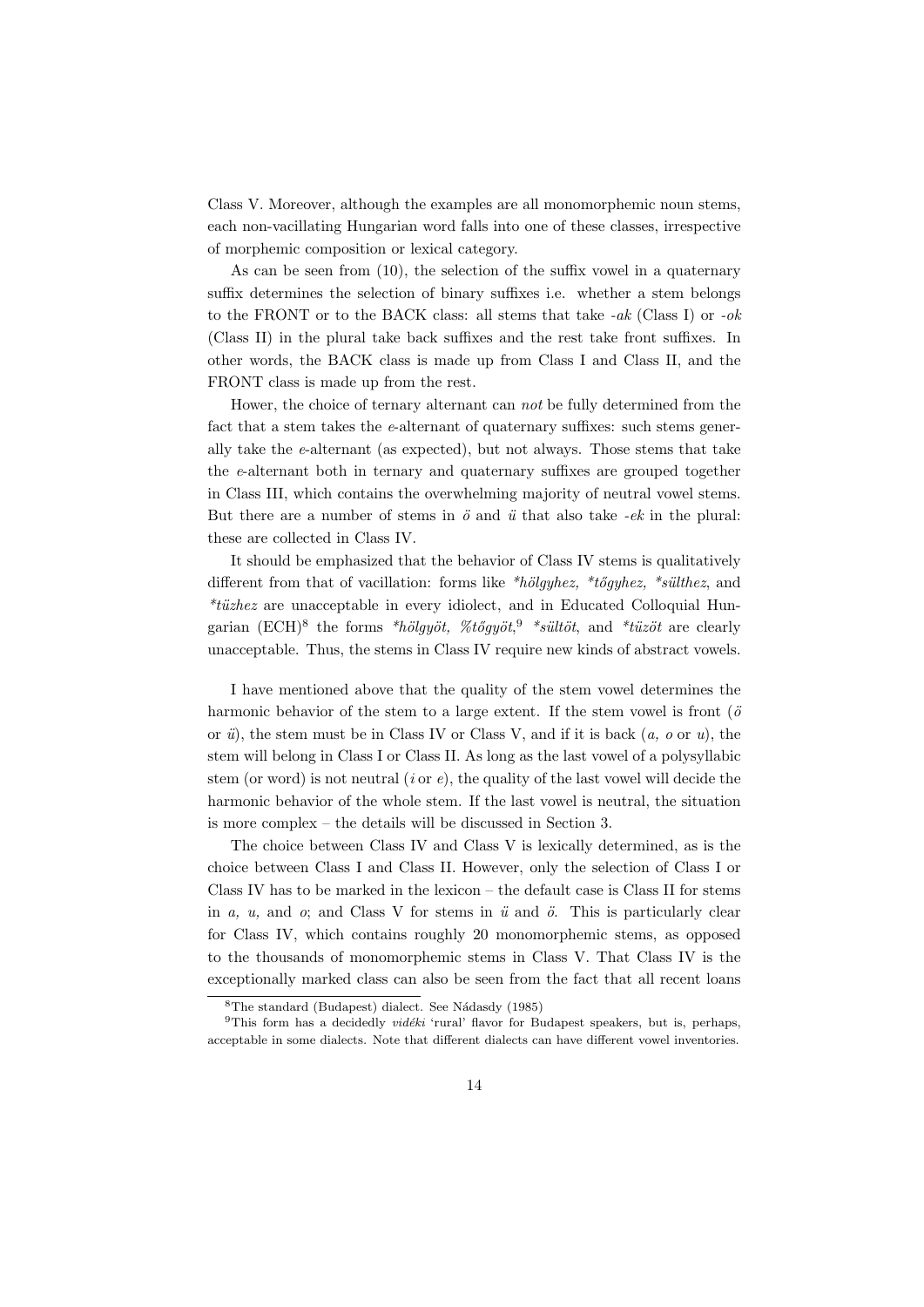in  $\ddot{u}$  or  $\ddot{o}$  are in Class V. Although Class I is much larger (it contains more than a thousand monomorphemic members), it is still considerably smaller than Class II. It is also closed: nonce-words and recent loans in a, u, and o always belong in Class II. For the same reasons, the default is Class III for monosyllabic stems in neutral vowels.

Thus, the stems of Class I and Class IV must be marked by some diacritic. As we shall see shortly, there are reasons to suppose that this diacritic is the same for Class I and Class IV – let us call it  $+ML$ . For the time being, it is sufficient to note that each 'regular' vowel has a +ML counterpart, which is in Class IV if the vowel is front, and in Class I if it is neutral or back. The overwhelming majority of exceptional vowels is +ML. However, we find a few neutral vowel stems in Class II as well. For example the triple  $h$ íd, víz, zsír shows that we must have two kinds of exceptional  $\epsilon$ -s. Unlike +ML stems, which can contain every surface vowel other than e, –ML exceptional vowels are restricted to  $i$  and  $\acute{e}$  which appear only in a handful of monomorphemic stems and will require some other form of diacritical marking.

## 2.2 Suffix-combinations

The reader familiar with earlier treatments of Hungarian vowel harmony might wonder how a phenomenon involving thousands of stems and the most common suffixes like the accusative or the plural could have been ignored? I believe that this is because most of the literature on this topic is based on Vágó  $(1975)$ , who addressed the problem posed by exceptional stems outside the framework of the investigation of vowel harmony. I will argue that Vágó's treatment was mistaken, and in fact the exceptional stems are fully integrated with the rest of the harmonic system. (In the following critical discussion, all page number references are to Vágó (1980), henceforth SPH.)

Although SPH starts with a discussion of vowel harmony (pp 1-30), we do not learn of the existence of Class I stems until Ch 4.3 (p 110), where "lowering stems" are discussed together with other (harmonically regular) classes of exceptional stems. On p 111 we learn that lowering stems are "historically old, unproductive, and constitute a closed set – a set that is large, to be sure". I will argue that this characterization of Class I and Class IV is only partially correct: although they are closed as far as non-derived stems go (as can be seen from the fact that all recent loans are in Class II, III or V), they are open in the sense that every non-derived non-neutral (and non-vacillating) Hungarian stem has derived forms that belong in Class I or Class IV.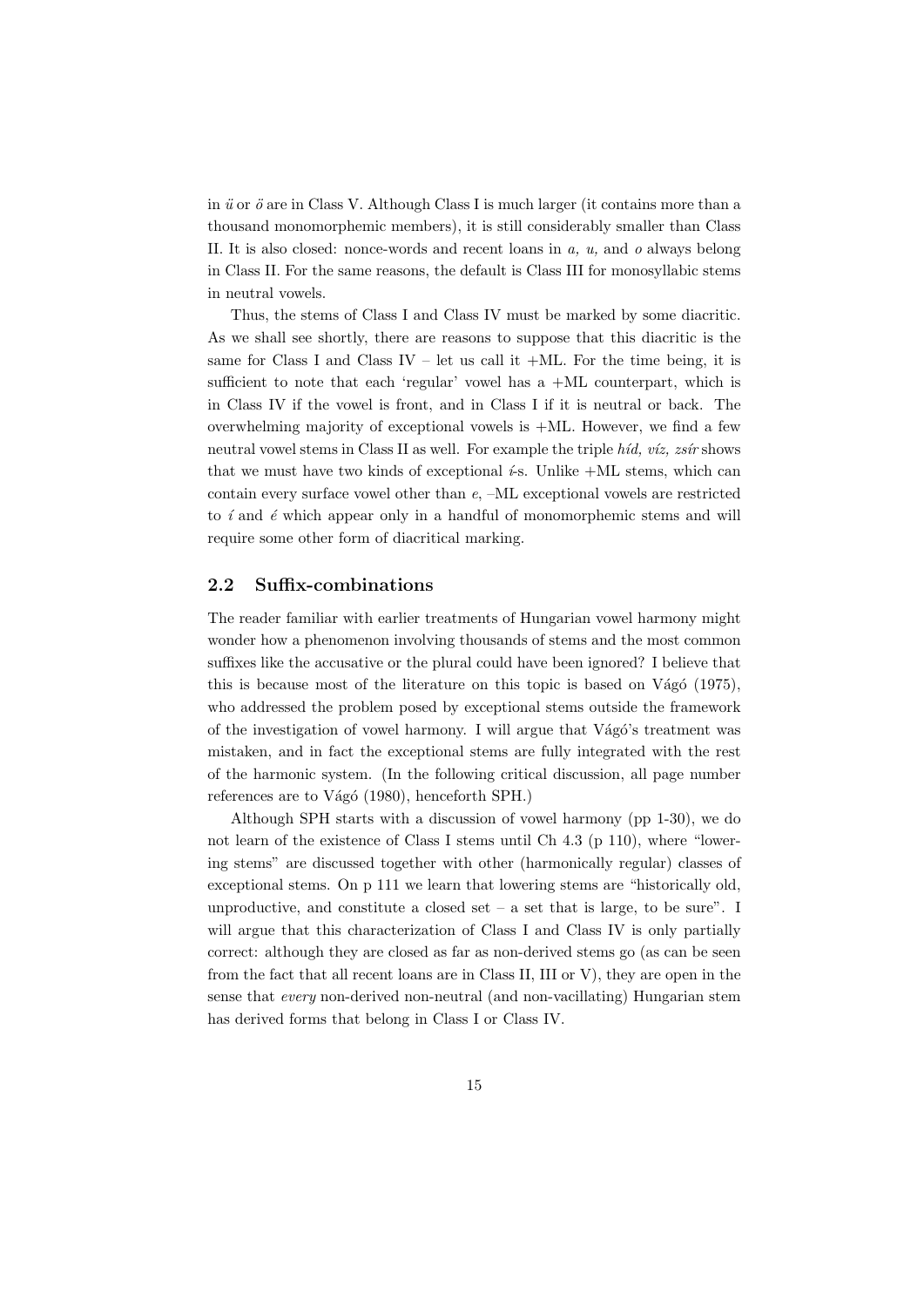To see this, let me recapitulate the defining property of lowering stems: a back stem is lowering (Class I) if and only if it selects the a-alternant of quaternary suffixes, and a front stem is lowering (Class IV) if and only if it selects the e-alternant of quaternary suffixes and the  $\ddot{\sigma}$ -alternant of ternary suffixes. Given an arbitrary stem of Class II or V, such as  $rum$  'rum' or 'tök' 'pumpkin', both the possessive and the accusative forms will show the regular quaternary o or  $\ddot{\mathrm{o}}$  – after all, this is why they were classified as belonging to their respective classes. But the possessive forms themselves will belong to Class I (or Class IV), because they take the  $a$  (or  $e$ ) alternant of a following quaternary suffix: (11)

stem 1SG POS ACC 1SG POS+ACC rum rumom rumot rumomat \*rumomot tök tököm tököt tökömet \*tökömöt, \*tökömhez The accuasative forms can not be tested because the accusative suffix is absolute word-final, but there are a number of other suffixes that have the same effect of turning regular stems into lowering stems. In the verbal paradigm, the past, imperative, and conditional markers all show this effect,  $10$  and in the nominal paradigm the 1st and 2nd singular possessive suffixes also create lowering forms. Suffixes of this sort are not restricted to inflectional morphology either. For instance, the names of the villages  $Run$  and  $Tök$  are declined just as the corresponding common nouns but, being place names, they permit the addition of the denominal adjective-forming suffix  $-i$  'characterized by the location', which derives rumi, töki 'inhabitant of Rum, Tök', which in the plural becomes rumiak, tökiek 'inhabitants of Rum,Tök' rather than  $*$ rumiok,  $*$ tökiök.

The operation of such suffixes shows that Class I stands in the same relationship to Class II as Class IV to Class V. Let us see how SPH captures this generalization.

Vágó derives the  $a$ -alternant of quaternary suffixes by a minor lowering rule (MIN-LOW, p 111), which lowers and unrounds the quaternary vowel: this rule is triggered by the diacritic +ML which marks all lowering stems. In the description of MIN-LOW Vágó mentions only the fact that it takes  $o$  to  $a$ , but it is clear from the formulation of the rule and from the discussion of the Class IV stem föld 'earth' on p 112 that MIN-LOW also takes  $\ddot{o}$  to  $e$ .

By positing a single rule for front and back lowering stems, Vágó correctly captures the fact that the irregularity of Class IV stems has the same source as the irregularity of Class I stems, namely arbitrary lexical marking. This

 $10$ For a detailed description, see Kornai 1986: Ch 4.1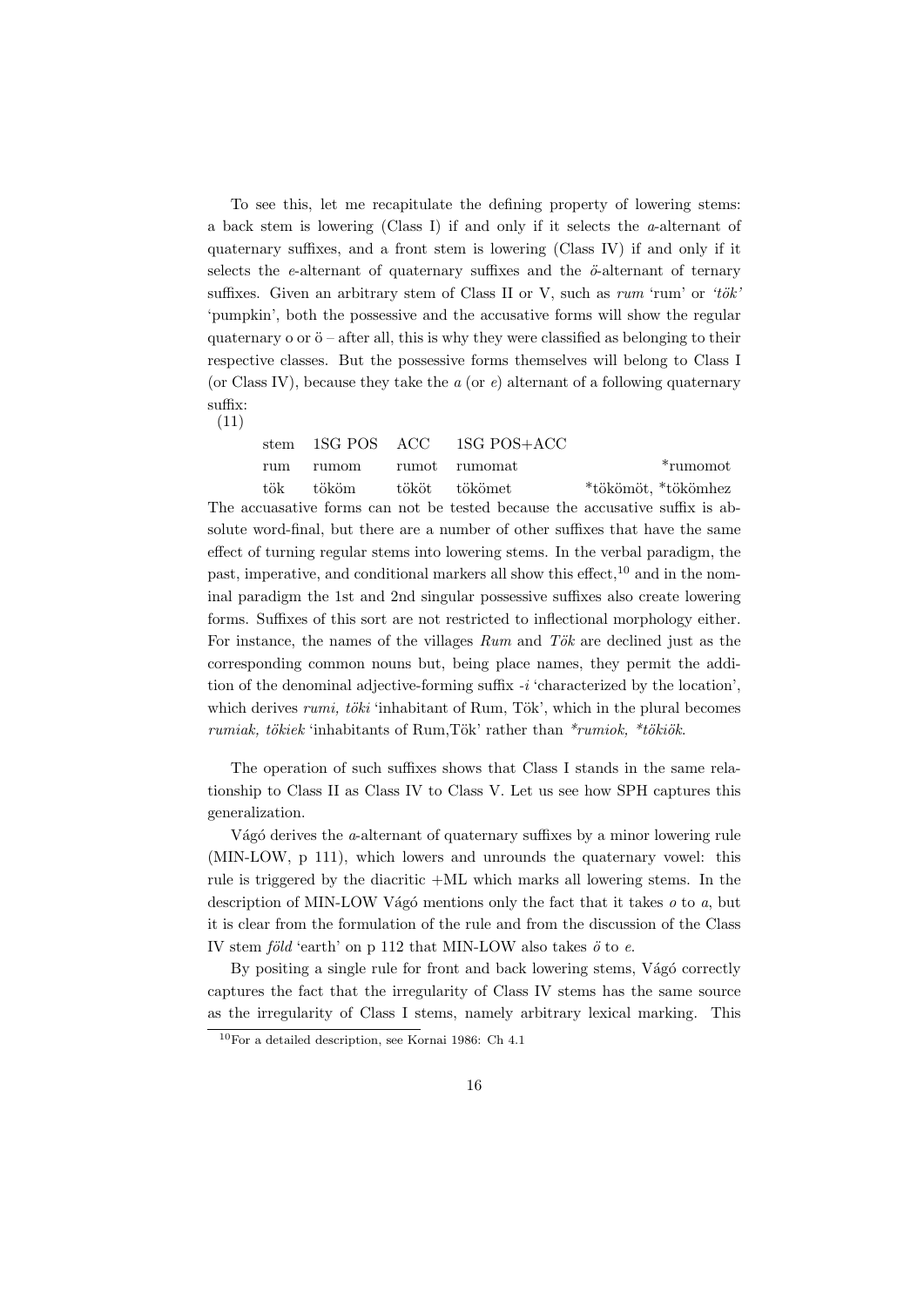approach predicts that the  $+ML$  class of stems can contain front and back vowels alike and thereby leaves only the  $zsir$ -type (surface) neutral vowels as truly exceptional. In fact, the distribution of abstract vowels strongly supports this conclusion. As discussed in 2.1, (surface) neutral vowels can show three kinds of behavior (Class I, II, or III), while all other vowels show only two kinds of behavior (Class I or Class II for back vowels, Class IV or Class V for front vowels).

However, the technical details of Vágó's system do not quite work. Ternary vowels are treated as underlying  $o$  (p 18), which is turned into  $\ddot{o}$  by the rule(s) of binary harmony, and gets subsequently unrounded by the rule of Rounding Harmony (p 19) if the preceding vowel is unrounded. Quaternary vowels are introduced by a rule of o-Epenthesis (p 63, p 109), which feeds MIN-LOW: this correctly derives the quaternary forms. The problem is that MIN-LOW necessarily overapplies to ternary suffixes after lowering stems: because the underlying representation of the ternary and the quaternary vowel is the same, we necessarily derive the incorrect  $*h\ddot{o}lquhez$  along with the correct h $\ddot{o}lquet$ .

Another problem is that Vágó needs two distinct epenthesis rules, one for the suffix adjacent to the stem (o-Epenthesis), and and one for subsequent suffixes (a-Epenthesis) (p 110) to describe the fact that the vowel of quaternary suffixes shows up as binary  $a/e$  after certain suffixes, as exemplified in (11) above. These epenthesis rules are reproduced below:

a-epenthesis

$$
\emptyset \to a/C \left[ \begin{array}{c} + \\ -\text{stem} \end{array} \right] \langle \overline{-\text{VERB}} \rangle_a C \langle \# \rangle_b
$$

Condition: if  $\underline{a}$ , then  $\underline{b}$ .

o-epenthesis

$$
\emptyset \to o/C + \langle \overline{+VERB} \rangle_a C \left\{ \begin{array}{c} + \\ C \end{array} \right\} \langle \# \rangle_b
$$

Condition: if a, then b.

As can be seen, these are very complex rules: they involve angled brackets (with Boolean conditions), reference to lexical category (a feature  $\pm$ VERB), and reference to the fact that a certain +-boundary does not follow a stem. Moreover, the two rules can not be collapsed even with the powerful abbreviatory devices of SPE, because of the dissimilar environments and the ordering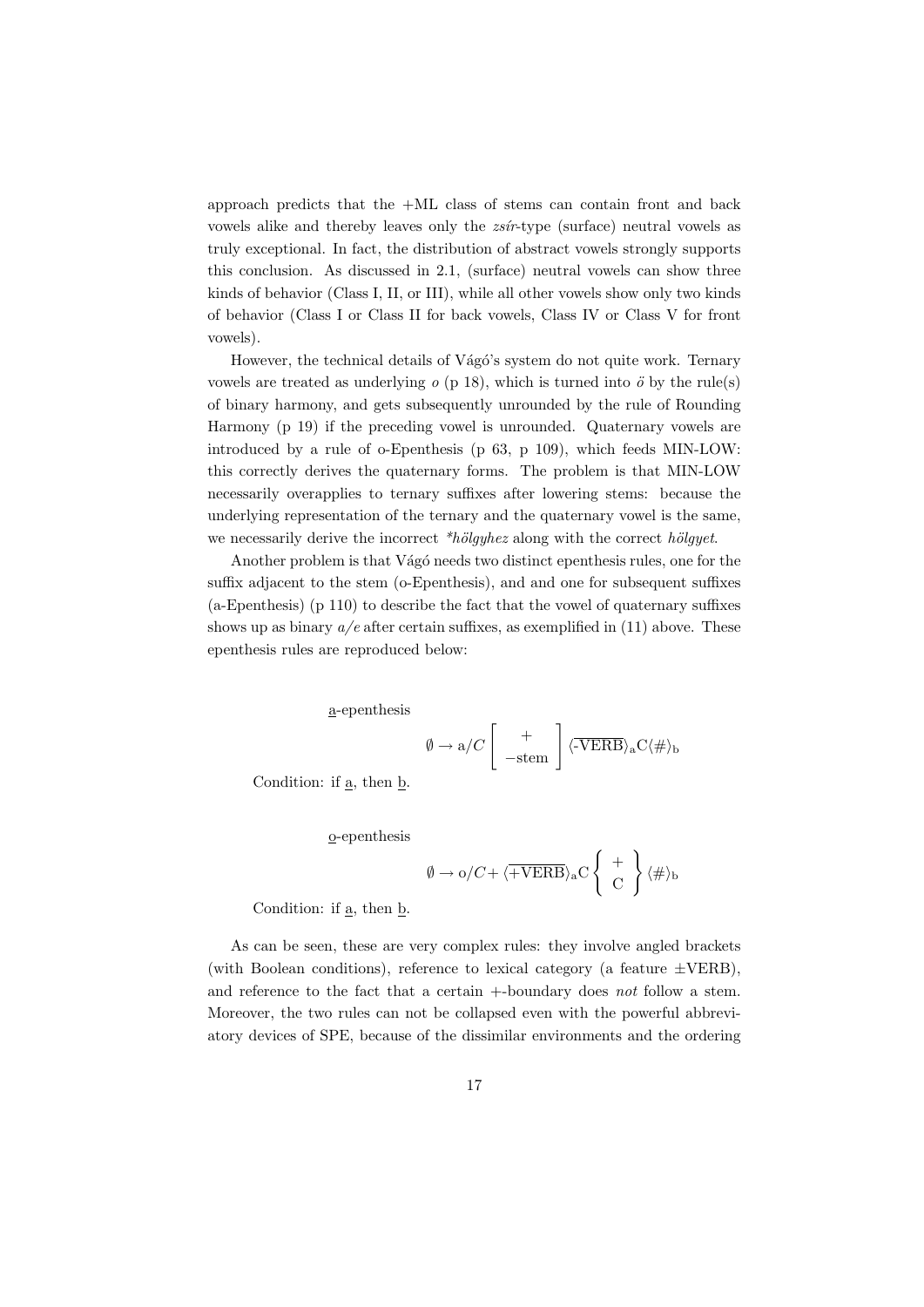relation that obtains between them.

It is highly questionable whether angled brackets and Boolean conditions are permitted by phonological theory at all. But even if they are, the rules fail to capture the generalization that the relationship between the the quaternary vowel of a suffix, when following the stem, and the binary vowel of the same suffix when following another suffix can be subsumed under the rule of MIN-LOW, simply by marking the first suffix as 'lowering' (i.e. bearing ML in the lexicon).

The a-Epenthesis rule makes the incorrect prediction that a quaternary vowel must show up as binary whenever it is separated from the stem by another suffix. The following counterexample, which demonstrates the problem with this approach comes from the numeral system. The suffix  $-ad/ed/od/öd$  'th' forms fractions when attached to a numeral base (or any form such as variable names that can be interpreted as having numerical value). As the second column in (12) below shows,  $-ad/ed/od/öd$  is a genuine quaternary suffix, which takes the same alternant as the accusative (third column) or any other quaternary suffix<sup>11</sup> for every stem. However, the accusative form of the stems formed by suffixing  $-ad/ed/od/öd$  never show up with  $-at$  (or with  $-et$  and  $h\ddot{o}z)$ :

| (12) | stem     | <b>FRAC</b> | ACC        | FRAC+ACC     | gloss |
|------|----------|-------------|------------|--------------|-------|
|      | öt       | ötöd        | ötöt       | ötödöt       | five  |
|      | hat      | hatod       | hatot      | hatodot      | six   |
|      | hét      | heted       | hetet      | hetedet      | seven |
|      | nyolc    | nyolcad     | nyolcat    | nyolcadot    | eight |
|      | iksz     | ikszed      | ikszet     | ikszedet     | X     |
|      | ipszilon | ipszilonod  | ipszilonok | ipszilonodot | у     |
|      | sok      | sokad       | sokat      | sokadot      | much  |

It is easy to explain this paradigm as I do by not marking the fraction-forming  $-ad/ed/od/öd$  with ML. The SPH system, however, requires an extra rule which turns the epenthetic a into o. I would like to emphasize that the issue is not whether we have an epenthesis or an elision analysis of quaternary vowels, but rather the manner in which the quality of the vowel (epenthetic or otherwise) is determined by vowel harmony. To make this point even more clear, consider the the second person singular possessive  $-ad/ed/od/\ddot{o}d$ : this gives us minimal pairs like nyolcadat 'eight.POS2SG.ACC' vs nyolcadot 'eight.FRAC.ACC'; or  $ötödet$  'five.POS2SG.ACC' vs.  $ötödöt$  'five.FRAC.ACC'. The accusative suffix shows binary alternation after POS2SG, and ternary alternation after FRAC:

 $11$ Since in the accusative of *ipszilon* the vowel is elided, the plural is given instead.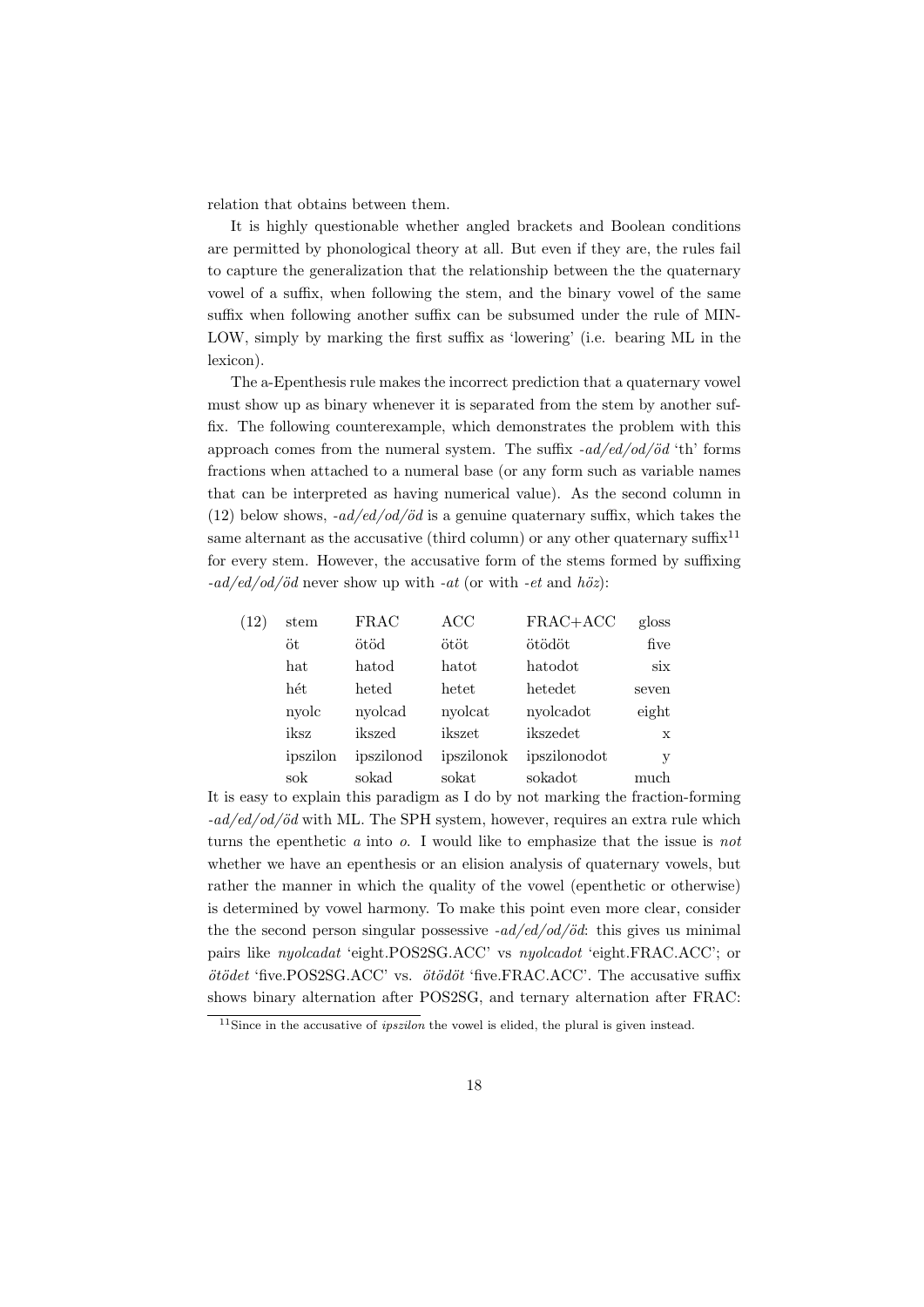this follows without further stipulations if we mark POS2SG by ML, but leave FRAC unmarked.

These minimal pairs show that the choice between o-Epenthesis and a-Epenthesis depends on the identity of the preceding morpheme and not on the position (stem-adjacency) of a suffix. Even if we take epenthesis for granted, we should eliminate the rule of a-Epenthesis in favor of a single rule that inserts the quaternary vowel, and derive the observed binary or ternary alternation by making this vowel subject to MIN-LOW.

Thus, even if we are interested only in front/back alternations such as the  $a/e$  alternation of the vowel preceding the t of the accusative (when it appears adjacent to the stem or in other positions), in order to capture the full pattern of  $a/e$  alternations we must come to grips with the fact that binary, ternary, and quaternary alternations are deeply intertwined in Hungarian. In addition to the effects of MIN-LOW, this can be also seen from the fact that in the same structural position, such as the noun-final position for case markers, we can find unary (-ként), binary (-nak/nek), ternary (-hoz/hez/höz), and quaternary ( $at/et/ot/öt)$  suffixes. Moreover, suffixes can also change their arity as a result of morphological processes, as will be shown through an analysis of the possessive paradigm in (13) below.

In  $(13)$ , one consonant-final stem is given for each harmonic class:  $\acute{u}r$  'master' (Class I); sofqor 'brother-in-law' (Class II); ember 'man' (Class III); hölgy 'lady' (Class IV); and  $\delta r$ 'guard' (Class V).<sup>12</sup> The 1st, 2nd, and 3rd person forms are given in the 1st, 2nd, and 3rd columns respectively. With each stem, the first and second rows contain singular possesor forms, and the third and fourth rows contain plural possessor forms. The difference between the two rows is in the number of the possessed (the stem), which is singular in the first and third rows but plural in the second and fourth rows.

 $12$ The pattern of harmonic alternations remains the same if we include vowel-final stems, but in other respects the picture becomes much more complex. I will return to this question in 4.2.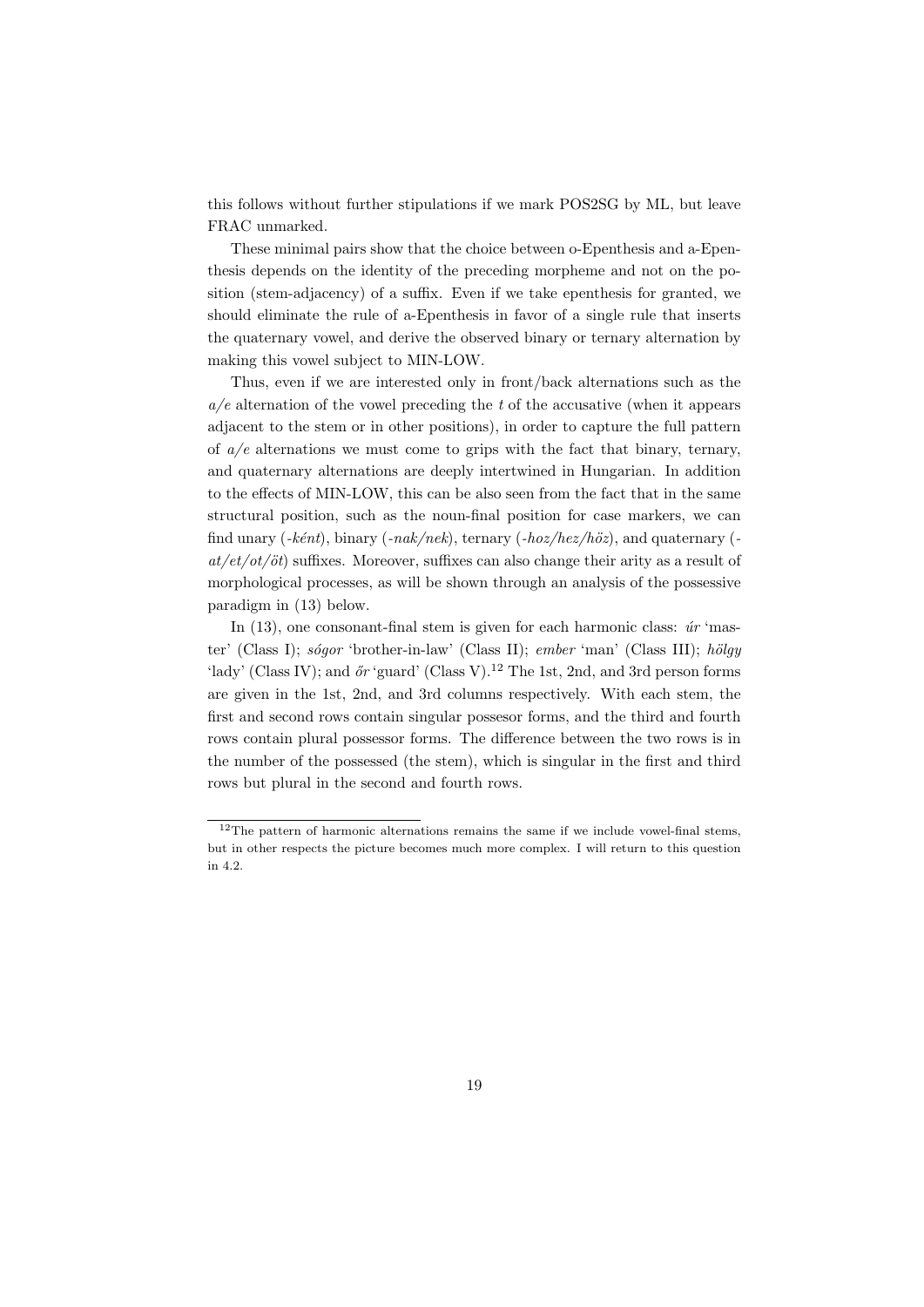| (13)         |           |            |          |           |                            |
|--------------|-----------|------------|----------|-----------|----------------------------|
| T            | 1st       | 2nd        | 3rd      | possessor | possessed                  |
|              | uram      | urad       | ura      | sg        | sg                         |
|              | uraim     | uraid      | urai     | sq        | pl                         |
|              | urunk     | uratok     | uruk     | pl        | sg                         |
|              | uraink    | uraitok    | uraik    | pl        | pl                         |
| $\mathbf{I}$ |           |            |          |           |                            |
|              | sógorom   | sógorod    | sógora   | sg        | sg                         |
|              | sógoraim  | sógoraid   | sógorai  | sg        | pl                         |
|              | sógorunk  | sógorotok  | sógoruk  | pl        | sg                         |
|              | sógoraink | sógoraitok | sógoraik | pl        | pl                         |
| <b>III</b>   |           |            |          |           |                            |
|              | emberem   | embered    | embere   | sg        | sg                         |
|              | embereim  | embereid   | emberei  | sg        | pl                         |
|              | emberünk  | emberetek  | emberük  | pl        | sg                         |
|              | embereink | embereitek | embereik | pl        | pl                         |
| IV           |           |            |          |           |                            |
|              | hölgyem   | hölgyed    | hölgye   | sg        | $\mathfrak{s}\mathfrak{g}$ |
|              | hölgyeim  | hölgyeid   | hölgyei  | sg        | pl                         |
|              | hölgyünk  | hölgyetek  | hölgyük  | pl        | sg                         |
|              | hölgyeink | hölgyeitek | hölgyeik | pl        | pl                         |
| $\mathbf{V}$ |           |            |          |           |                            |
|              | őröm      | őröd       | őre      | sg        | $\mathfrak{s}\mathfrak{g}$ |
|              | őreim     | őreid      | őrei     | sg        | pl                         |
|              | őrünk     | őrötök     | őrük     | pl        | sg                         |
|              | őreink    | őreitek    | őreik    | pl        | pl                         |

As can be seen, the plural possessed forms are derived from the corresponding singular possessed forms by infixing  $i$  after the first vowel of the suffix. This infixation creates a binary vowel (Vágó's epenthetic  $a$ ) out of the preceding quaternary vowel in the first and second singular, and out of a binary  $u/\ddot{u}$  in the first and third plural. As we shall see in 4.3, one of the differences between the two analyses developed in this paper is whether we insist on treating these changes as a unitary phenomenon or not.

To sum up, Vágó (1975,1976) fails to treat harmonic alternations in a unified manner. The subsequent literature, including Clements (1976), Phelps (1978), Jensen (1978), Vágó (1978), Ringen (1980) van der Hulst (1985), Goldsmith (1985), and Farkas and Beddor (1987) has continued to concentrate on binary harmony, and in particular on the treatment of neutral vowels and vacillating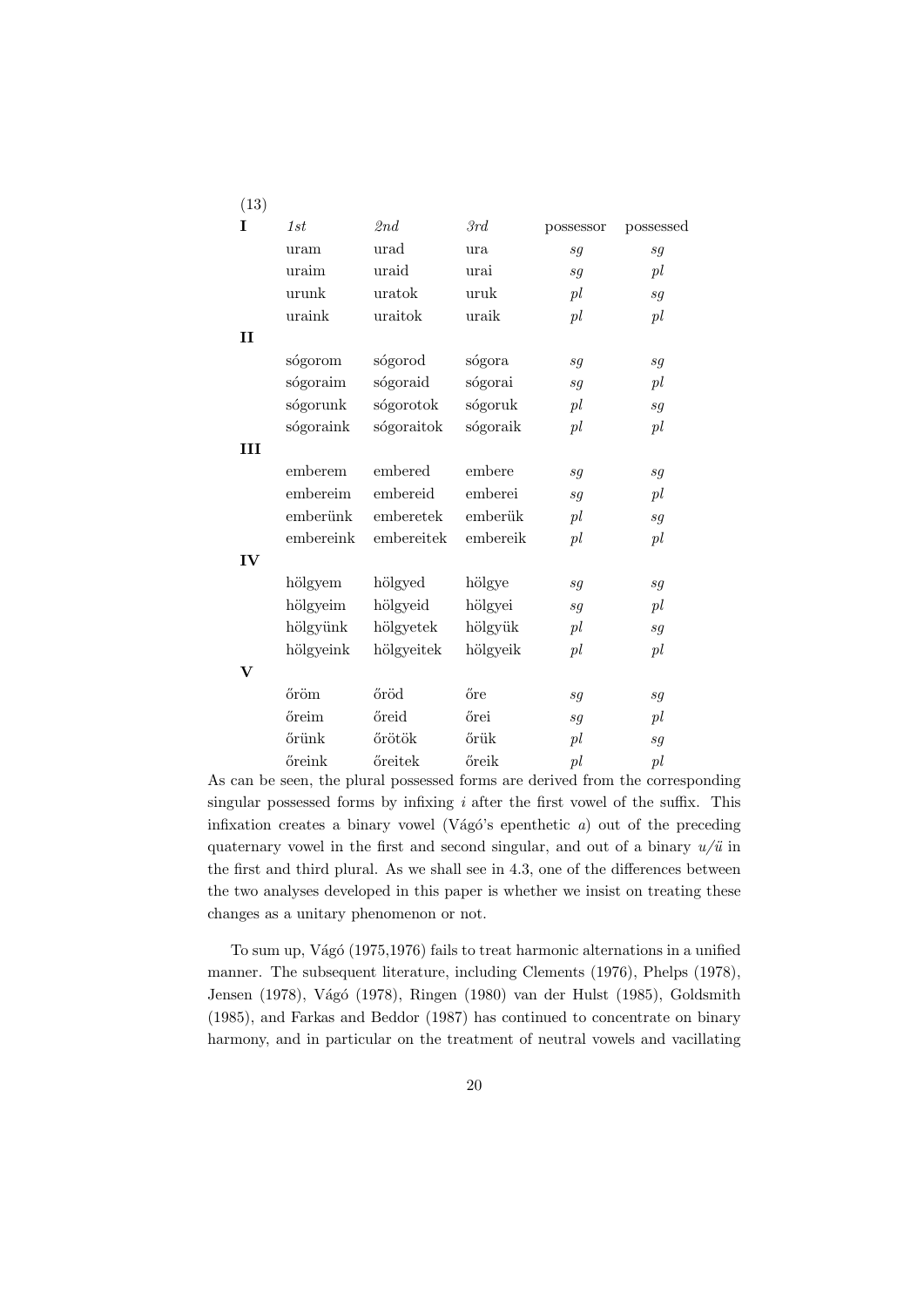stems. This is somewhat unfortunate, inasmuch as the generalizations these systems intend to capture are not equally  $clear^{13} - I$  will discuss this matter at length in Section 4.2. It is not always clear whether the proposed systems have the resources to remedy the technical problems with Vágó's solution by introducing different underlying forms for ternary and quaternary vowels. But for these systems, the length alternations discussed in 1.2 above are always problematic since these alternations call for parallel underlying representations for short and long vowels. In the next Section I will show that the harmonic alternations can be described even if we respect the larger pattern of Hungarian that dictates the same 'quality' features for short and long vowels.

# 3 The analysis

In this section I will develop two analyses of the data presented above. The first one, employing simplex tridirectional features, is based on two maximally simple spreading rules that interact with a single exception feature. Here the rules of harmony are feature-changing. The second analysis retains the idea of a single exception feature fulfilling the same function as ML above, but uses an additional feature, namely Low for this purpose.

From the perspective of the system deduced in 1.2, and put to use in 3.1, Low is completely redundant. In Section 3.2 we will see how the fourth feature can be exploited to construct representations in which Low is underlying, and other features are taken to be absent so that the rules of harmony are featureadding. Although some of the relevant similarities and differences between the two solutions will be noted as we go along, the task of comparing the two systems from a wider perspective is deferred to Section 4.3.

<sup>13</sup>Although it will play no role in the subsequent argument, let me discuss here the following generalization (due to Esztergár (1971), and quoted in Vágó 1980:111): lowering stems always have an epenthetic vowel before the t of the accusative. SPH (fn 18 on p 134) gives a clear counterexample: férfi 'man' accusative férfit (\*férfiat). As can be seen from the plural férfiak, this is clearly a lowering stem. Papp (1968) lists more than fifty lowering stems as taking -t in the accusative, including hegyoldal 'hillside', magtár 'granary', szökőár 'bore(tide)'. In addition, there is a systematic class of exceptions: denominal adjectives, formed from back vowel stems with the suffix  $-i$  discussed above, are all lowering (because i is lowering). Some of these, e.g.  $szarházi$  are epithets generally used as nouns. In addition, there are hundreds of lowering stems in which the quaternary vowel of the accusative is optional.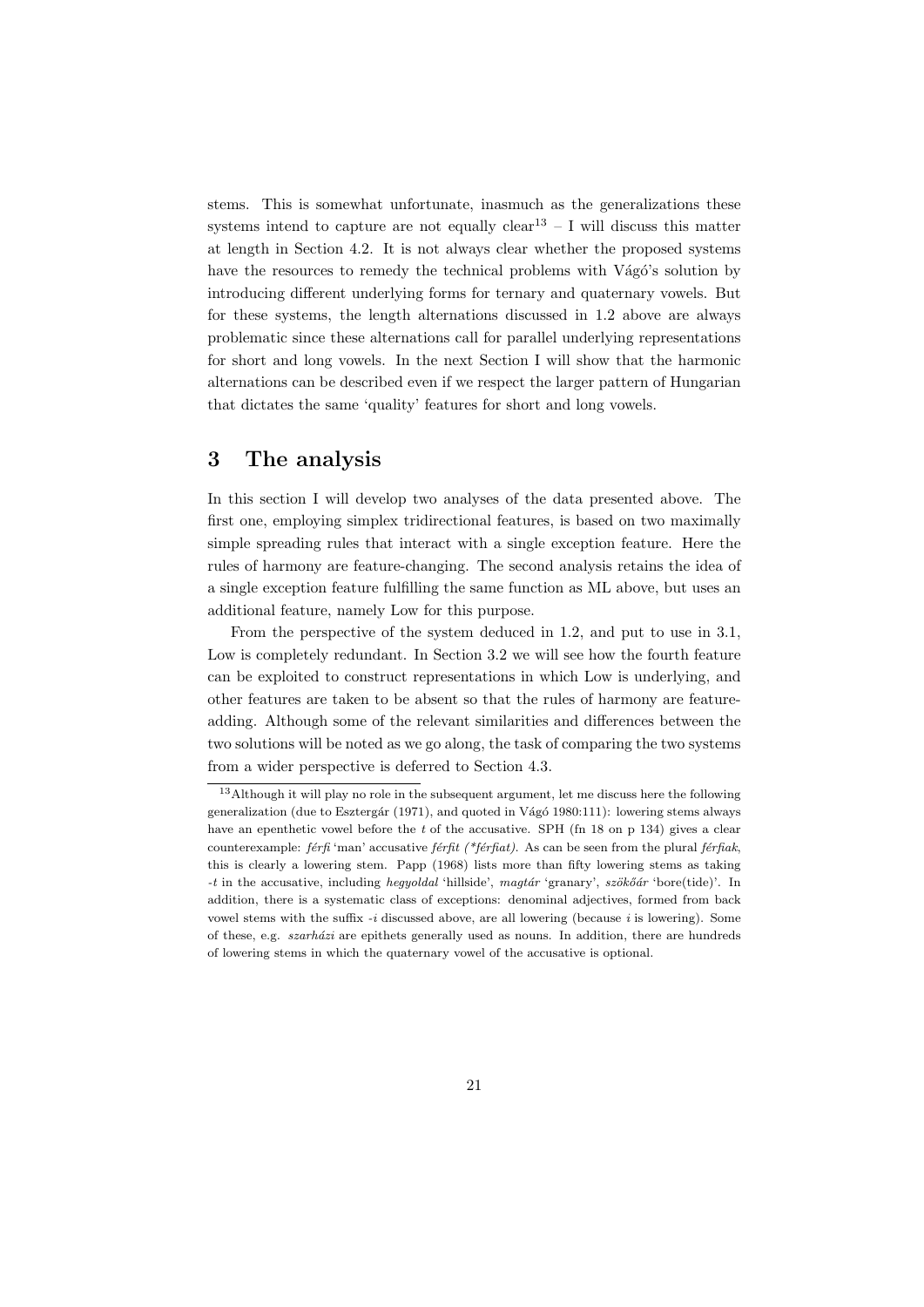### 3.1 The solution with three features

The key observation concerning the data in (10) is that whenever there is a difference between the quality of the ternary and quaternary suffix vowels  $(-at$ vs  $-hoz$  in Class I, and  $-et$  vs  $-h\ddot{o}z$  in Class IV), the quaternary suffix is lower and unrounded (provided that we take the 'abstract' underlying value rather than the surface value). Thus, we should mark the stems in both of these classes by the same exception feature which has a lowering and unrounding effect of quaternary (but not on ternary) vowels. In the tridirectional system both of these effects are captured by a single feature difference, namely +U vs. –U.

The most straightforward analysis of binary and ternary harmony, which will have to be supplemented by other rules later, is to spread the feature values for I and U onto the suffixes. For quaternary harmony, we have to adjust the underlying representation of lowering stems so that the spreading of U is blocked for them. This can be achieved by marking the stems in Class I and Class IV by a floating –U. By doing this, we replace the arbitrary rule feature ML with a feature which is chosen from a principled set of diacritics, namely that of floating features. Thus, the cornerstone of the three-feature analysis is the following pair of spreading rules:

| (14A)                                      |               |  |  | (14B)                                                                                                            |               |  |
|--------------------------------------------|---------------|--|--|------------------------------------------------------------------------------------------------------------------|---------------|--|
|                                            |               |  |  |                                                                                                                  |               |  |
| $\mathbb{R}^n$ . The set of $\mathbb{R}^n$ |               |  |  | $\mathbb{E}[\mathbf{z}^{\top} \mathbf{z}^{\top}]$ . The set of $\mathbb{E}[\mathbf{z}^{\top} \mathbf{z}^{\top}]$ |               |  |
|                                            | $V$ $C_0$ $V$ |  |  |                                                                                                                  | $V$ $C_0$ $V$ |  |

Supposing that the vowel of quaternary suffixes is specified only for A, the rules in (14) will derive e.g. tökök from tök simply by spreading the I and U features of the stem vowel. This solution can readily be extended to ternary suffixes by supposing that their underlying representation contains a floating U which can dock only if the I feature of the stem did not spread.

The most important problem with this simple solution is that it does not capture the exceptional status of lowering stems. Without additional 'cleanup' rules we would have to mark the elements of Class II, rather than those of Class I, in the lexicon, in spite of the fact that Class II is productive, and Class I is closed. In order to deal with this problem, we must posit an independent source for the feature U that appears in the suffix of Class II stems. The field of computer science provides many examples of recently borrowed Class II stems such as  $f\acute{a}jl/f\acute{a}jlok$  'file/PL',  $ram/ramot$  'random access memory/ACC' which make clear that there must be a U in the representation of the quaternary suffixes themselves.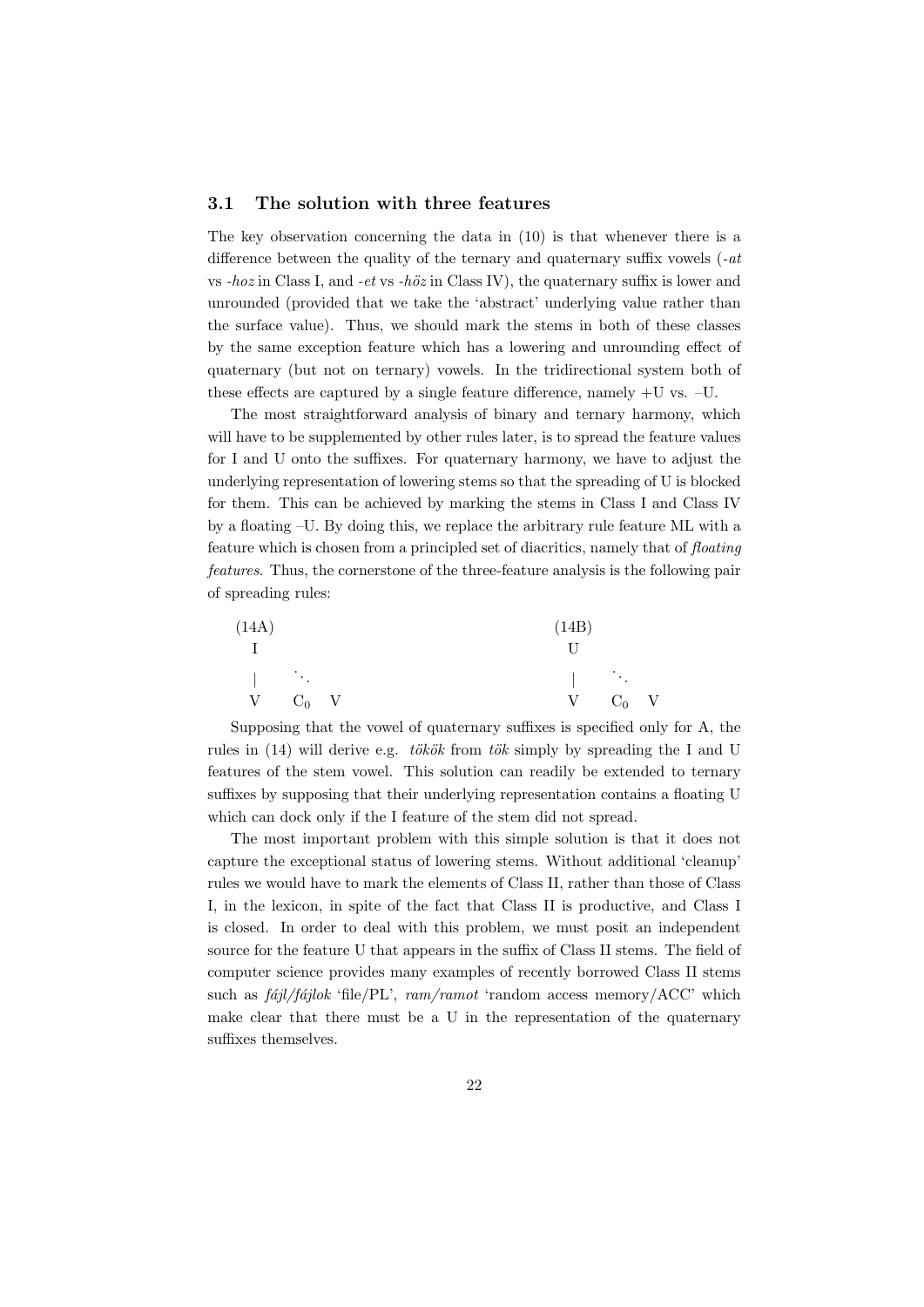Adopting a proposal of Halle-Vergnaud (1982), I will take this U to be specified in the phonemic core.<sup>14</sup> For those features like A in Hungarian that do not harmonize there is no good reason to establish a separate tier. I suppose that the unmarked place for a segmental feature is on the segmental tier, and we autosegmentalize a feature only if there is some evidence for this. However, the segmental core remains a possible location even if the feature has been lifted to a separate tier – the present analysis will make use of this option only in the case of exceptional elements.

In sum, the underlying representation of quaternary suffixes contains the same features, namely A and U, as that of the ternary suffixes: the difference being that for the quaternary case the U is in the core and in the ternary case it is floating. This 'geometrical' difference will surface only after exceptional stems and after certain suffixes. Before turning to these, let me show first how the non-exceptional forms are derived.

In Class II, *zsir* and *c* $\acute{e}l$  are exceptional (there are less then 10 monomorphemic i and e stems there) – the Class II pattern is regular only for stems in  $a$ ,  $o$  and  $u$ . Since these do not contain the feature I,  $(14A)$  is inoperative. Whether (14B) actually spreads the feature U in the case of stems in  $u$  and  $o$  can not be decided on the basis of these forms, since both ternary and quaternary suffixes have an underlying U (albeit on different tiers).

I-spread gives the right result in Class III, provided that the U floating over  $hoz/hez/höz$  is stopped from linking up. This is achieved by a rule of floating U deletion:

(15) I-tier / I  $\mathbf{I}$ CV-tier / VCoV / U-tier  $U-->0$  /

In the same environment, the core U of  $ak/ek/ok/ök$  must also be deleted:

| (16)   |                                          |            |  |
|--------|------------------------------------------|------------|--|
| I-tier |                                          | $\sqrt{1}$ |  |
|        |                                          |            |  |
|        | $CV - tier$ $V < U > - >> V$ / $VCo_{-}$ |            |  |

<sup>&</sup>lt;sup>14</sup>The root tier is omitted from the display, and the segmental core is identified with the CV tier. Nothing hinges on these simplifying assumptions.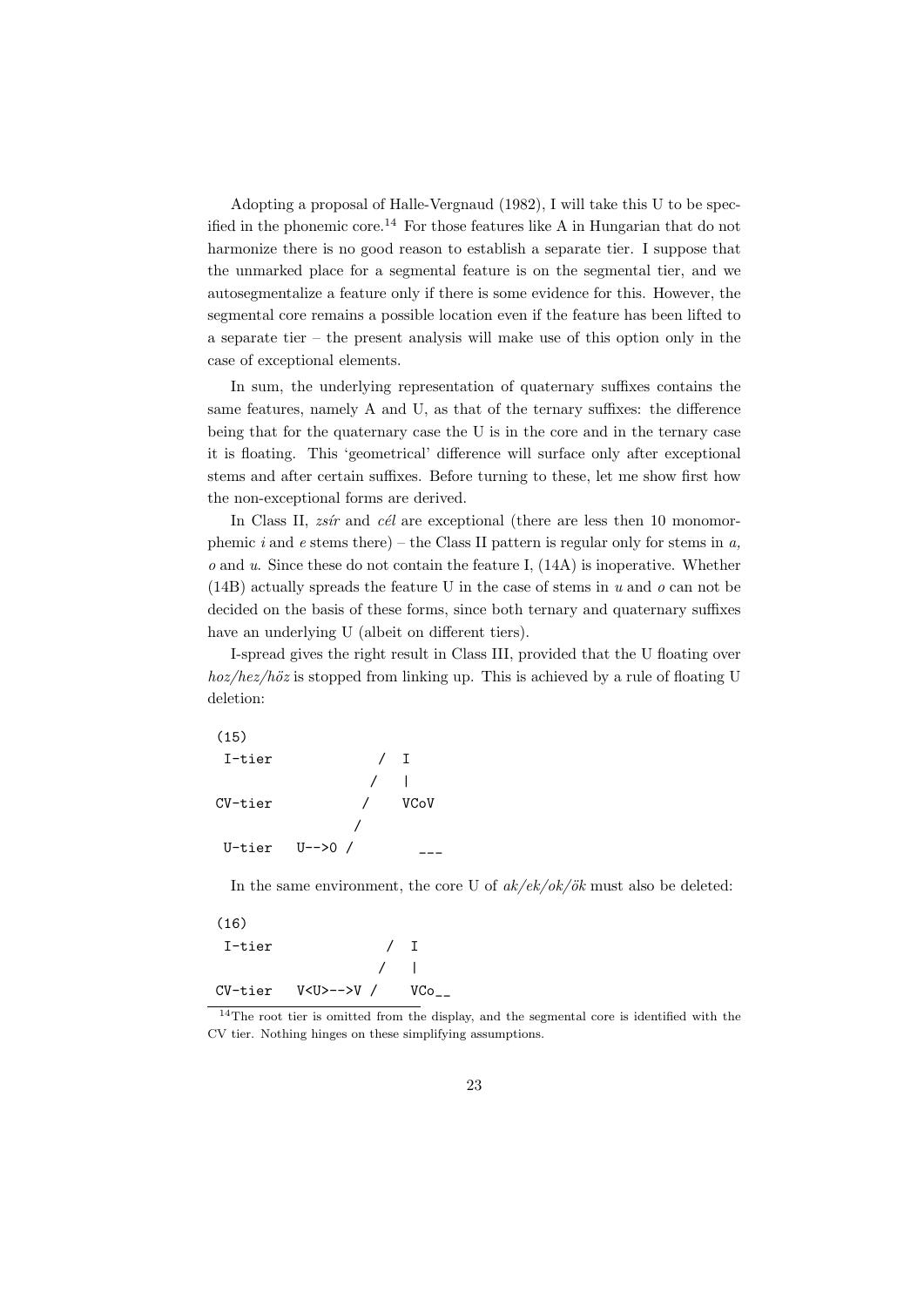Finally, in Class V, I-spread (14A), U-deletion (15-16), and U-spread (in this order) give the right result.<sup>15</sup> This is illustrated in  $(17)$  by the derivation of the forms  $f\ddot{u}st\ddot{o}t$ ,  $f\ddot{u}st\ddot{o}z$ . Notice, that the derivation is essentially the same for forms like  $t\ddot{o}k\ddot{o}t$ ,  $t\ddot{o}kh\ddot{o}z$ , as the presence or absence of A-specification plays no role in any of the rules. Although the suffixes in question are specified for A, the high-mid parallelism makes it possible to omit the As from the display altogether.

(17)



 $15$ Roughly speaking, (15) and (16) have the same effect as the 'Rounding Harmony' rule of Vágó (1980: 1.7).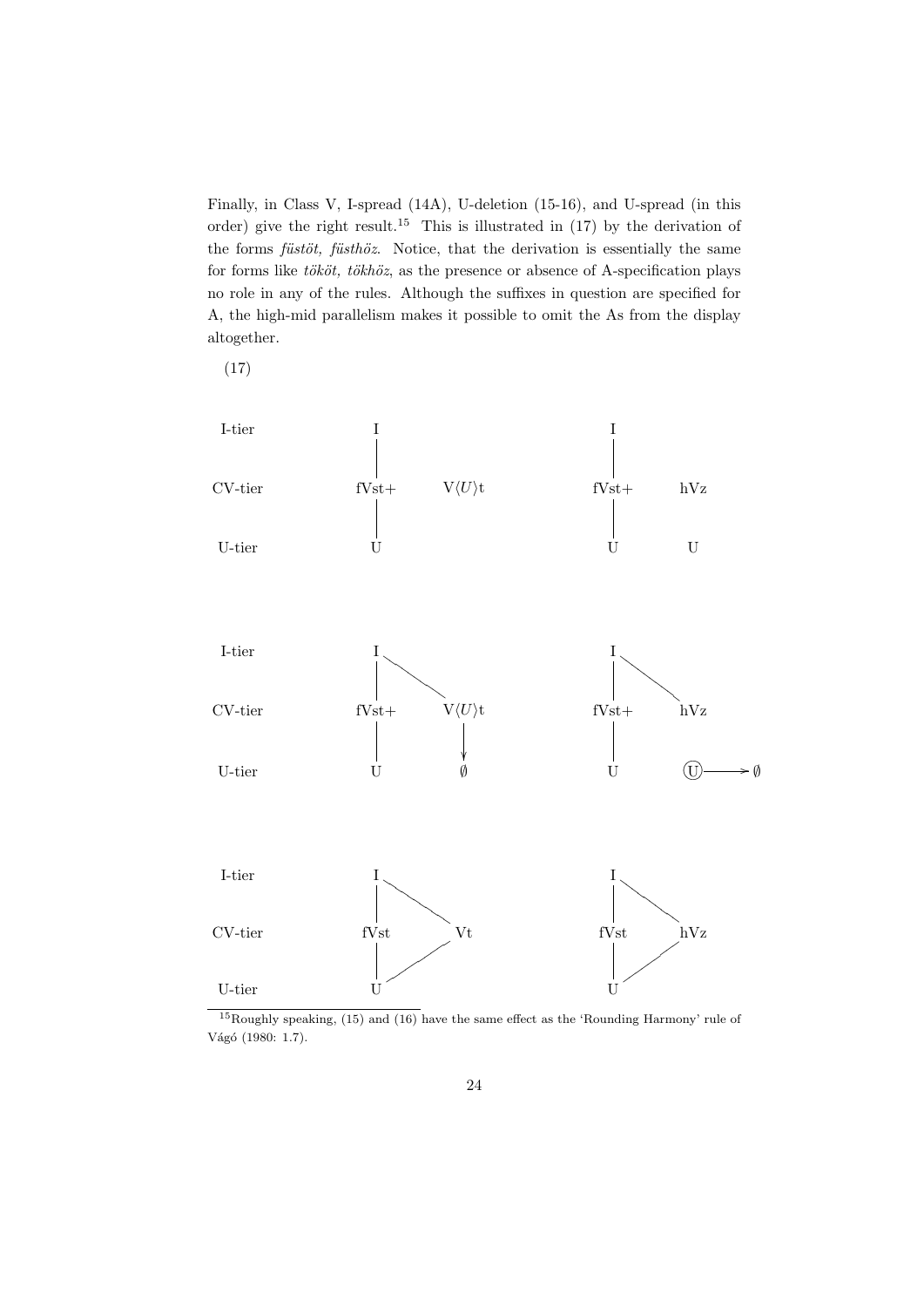The lack of negative specification in the rules means that we can interpret U, I, and A as *simplex* features representing privative oppositions.<sup>16</sup>

With the rules (15-16), the representations of non-exceptional items ( $a \dot{a} o$  $\acute{o}u$   $\acute{u}$  in Class II,  $i$  i e  $\acute{e}$  in Class III, and  $\ddot{o}$   $\ddot{o}$   $\ddot{u}$   $\ddot{u}$  in class V) were kept simple. The exceptional items are treated as follows. In Class IV, we have to stop the core U of quaternary suffixes from taking effect, but we do not want to derive the e-alternant for ternary suffixes in the manner of SPH. To do this, let us suppose that the diacritic –U triggers the deletion of core Us:

| (18)        |                           |        |
|-------------|---------------------------|--------|
| $CV - tier$ | $V < U > - >> V$ / $V Co$ |        |
|             |                           |        |
| U-tier      |                           | $/$ -U |

In other words, for a negative feature 'spreading' to a positively specified core amounts to deleting the offending feature from the core. I will assume that the negative feature also disappears. This can be formulated as a general rule subsuming (18):

# (19) Core/Neg Annihilation  $CV - tier$   $V \leftarrow X \rightarrow - \rightarrow V$  /  $VCo$ / X-tier / -X

This rule, ordered before the others, takes care of Class IV. Let us show this on the stem sült.

<sup>16</sup>Except of course for exception features which has to be mentioned by the rules explicitly. I will return to this question in Section 4.1, where the objections of Farkas and Beddor (1987) to treating I as privative in Hungarian are discussed.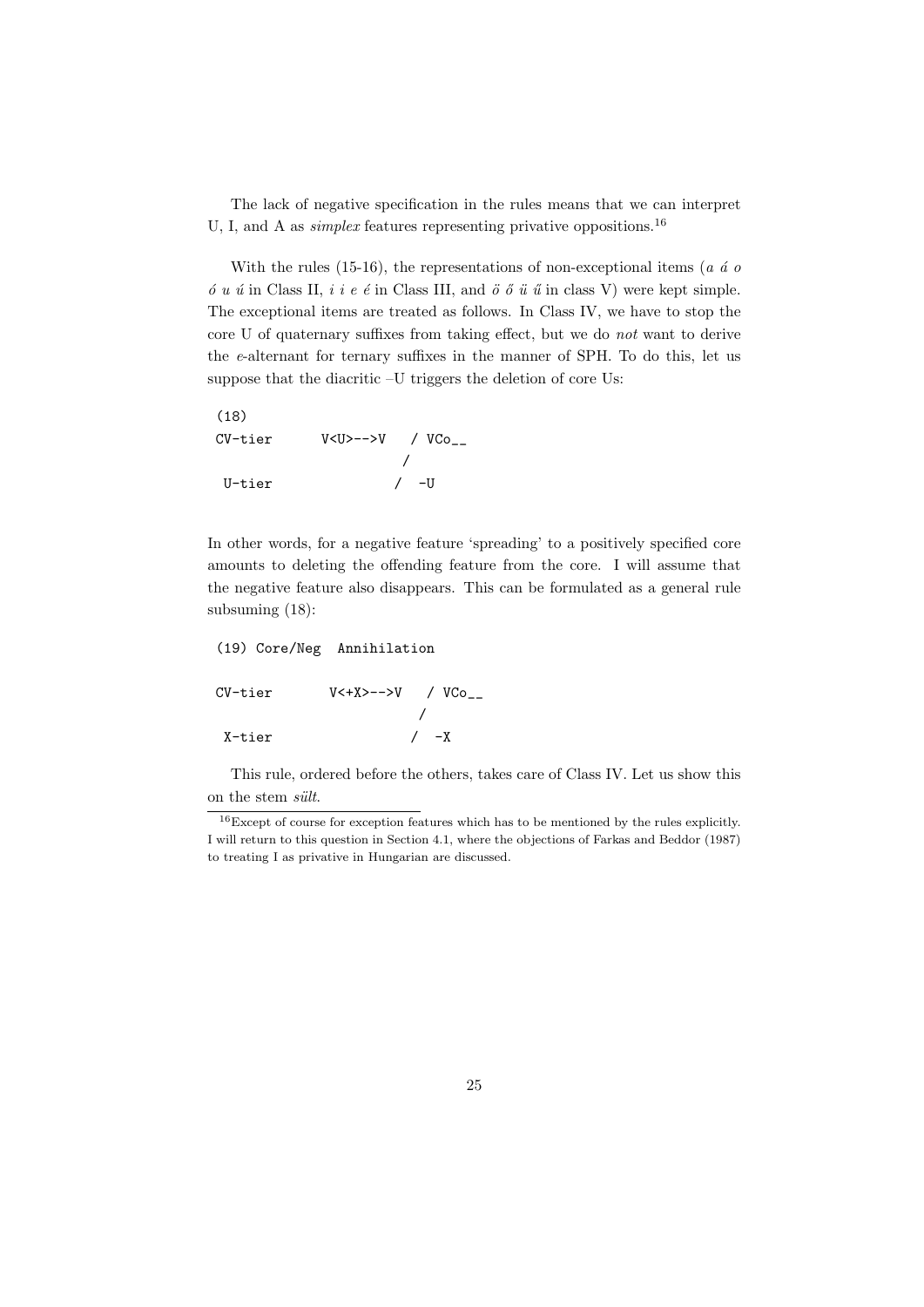

At the top of (20) we find the underlying representations to which Core-Neg Annihilation (19) applies to yield the intermediate representations found in the middle section. At this stage, only I-spread  $(20A)$  will apply<sup>17</sup> to yield the surface representation given at the end of  $(20)$ . Again, the derivation proceeds independent of the contents of the A-tier.

The remaining exceptional elements are treated as follows. The  $i$  of the  $h$ id-type words is specified for I in the core (therefore it will not spread); in addition, it will have a floating  $-U$ , which will derive the correct hidat (\*hidot). The *i* of the *zsir*-type words is also specified in the core (\**zsirnek*), but will have no other exceptional property: therefore, we derive the correct  $z\sin(kx)$  (\* $z\sin(kx)$ ). The exceptional  $\acute{e}$  of  $h\acute{e}j$  has I in the core, and floating –U giving us the correct héjak, héjhoz. The only stem in e or é paralleling the behavior of  $z\sin i\pi$  is cél 'goal' which has I in the core but no other exceptional marking.

Every other exceptional element will be marked by a floating –U : the U specification (where present, e.g in *lyuk, hold, hölgy*) must be relegated to the core (CV tier). This simple and unified treatment of back stems in Class I is a highly desirable result, given the fact that Class I contains more than a thousand

 $17$ In particular, there is no U-deletion in the ternary form as the –U of *sult* is absent from the structural description of  $(15)$  – cf the previous footnote.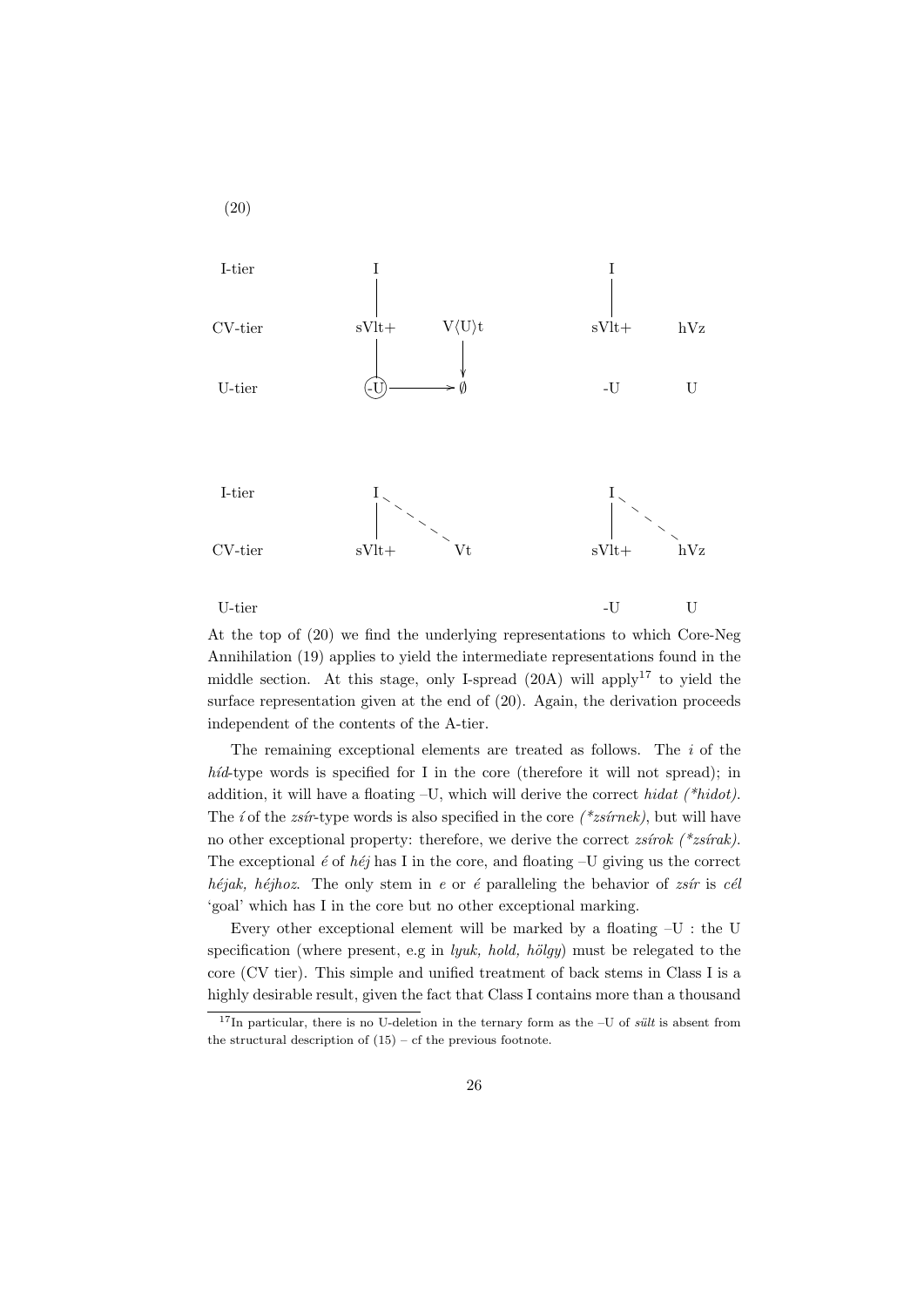monomorphemic noun stems (and several thousand compounds) of this kind, while the remaining exceptional types are only sporadically represented.

Moreover, the use of the feature –U unifies the treatment of the exceptional classes: the only vowels we do not find in Class I are  $\ddot{u}$  and  $\ddot{o}$ : when these are marked by –U, they belong in Class IV. In addition, the tridirectional feature system captures the parallelism between the set  $u \ddot{u} i$  of high vowels and the set  $\overline{o}$   $\overline{o}$  e of mid vowels. Since no rule makes reference to the feature A, we expect to find both +A and –A elements in every class. As can be seen from the data presented in (10) this expectation is fulfilled not only by the regular vowels, but by the irregular vowels as well.

The analysis can be extended to capture the behaviour of suffix-combinations with no epenthesis rule(s), simply by marking most quaternary suffixes (but not the fraction-forming  $ad/ed/od/öd$ ) with a floating –U. By doing this, Core-Neg Annihilation will do not only the work of MIN-LOW, but also that of a-Epenthesis. Forms such as those in (13) can be derived without further complications.

The adjective-forming denominal suffix  $as/es/os/ös$  'having (to do with)', which must also be marked this way, offers a particularly good way of testing the proposed mechanism. In isolation, a form containing this suffix can exhibit behavior characteristic of Class II forms:

(21)

ház 'house' házas/házasok 'married/PL' \*házasak

However, if the same form appears in a non-lexicalized meaning, as in

(22) A kertes könyveket jobbra tedd, a házasakat pedig balra! 'Put those books (about) gardens to the right side, and those (about) houses to the left'

its plural will be  $h\acute{a}zasak$ <sup>18</sup> This behavior can be explained only if we suppose that the exceptional marking introduced by -as is lost in the lexicalized form házas, but can be present if the form is derived anew, as required in  $(22)$ . The derivations are given in (23) and (24)

 $18$ In ECH, %házasokat is tolerated, but hardly ever produced in (22) and similar contexts.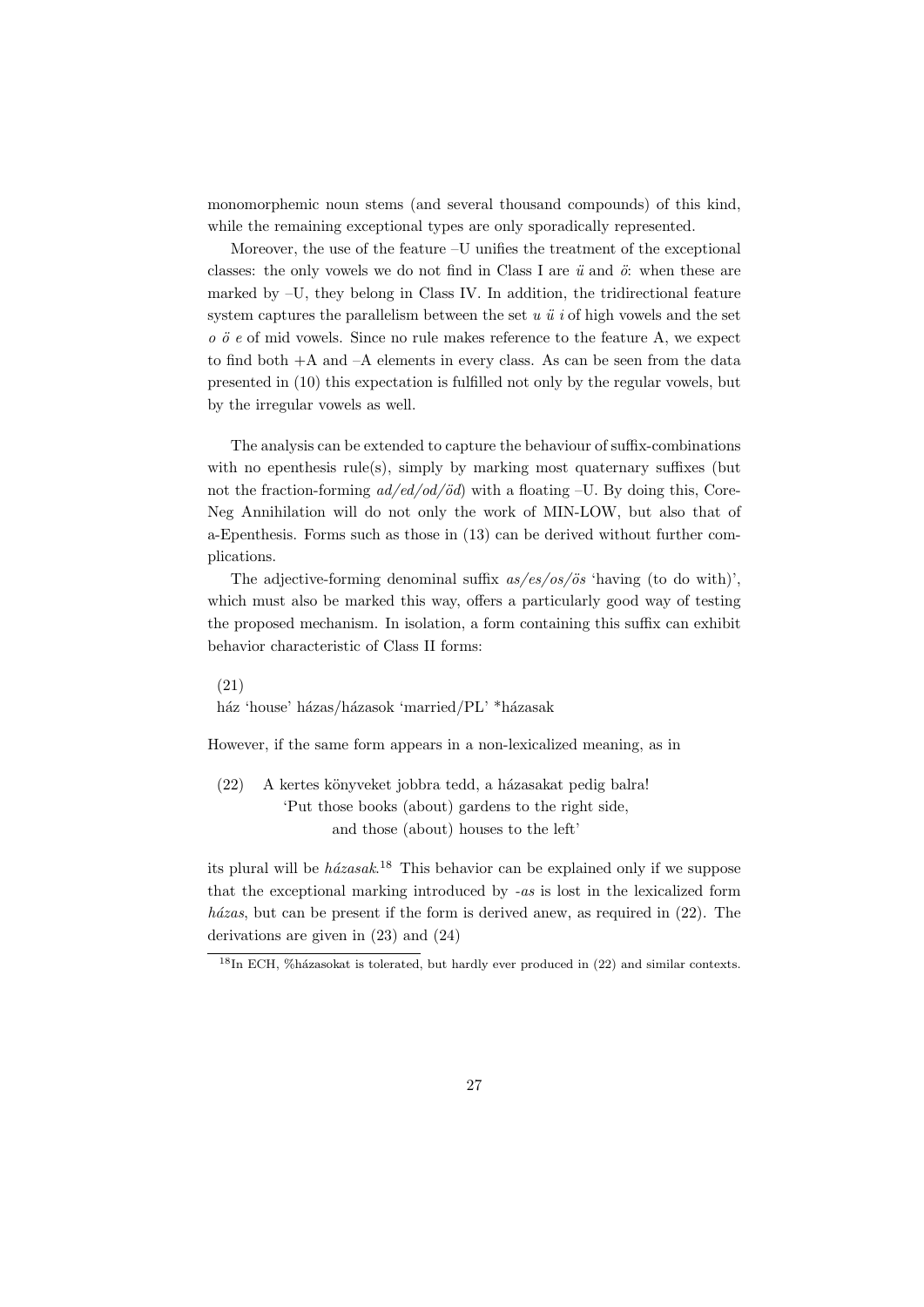

The only rule that applies in the derivation is Core/Neg Annihilation, which derives  $(23B)$  as the representation of the form  $h\acute{a}zas$  from the underlying  $(23A)$ . If the exceptional marking contributed by the suffix  $as/es/os/ös$  is retained, we derive (23C) on the next cycle. If the exceptional marking is lost, so that we start with (24A), we derive (24B) as the result of plural suffixation. Finally, since the plural form is not in the lexicon, the exceptional marking contributed by the plural suffix can not be lost, so in the last cycle we derive (24C) in both cases.

(24A)

CV-tier hVVzas

U-tier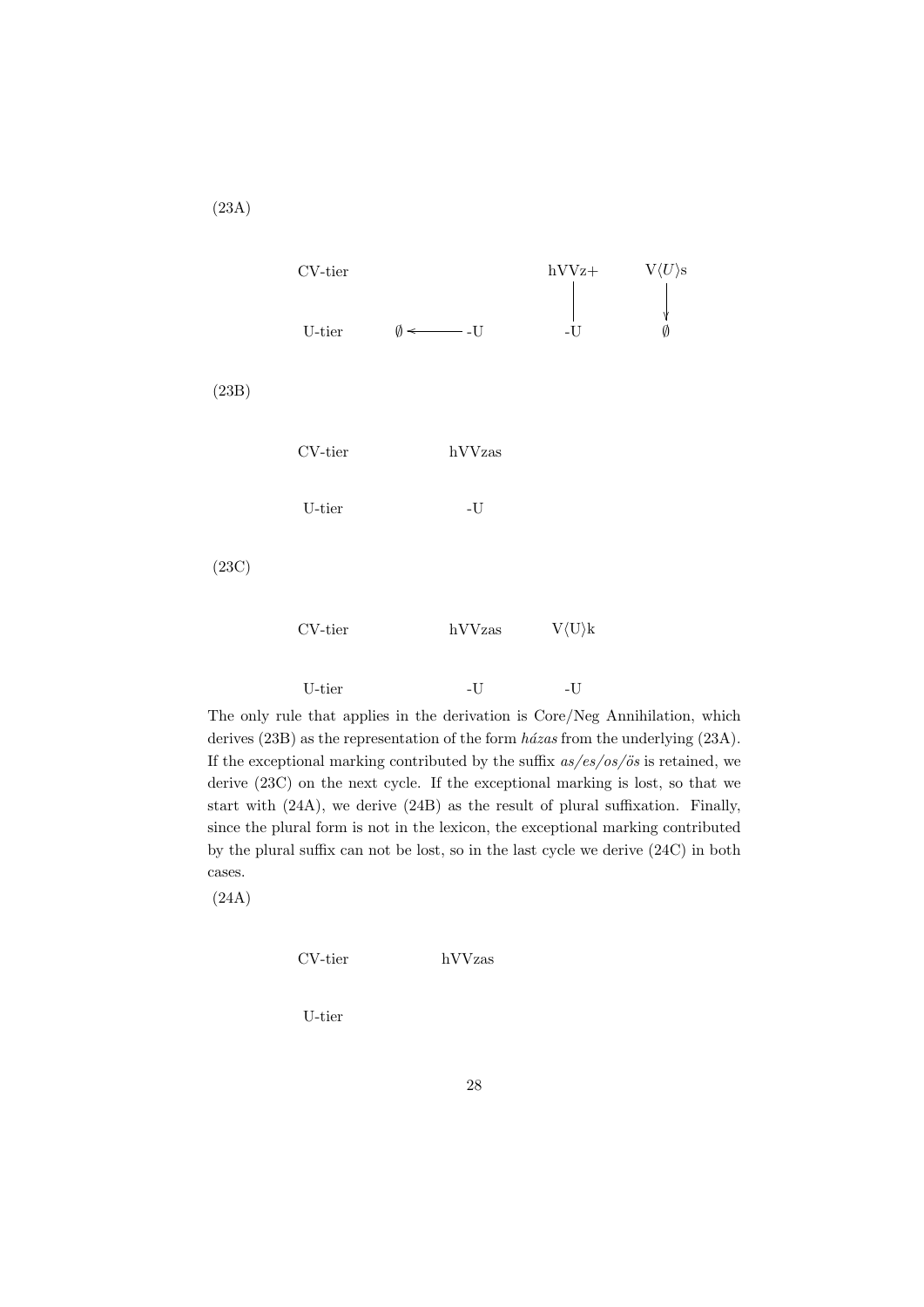

This solution readily extends to cases like aranyak 'gold pieces' vs. Aranyok 'books of Arany' or *pirosak* 'red(adj)PL' vs. *pirosok* 'red(n)PL' where we have reason to suppose that a derived form re-entered the lexicon. In the case of arany, the common noun 'gold' is obviously the primary form. The proper name Arany retains the exceptional marking of this primary form (Aranyat/\*Aranyot nem szerették a kortársai), but when the common noun 'book of Arany' is formed from the proper name, the exceptional marking is lost. Similarly, the primary color term is obviously  $p\acute{\iota}r$  (which has no exceptional marking) and the secondary color term *piros* is derived by the suffix  $as/es/os/ös$  which, as discussed above, adds the floating –U. The noun piros 'the color red' is formed from the adjective, and enters the lexicon with a loss of exceptional marking.

## 3.2 The solution with four features

As we have seen above, the key generalization concerning lowering stems is that they have the same (lowering and unrounding) effect both in Class I and Class IV. By marking lowering stems with a single diacritic feature, we also explain the distribution of lowering stems, i.e. the fact that every (surface) vowel can be lowering. In a four feature system, there are two features which can possibly trigger lowering and unrounding, namely +Low and –Round. For reasons to be discussed later, we will take +Low as the diacritic playing the role of ML.

The major advantage of having a fourth feature at our disposal is that we can resolve conflicts between underlying and surface feature values by means of

(24B)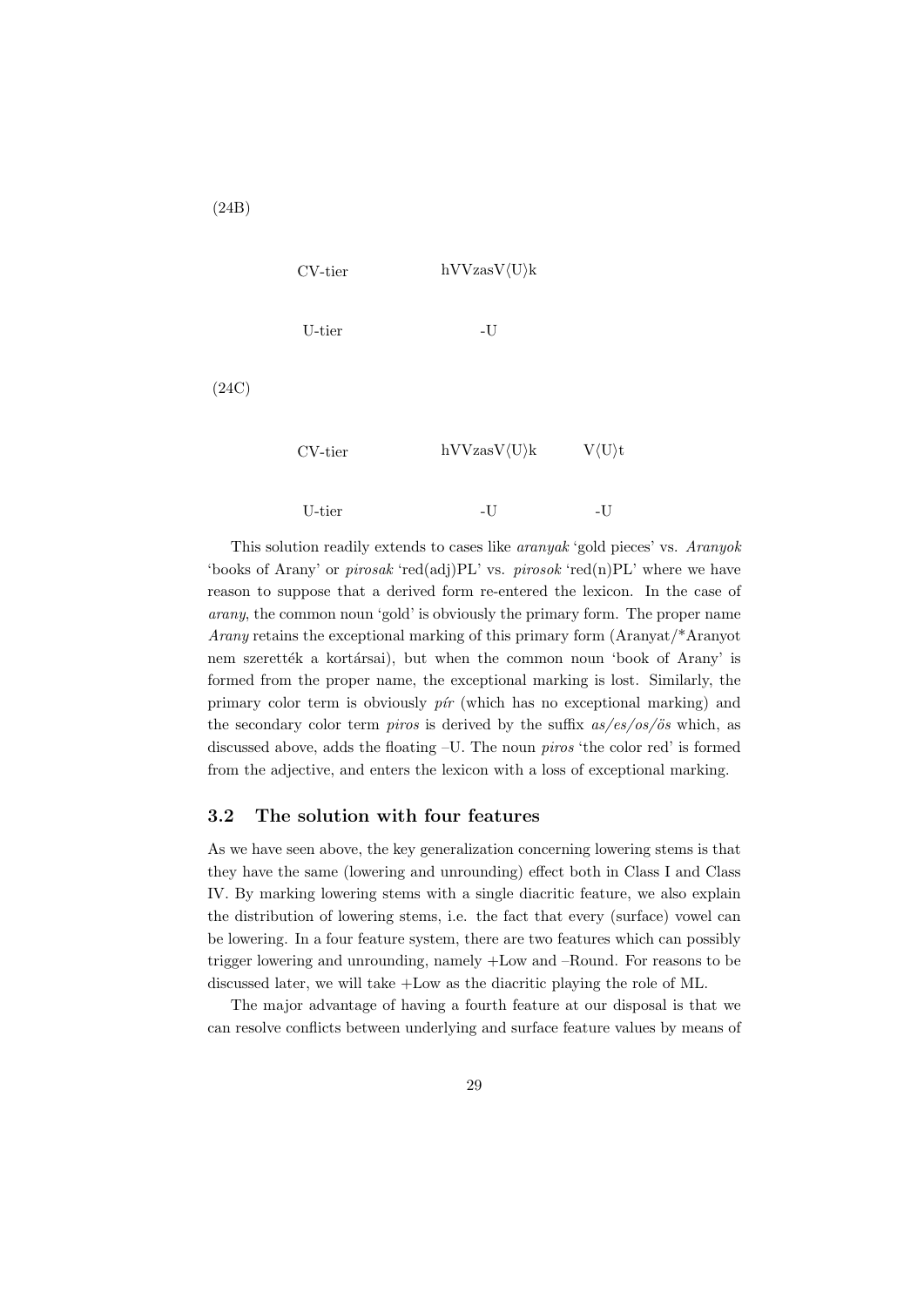underspecification. In a system containing only three binary features, we can describe at most eight phonemes as long as we interpret the features as privative: leaving one or more features out of the representation leads to other phonemes, rather than archiphonemes.<sup>19</sup> But if we can distinguish some phonemes by the fourth feature, the way is open for leaving the values of some other features underspecified. Let me illustrate this on the harmonic pair  $a/e$ , occuring e.g. in the dative suffix nak/nek.

In the tridirectional system, a is defined as  $+A$  –I –U, and e is defined as  $+A$  $+I$  –U. Thus, the archiphoneme  $a/e$  should be defined as  $+A$  0I –U. However, the absence of I in a privative feature system is equivalent to a negative specification, so that in fact we end up with  $+A-I-U$ , which is a. Thus, a system of three privative features simply has no room for archiphonemes: the only possible interpretation is that the suffixes alternating between  $a$  and  $e$  have underlying a, and the operation of harmony (I-spread) changes the I-value. In such a system, the conflict between the surface  $+$ Round of  $a$  and its underlying  $-U$  has to be resolved by late 'realization' rules.

In the SPE system we can define both a and e as underlying 0Round, and collect these vowels into an archiphoneme which is also 0Back. This archiphoneme can be kept distinct from other vowels and archiphonemes by defining it as +Low: as we shall see, the specification for Low will play a pivotal role in the definition of the ternary and quaternary archiphonemes as well. Before turning to these, let us define the remaining binary archiphonemes:  $o/\ddot{o} = +\text{Round}$  $-High$  –Low 0Back;  $u/\ddot{u} = +$ Round  $+$ High (–Low) 0Back.

There are two ways to handle binary harmony in such a system: one is to suppose that both +Back and –Back spreads (so that the archiphoneme always receives its specification for backness from the stem), and the other is to suppose that only one of them spreads, and the other value is inserted by a later rule. In this respect, privative systems are more restrictive since negative value is encoded by the absence of a feature, so only the positive value can spread. Since the present system has the resources to spread both values, it is immune to the criticism levelled against privative backness by Farkas and Beddor (1987). This issue will be discussed in Section 4.1.

Thus, the basic pattern of binary harmony will be captured by a pair of spreading rules, which supply the backness value for the binary archiphoneme on the basis of the backness specification of the stem vowel:

<sup>19</sup>Leaving all features out would lead to the empty vowel, which has no phonetic realization in Hungarian.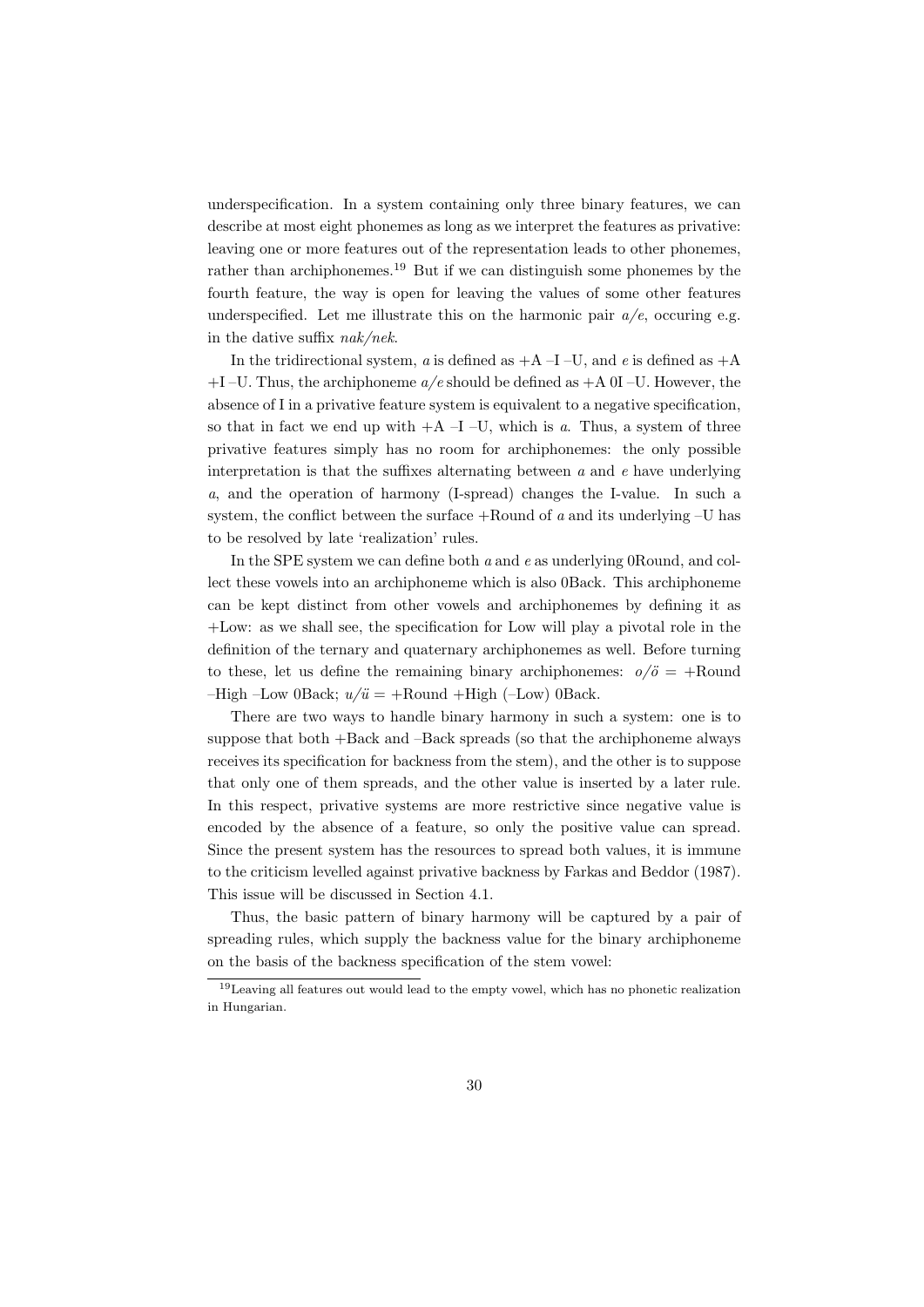| (25A)                               |  |  | (25B) |  |  |                                            |               |  |
|-------------------------------------|--|--|-------|--|--|--------------------------------------------|---------------|--|
| $\mathbf{F}$                        |  |  |       |  |  |                                            |               |  |
| $\mathbb{R}^n$ . The $\mathbb{R}^n$ |  |  |       |  |  | $\mathbb{R}^n$ . The set of $\mathbb{R}^n$ |               |  |
| $V$ $C_0$ $V$                       |  |  |       |  |  |                                            | $V$ $C_0$ $V$ |  |

In case the stem vowel is neutral, we have a number of options: first of all, we might take the surface frontness of neutral vowels as indicative of underlying frontness, and define neutral vowels as underlyingly linked to the autosegment F. Second, we might take the transparency of neutral vowels as diagnostic, and define them as underspecified for frontness (and suppose that they receive their final specification by a late rule). Third, we might suppose that the autosegment F floats over neutral vowels, and links up only at the end of the derivation.

Given the discrepancies between underlying and surface representations (cf the discussion in Section 1 above), we can not a priori exclude the remaining two possibilities, namely that neutral vowels are underlyingly linked to a B autosegment, or that B is floating in the underlying representation of neutral vowels. Although it is possible to invoke principles such as structure-preservation to rule out these combinations, it should be kept in mind that neutral vowels can show three kinds of harmonic behavior (two of which involve back suffixes), so that three out of the five logical possibilities are actually needed. At any rate, Stanley's (1967) objections against a 'ternary' use of binary features apply with even greater force in the framework of autosegmental phonology, since autosegmentalization gives rise to a possible five-way contrast in the underlying representations of neutral vowels.

Let us now turn to the case of ternary harmony. Since ternary alternation is between  $o,e$  and  $\ddot{o}$ , we will suppose that the ternary archiphoneme is simply an otherwise underspecified mid vowel, given by 0Round –High –Low 0Back. If a back stem precedes, this archiphoneme receives a B by (25A) and thereby becomes  $\alpha$ ; the redundant  $+$ Round is supplied by a later rule. If a front round vowel precedes, both F and R spread: this is the rule of Ternary Harmony, given as (26) below.

(26)

backness tier F

$$
\begin{array}{ccc}\n & & \cdots \\
 & & \mathbf{V} & \mathbf{C}_0 \ \mathbf{V} < -H > \\
 & & \ddots \\
 & & & \vdots \\
\mathbf{rounding\;tier} & \mathbf{R}\n\end{array}
$$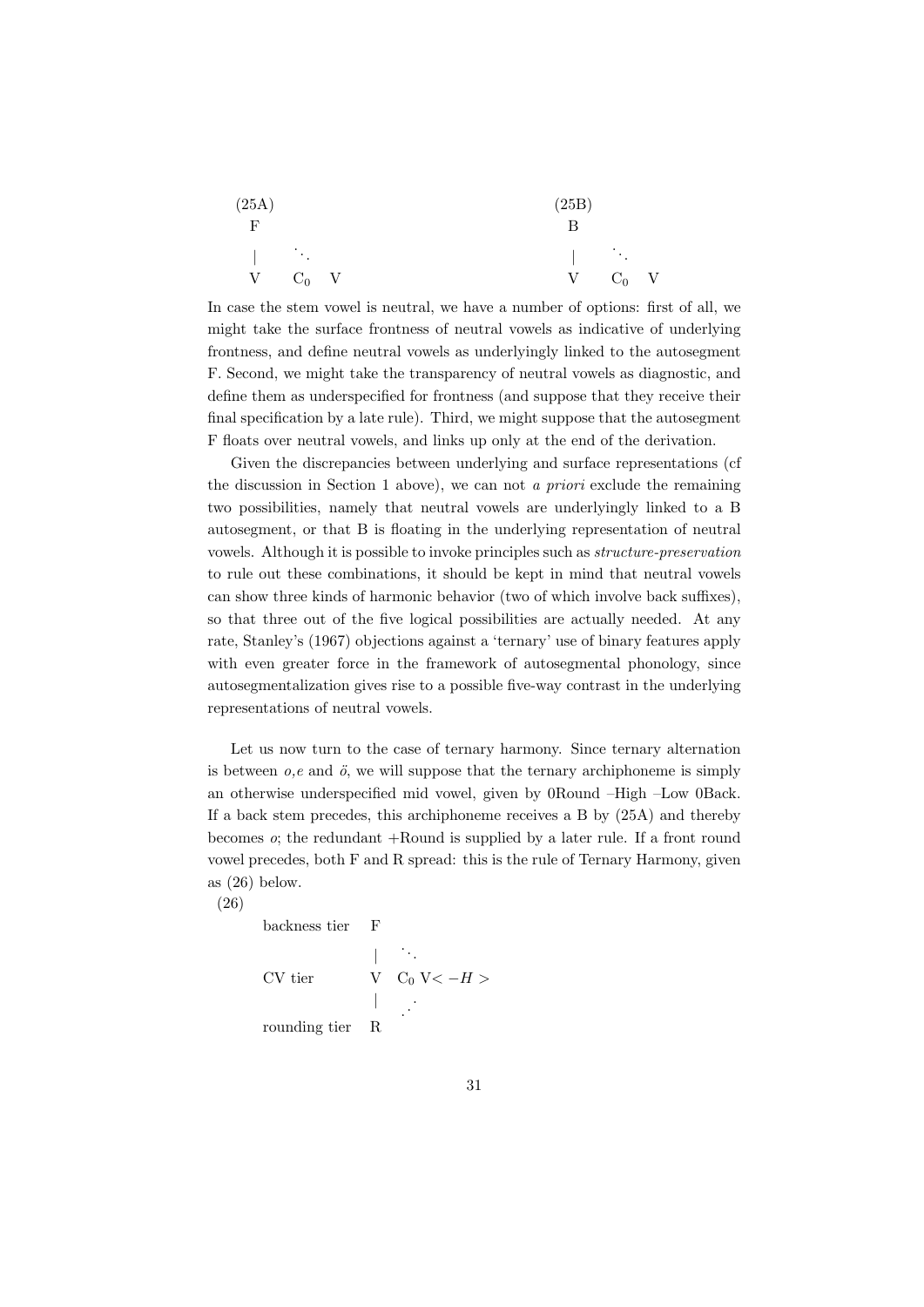In case the stem vowel is neutral, the e alternant is derived by binary harmony, because there is no R to spread, and (26) remains inoperative. This leaves only quaternary harmony to be accounted for; as we shall see, this will follow from the rules we already have.

Since quaternary alternation is between  $a, e, o$  and  $\ddot{o}$ , we will suppose that the quaternary archiphoneme is simply an otherwise underspecified non-high vowel, given by 0Round –High 0Low 0Back. Since this archiphoneme differs from binary  $a/e$  only in that the latter is  $+$ Low, we are in a position to recapitulate the correct part of Vágó's a-Epenthesis analysis simply by taking the feature ML to be +Low. The effect of this +Low is to turn the quaternary archiphoneme into binary  $a/e$  which will be subject to the rules of binary harmony. Before discussing in greater detail how this system works, let me summarize the underlying representations of the vowels and archiphonemes encountered so far.<sup>20</sup>

|                                     |  |  |  |  |  |         | (27) a e i o u ü ö a/e o/ö u/ü o/e/ö a/e/o/ö |
|-------------------------------------|--|--|--|--|--|---------|----------------------------------------------|
| Back + - - + + - - 0 0 0            |  |  |  |  |  |         |                                              |
| High - - + - + + - - -              |  |  |  |  |  | $+$ $-$ |                                              |
| $Low + + - - - - - - + - - - - - -$ |  |  |  |  |  |         |                                              |
| Round 0 0 - + + + + 0 + + 0         |  |  |  |  |  |         |                                              |

Let us now see how the four-feature solution accounts for the harmonic behavior of the stems in each of the five classes. Class I stems are marked with a floating +Low: in addition, they are associated with a B autosegment. In the binary case, this B spreads – the floating +Low can not dock because all binary archiphonemes are specified for Low. In the ternary case, +Low can not dock because the ternary archiphoneme is specified as -Low, and Ternary Harmony is inoperative because there is no F to spread. Thus, the spreading of B gives us a back mid vowel, and a late rule, given as (28) below, will supply the redundant  $+$ Round to derive  $\sigma$ . In the quaternary case, hower, the  $+$ Low can dock on the quaternary vowel, and thereby turns it into binary  $a/e$ , and the spreading of B will derive the correct  $a$ .

#### (28) –High  $\alpha$ Back  $\rightarrow \alpha$ Round

Thus in the binary and quaternary cases we make use of the fact that rounding on short low vowels is redundant (determined by backness). In the ternary case we use (28) to determine the rounding of a mid vowel: given that  $\ddot{o}$  is -Back but +Round, we must make use of the fact that (28) applies in a featureadding rather than a feature-changing fashion. One way to assure this manner

 $^{20}$ Since long vowels are treated as geminates, only the short vowels are given. The phonetic differences between short and long vowels are treated by late realization rules for  $\acute{a}$  and  $\acute{e}$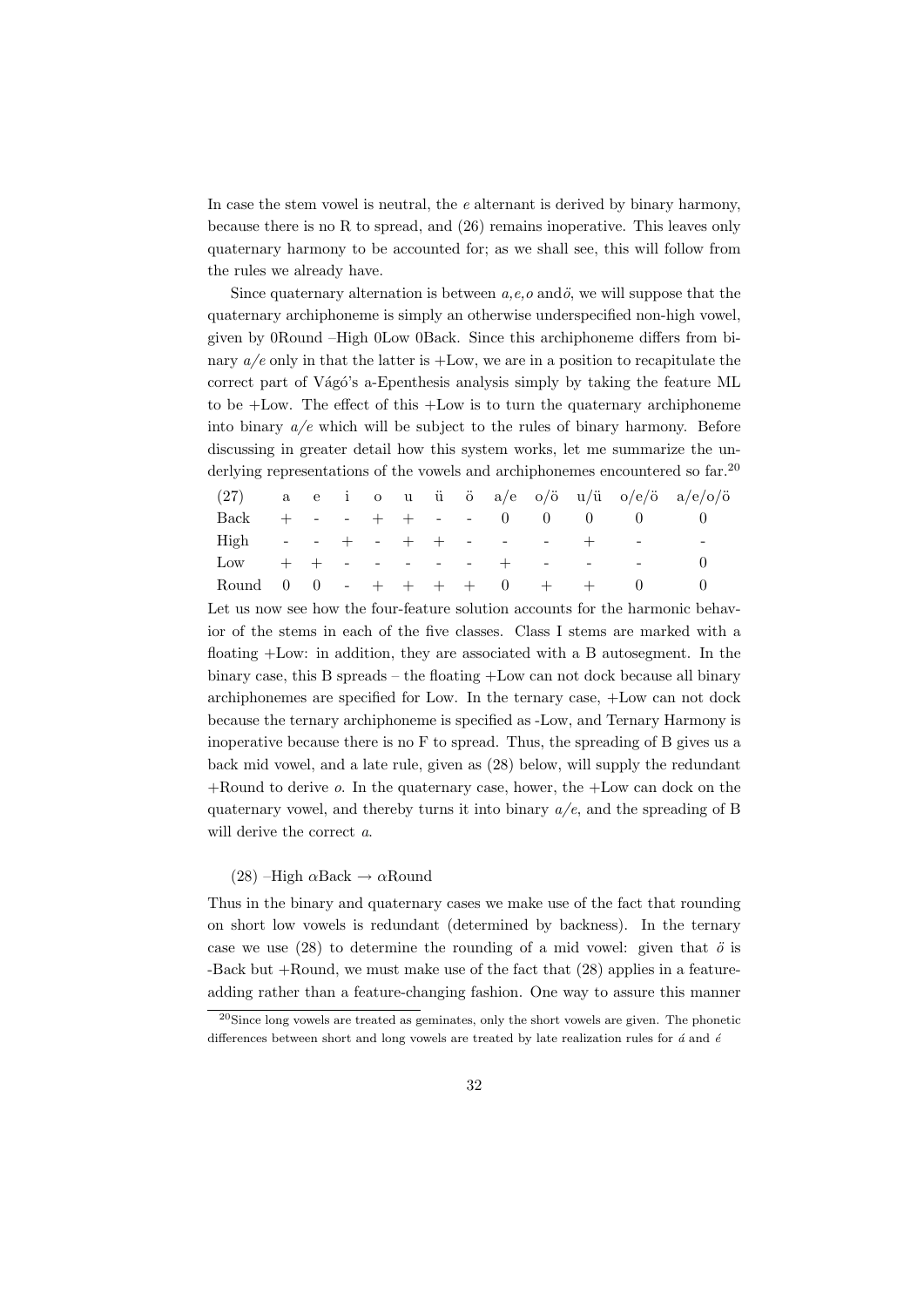of application would be to add 0Round to the structural description of (28) – but this would amount to adopting a three-valued feature system.

Class II stems are not marked with a floating +Low, but they are associated with a B autosegment. To be more precise, the B is associated with the vowels that appear in Class II regularly, namely  $a, u$  and  $o$ , and appears as a floating feature with neutral vowel stems. In Class I and Class II, neutral vowels are associated with F in the lexicon, and the unassociated B follows this F on the B/F tier. In the binary case, the B of the stem spreads (or if it was floating, just links up) to supply the backness of the following archiphoneme: in the case of  $a/e$ ,  $(28)$  also applies. In the ternary case the derivation is the same as for Class I, but in the quaternary case the situation is different, because now there is no +Low to create a binary suffix, and the spreading of B leaves the quaternary vowel underspecified for Low, even after (28) has supplied the value +Round.

There are two ways of supplying the missing -Low: it can be inserted by *rule*, or it can be part of the representation of quaternary vowels as a floating feature. Since most quaternary suffixes are lowering the following suffix, we must suppose that they carry a floating +Low: this means that if we take the missing -Low to be part of the representation, we would have to presume a floating -Low +Low melody. Since the alignment of such melodies with the vowels appearing in suffix-combinations could not be achieved by straightforward Left-to-Right One-to-One mapping,  $21$  I will suppose that the -Low is in fact supplied by a rule, which is given in (29):

 $(29)$  –High  $\rightarrow$  –Low

This rule also applies in a feature-adding fashion: it operates after the +Low of the stem had a chance to link up, but *before* the  $+$ Low of the suffix could link up (in the case of those suffixes which are themselves marked with a  $+$ Low).

Class III stems are not marked with a floating +Low, nor are they associated with a B autosegment. There is no reason to suppose that the neutral vowels are transparent in such stems, so I will simply assume that they are associated with an F autosegment. In the binary case, this F spreads on the suffix vowel, and for  $a/e$  rounding is again supplied by  $(28)$ . In the ternary case, there is no Round for Ternary Harmony to spread, so we derive the unrounded front mid vowel  $e$  by  $(25A)$  and  $(28)$ . In the quaternary case, we get the same result by

 $^{21}$ In general harmonic systems do not have melodies (floating or otherwise) but the highly exceptional behavior of Class I and II neutral vowels made it necessary to assume an F-B melody for these. Notice, however, that this melody is still docked by the F, and thus can be made subject to the standard rules of autosegmental mapping.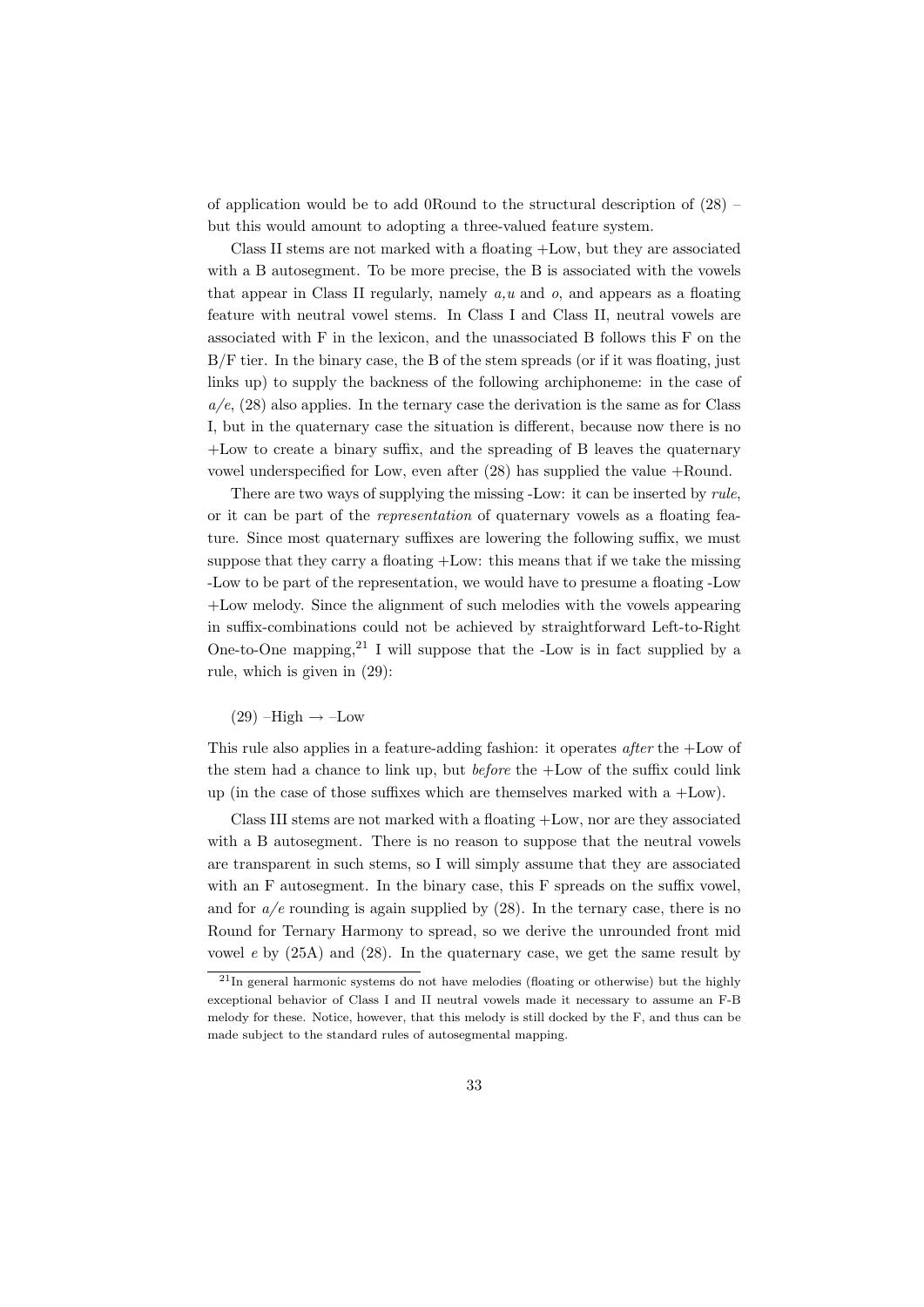applying (29) as well.

These derivations are fairly straightforward, except for the fact that the result is a mid, rather than a low e in the ternary and quaternary cases. Thus, we will need some cleanup rules for neutralizing the  $+$ Low  $e$ -s that we derive from binary  $a/e$  alternation and the -Low  $e$ -s resulting from ternary harmony. The need for such neutralization rules (which are arguably synchronic remnants of a diachronic neutralization process in Hungarian), is not unproblematic: I will return to this question in 4.3.

Class IV stems are marked with a floating +Low, and they are associated with an F autosegment. In the binary case, this F spreads on the suffix vowel, and for  $a/e$ , we also use (28). In the ternary case, the conditions of Ternary Harmony are met, and we derive the  $\ddot{\sigma}$ -alternant. Notice that (28) can not supply the –Round value, since  $(26)$  has spread the  $+$ Round from the stem, and (28) is feature-adding, rather than feature-changing. In the quaternary case, the +Low of the stem docks on the quaternary vowel, and thereby turns it into the archiphoneme  $a/e$ . Binary harmony then supplies the feature F, and –Round is given by  $(28)$ . Notice that the quaternary e derived this way is  $+$ Low, while the quaternary e after Class III stems was -Low.

Class V stems are not marked with a floating +Low, and they are associated with an F autosegment. In the binary case, the derivations are the same as in Class III and Class IV, and in the ternary case the rule of Ternary Harmony applies the same way as in Class IV. In the quaternary case, Ternary Harmony applies, and the –Low feature is supplied by (29).

## 4 Neutral vowels

In this Section I will contrast and evaluate the solutions presented above. First I will discuss whether both Front and Back, or just one of them spreads. Next, in 4.2 I will present what I take to be the relevant data concerning neutral vowel stems, and issue some cautioning notes concerning widely accepted 'generalizations' about neutral vowels and vacillation. I will argue that the vacillation is not understood well enough to serve as a testing ground for descriptions of Hungarian vowel harmony, and that we need other data to decide between the the solutions offered above. Such data will be provided in 4.3 where I present the possessive paradigm and the possessive anaphoric suffix, and conclude that the three-feature solution can deal with these better than the four-feature solution. Finally, in 4.4 I discuss how features are used in the two solutions and what they mean.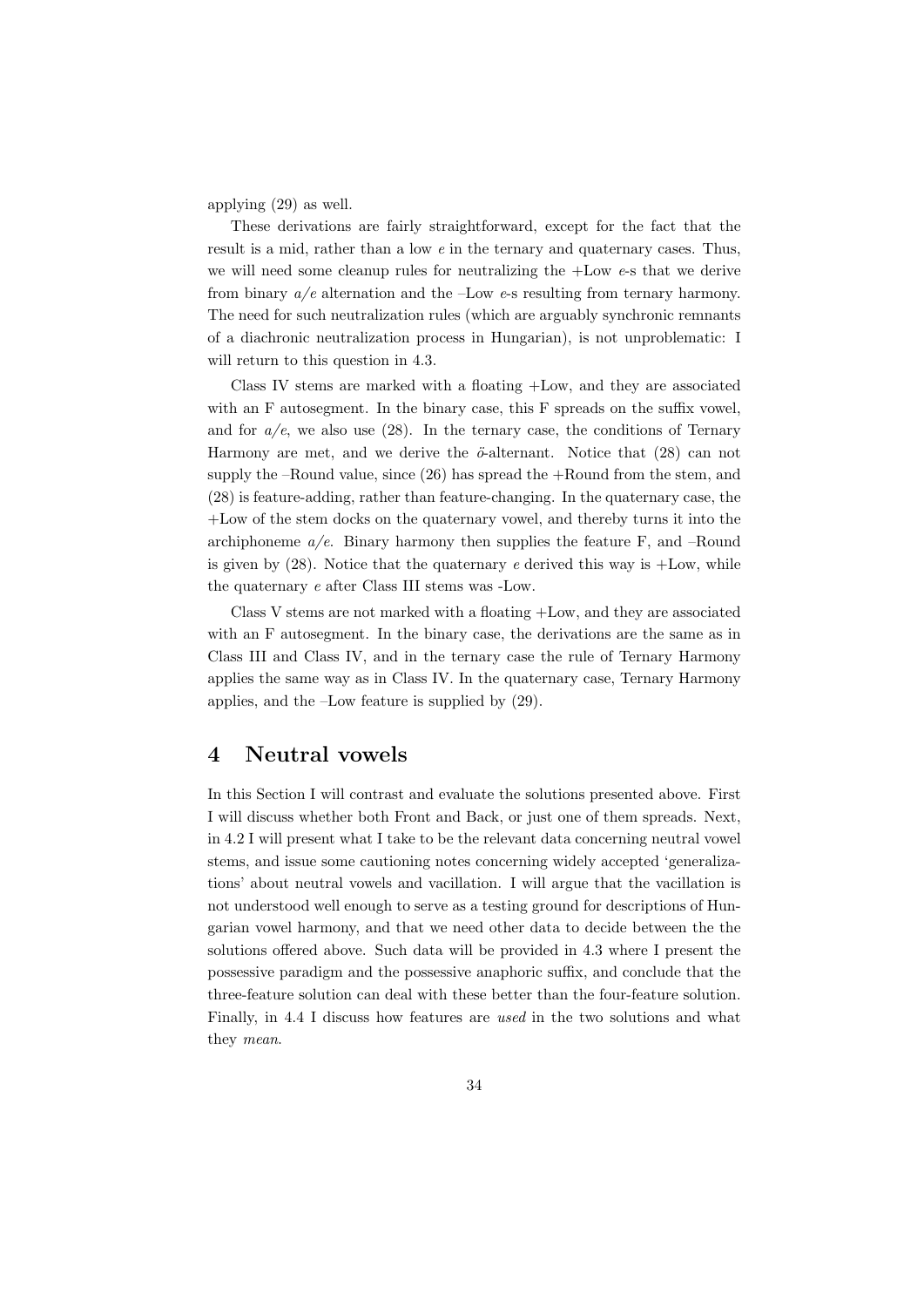### 4.1 Backness: privative or equipollent?

One of the major differences between the solutions presented in Sections 3.1 and 3.2 above is in the basic rule of binary harmony: in the three-feature solution I have supposed that only  $I$  (=Front) spreads, while in the four-feature solution the assumption was that both Front and Back spread. This difference corresponds to the traditional distinction between *privative* and *equipollent* features (Trubetzkoy 1937).

My starting point will be Farkas and Beddor (1987), who object to privative backness in Hungarian on the following grounds. First, privative feature analyses can not predict the pattern of abstract vowels, and second, nonharmonizing non-neutral suffixes such as the diminutive  $-k\acute{o}$  are problematic for feature-changing accounts. Let us take these objections in turn.

An important advantage of the tridirectional system is that it predicts what kinds of binary alternations are possible in Hungarian. If an alternating pair is defined by the presence vs. absence of the feature I,  $\alpha$  will be paired with e,  $\acute{o}$  will be paired with  $\acute{o}$  and u will be paired with  $\ddot{u}$ . These are precisely the pairs attested in Hungarian. Moreover, since  $i$  is paired with the empty vowel, which is phonetically uninterpreted in Hungarian, the system predicts that  $i$  can not take part in alternations. As the definition of binary archiphonemes in (27) makes clear, the four-feature system does not make any comparable predictions.

However, neither the tridirectional nor the SPE system predicts the existence or the behavior of ternary and quaternary alternations, and both systems make wrong predictions concerning the distribution of abstract vowels. For instance, the tridirectional system would permit a fourth kind of  $i$  which has a floating  $-U$  but no other exceptional property,<sup>22</sup> and the SPE system would permit a floating Round. Thus it is true that both systems have the resources to describe harmonic behavior that can not be found in Hungarian – but this is no argument against privative backness in and of itself.

Let us turn to the problem of non-harmonic non-neutral suffixes. If the feature I spreads from the stem to the right in a feature-changing manner, how can we protect an invariant suffix such as  $k\acute{o}$  from becoming  $k\acute{o}$ ? The privative approach makes it necessary to posit an internal word-boundary for such suffixes (cf SPH ch 1.6), as Farkas and Beddor correctly point out. However, the seriousness of this problem is proportional to the number of invariant back suffixes, and in Hungarian only a few invariant back suffixes can be found.

First, disyllabic suffixes in which the first vowel is neutral (e.g. -izmus, -ista)

 $22$ In the present system, all neutral vowels with a floating  $-U$  are specified for I in the core, rather than on the I-tier.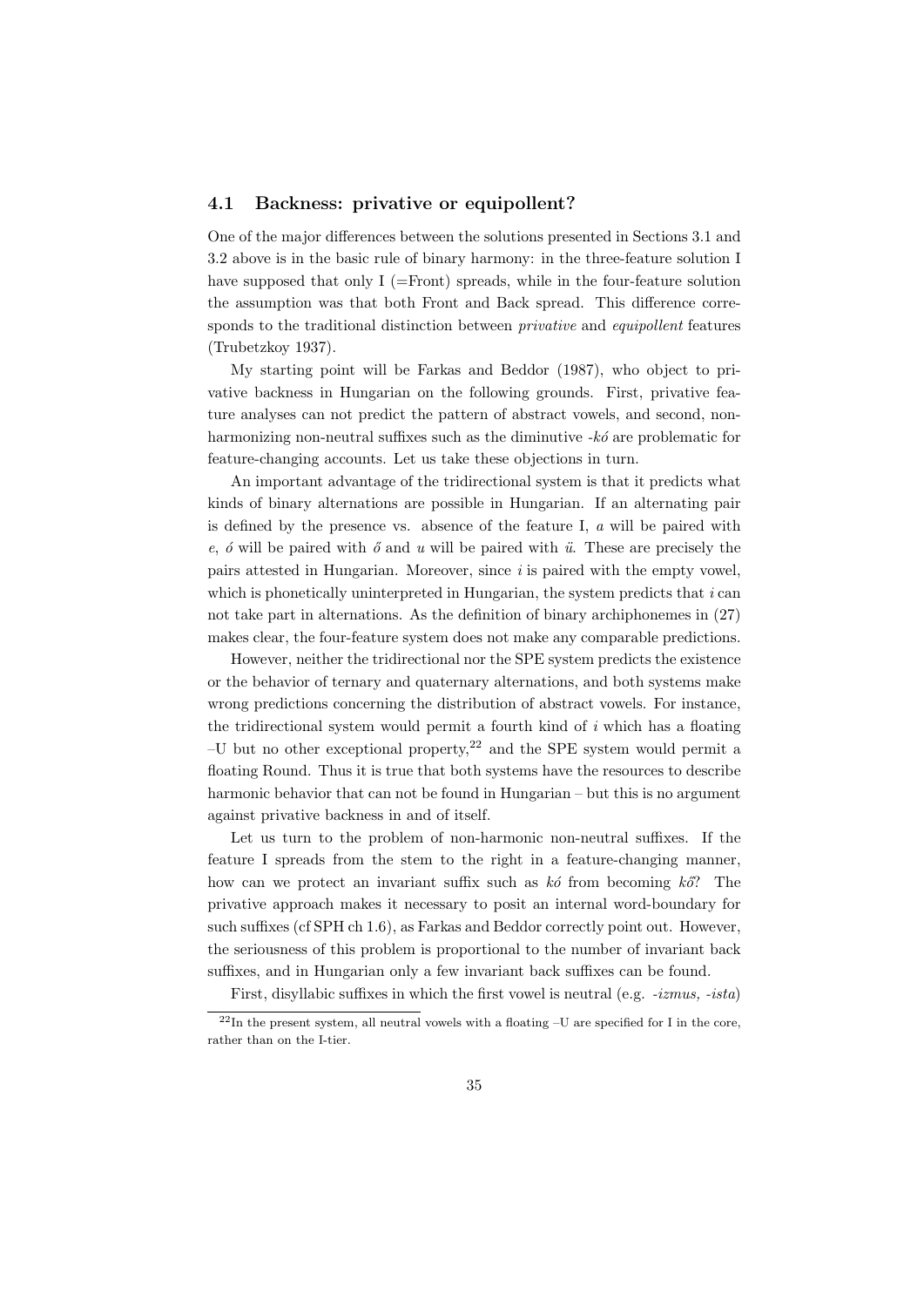require no word boundary. They can be treated as containing a non-transparent neutral vowel, i.e. an I on the I-tier, which blocks the spreading of the stem I. (The blocker itself will not spread because the environment is not derived.) Second, some of the remaining suffixes are arguably harmonic, although SPH lists them as invariant. Most notably, the diminutive  $-us$  has an alternant  $\ddot{u}s$  (cf. Tünde, Tündüs), and the diminutive form of  $Gerqely$ ,  $Gerq\sigma$  makes it plausible that the diminutive suffix  $k\acute{o}$  also alternates (cf. also Anik $\acute{o}$ , Enik $\acute{o}$ ).

This leaves us with only one undisputably invariant back suffix, namely -kor '(temporal) at', and here a word boundary can be justified by the fact that kor also appears as a free form (in the meaning 'age'). Thus I conclude that in Hungarian no argument against privative features can be based on invariant back suffixes.<sup>23</sup>

## 4.2 Transparency, vacillation, and nonstandard harmony

The behavior of neutral vowels in Hungarian does not lend itself to clear-cut generalizations. In this section, I will first present the data concerning neutral vowels in suffixes, and then I turn to the more complex issue of neutral vowels in stems. After a brief discussion of the reasons why the solutions presented in Section 3. can not be told apart on the basis of vacillating data, I present some non-vacillating data that shows a neutral vowel in harmonic alternation with a back vowel morpheme.

The basic generalization concerning neutral vowels in Hungarian is that they are transparent, i.e. that they let the Front/Back feature of the preceding vowel spread onto the following suffix. For suffix vowels, this has been illustrated above on the denominal adjective-forming suffix -i 'characterized by the location', which derives e.g.  $rumi$ , töki 'inhabitant of Rum, Tök' from the place names Rum, Tök. As we recall, in the plural these become rumiak, tökiek 'inhabitants of Rum, Tök'. Since rounding harmony is always local, the second form is what we would expect on the basis of the fact that the  $-i$  is invariant –Round. Further, this form shows that the backness of the plural suffix  $-ak$  in the first form can not come from the preceding  $-i$  – we must suppose that it comes directly from the stem. Some further examples, using the (binary) dative suffix  $nak/nek$  are given below in (30):

 $^{23}$ Both solutions predict the existence of invariant front suffixes. Apparently, no such suffixes exist in Hungarian.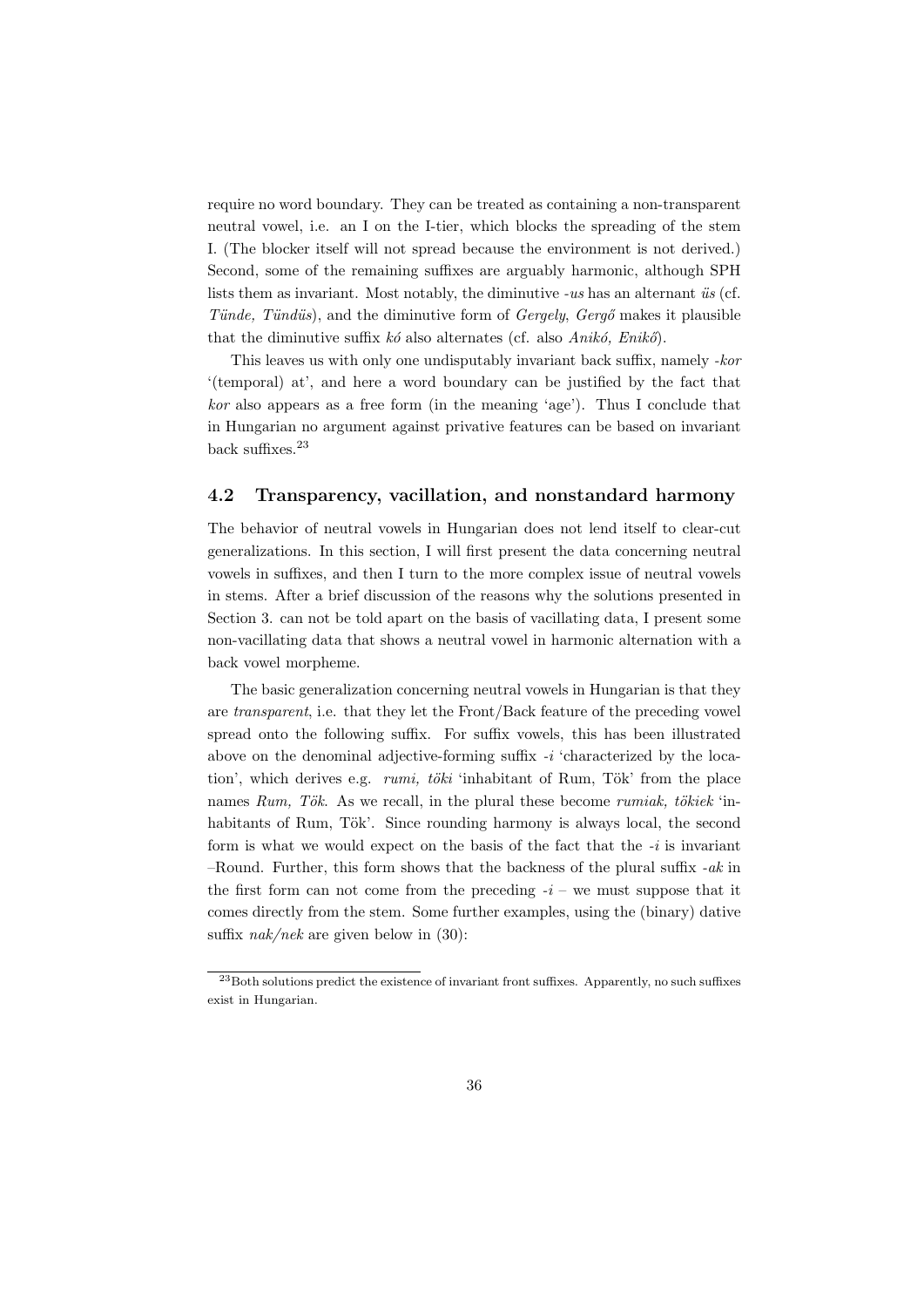| (30) |      | stem DAT                    |      | LOC LOC+DAT |          |
|------|------|-----------------------------|------|-------------|----------|
|      | ház  | háznak                      | házi | házinak     | 'house'  |
|      | kert | kertnek kerti               |      | kertinek    | 'garden' |
|      |      | nyár nyárnak nyári nyárinak |      |             | 'summer' |
|      | tél  | télnek                      | téli | télinek     | 'winter' |

This is somewhat problematic for the tridirectional feature system, since the feature I spreads, but the vowel i, which contains only this feature, leaves this spreading unaffected. This problem is solved by relegating the I specification of neutral vowel suffixes to the core, so that the I-tier remains available for spreading. In those cases where the harmonic spreading is actually affected (as in the invariant latinate suffixes discussed in 4.1 above), the I appears on the I tier and blocks the spreading.

In the four-feature solution, we can use underspecification insted of corespecification: this is also problematic, since the frontness of the neutral vowels is redundant only among non-low unrounded vowels, and so far we have treated rounding as predictable from backness. However, if we take the transparent suffix vowels to be lexically specified as –Round, the +Front specification can be supplied by a late rule.

In stems, the behavior of neutral vowels is quite complex. I will try to make sense of this complexity in terms of a probabilistic description below.

Roughly speaking, a single neutral vowel in the last syllable of the stem is transparent: if the preceding vowel is back, the stem takes back suffixes, otherwise it takes front suffixes. If the vowel preceding the final neutral vowel is also neutral, we encounter *vacillation*.<sup>24</sup> There are a number of vacillating stems that contain only one neutral vowel (e.g.  $\overline{Agnes}$ ), and there are lots of non-vacillating stems with one or more neutral vowels. We can find a number of generalizations in the literature concerning vacillating stems: for instance, van der Hulst (1985: 276) lists the following:

- Stem-final  $i, i, e$  are typically transparent
- $\bullet$  A stem containing a back vowel followed by  $e$  typically vacillates
- A stem containing a back vowel followed by two neutral vowels typically vacillates

 $^{24}\mathrm{The}$  literature in general makes no distinction between the cases where vacillation means idiolectal variation (i.e that each individual speaker uses either the front or the back alternants quite consistently), and the cases where we can speak of true vacillation in the sense that one and the same speaker uses both back and front alternants.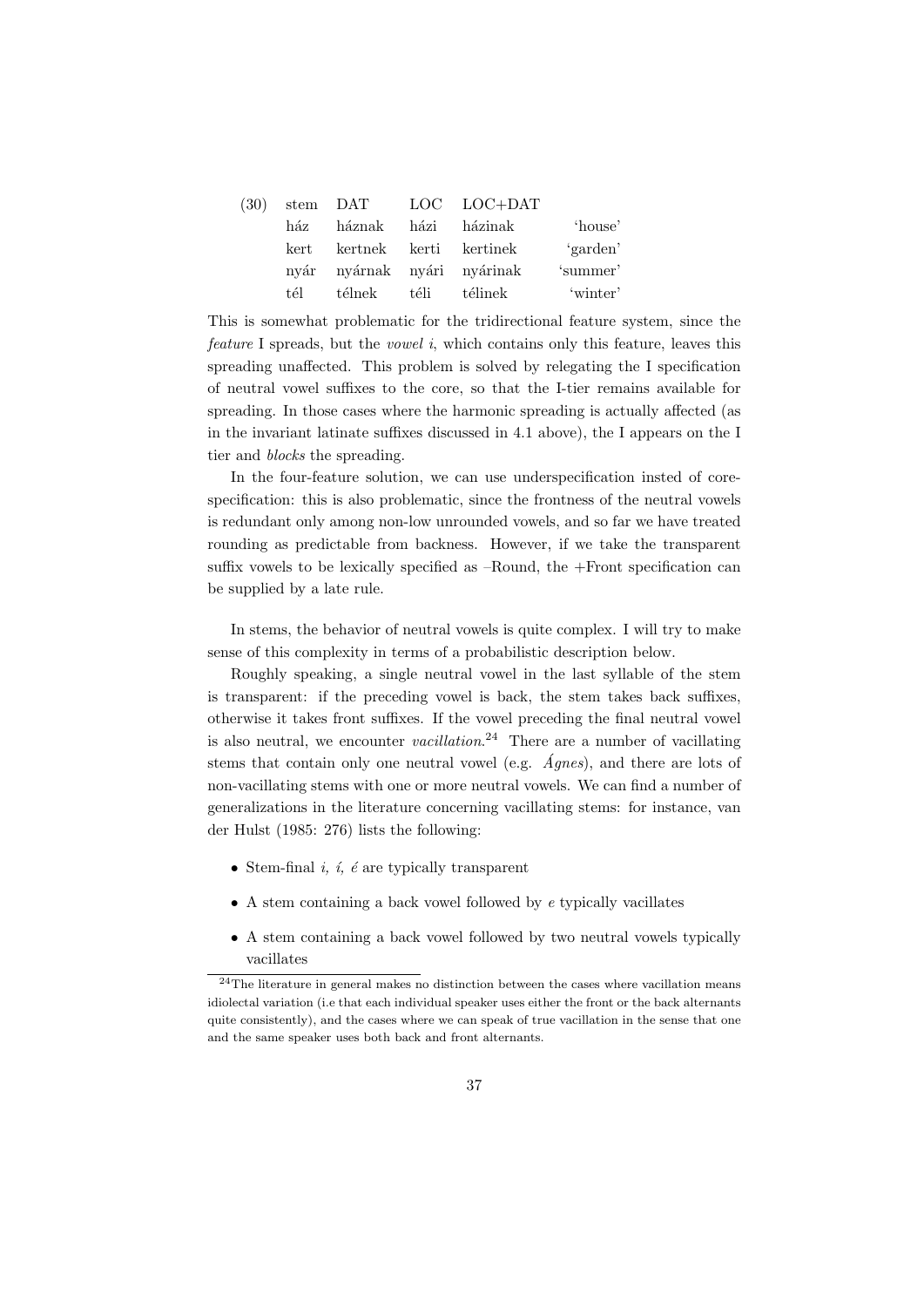These 'generalizations' are listed in decreasing order of plausibility. It appears to me that stems containing a back vowel followed by two neutral vowels typically take front suffixes. The present paper is based on native speaker judgements<sup>25</sup> rather than on exhaustive testing – nevertheless, I think that the pre-theoretical, probabilistic model presented below gives a fair picture of the situation.

Let us model the decision process by which Hungarians decide on the quality of the suffix vowel by a three-state finite automaton that scans the stem right to left. In the initial state, called B, the back alternant is selected. As the automaton moves backwards, it can encounter front, neutral, or back vowels. If it encounters a back vowel first, the process has ended: the automaton stays in the initial state and we get the back alternant. Likewise, if it encounters a front vowel, it moves to state F where the front alternant is selected. The third, or N state comes into play when a neutral vowel is encountered first: in this case the automaton stays in state N and investigates the preceding vowel.

The results of this investigation are evaluated in the same manner. If the vowel is front, the automaton moves to F, if it's back it moves to B and if it is neutral, it stays in the N state *or goes to*  $F$  – it is this choice that gives the vacillating behavior. The more neutral vowels it encounters, the more likely the automaton is to fall into the F state, and if there are no more vowels to scan, the front alternant is selected.

In this model, vacillation corresponds to a probabilistic choice: there is no attempt to analyze the mechanism that leads to such choices. The most striking property of the automaton is that it scans right-to-left. Spreading is left-to-right in Hungarian of course. For the proper functioning of the model, right-to-left scanning is essential – the evidence for this direction comes from non-vacillating stems.

Disharmonic roots of the *föderativ* 'federal' type always take back suffixes, while those of the *zsonglőr* 'juggler' type always take front suffixes. Thus, the decisive factor is the last non-neutral vowel, although its effect might be obscured if two or more neutral vowels follow. The automaton given above will work with disharmonic stems without any modifications. The comparable automaton that scans left-to-right would have to be much more complex to handle disharmonic stems at all, because it would have to keep track of the backness of the last non-neutral vowel.<sup>26</sup>

<sup>25</sup>In particular, the judgments encoded in the 'Debrecen Thesaurus', which is the common source of Papp (1968) and the dictionary database (Kornai 1986a) that was my main source of data.

 $^{26}$ Another argument in favor of right-to-left scanning, due to Péter Siptár, runs as follows. As long as we do not derive stem-internal harmony by rule we can suppose that there is no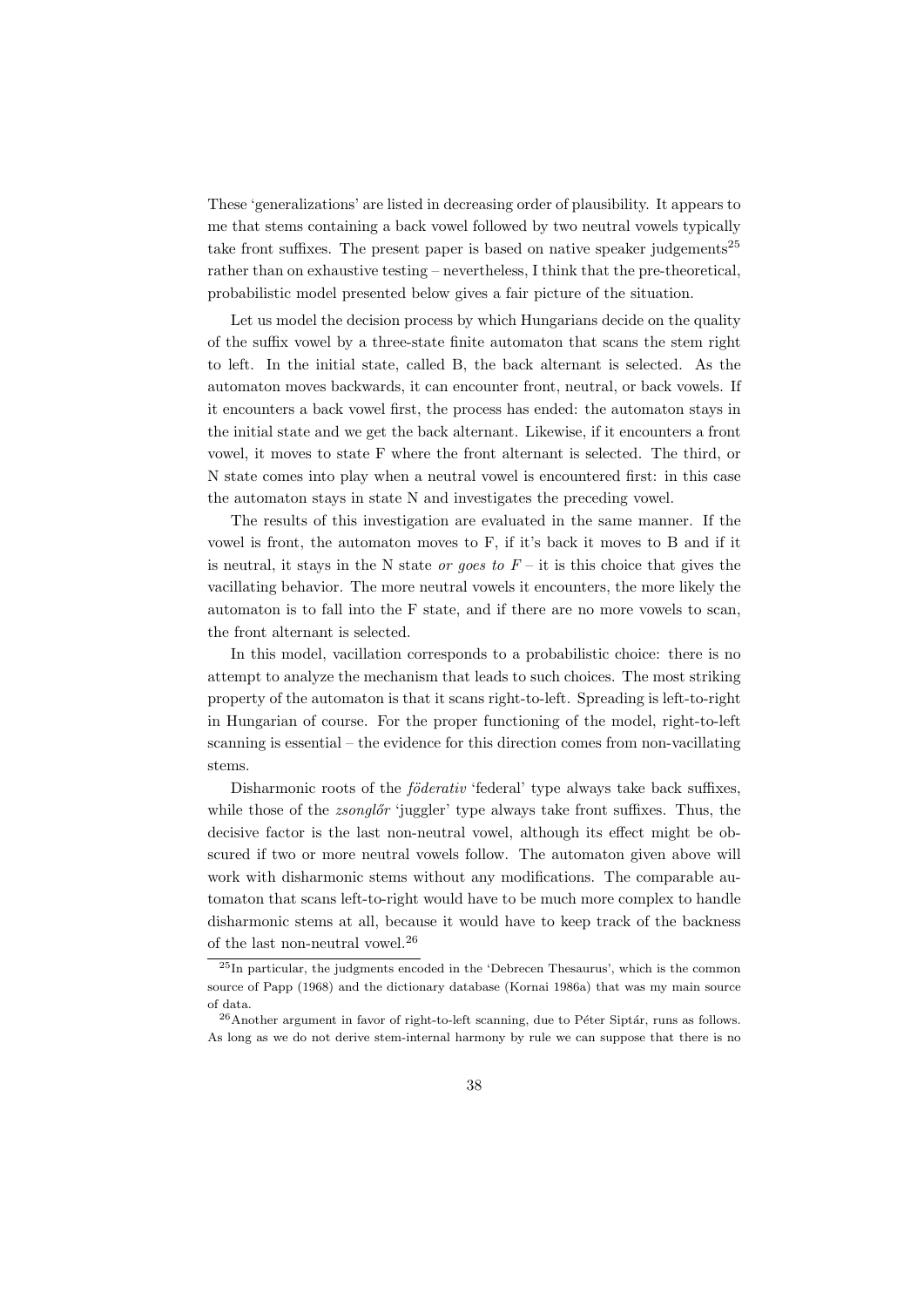In the three-feature solution, the treatment of neutral vowels in polysyllabic stems is based on the assumption that  $i$  and  $e$  have the feature I in the core unless they are stressed  $(=$  appear in the first syllable). In the four-feature solution the same vowels are treated as underlyingly –Round, with no specification for frontness. However, we do not have independent evidence that stress and harmony interact in Hungarian, so the decision to take the first neutral vowel in a neutral stem as the source of the spreading is quite arbitrary. As Farkas and Beddor (1987) points out, we could use the last (or the next to last) position just as well.

Let us see how the generalizations listed above fare in the light of the probabilistic model. If a stem ends in i, i or  $\acute{e}$  the automaton moves to N, and in the next step, it will chose the B (or F) state if the preceding vowel is back (or front). This means that i, i, and  $\acute{e}$  are indeed transparent. In contrast to the second generalization, the model predicts  $e$  to be also transparent.<sup>27</sup> Trisyllabic stems in which the first vowel is back and the other two are neutral are predicted to be vacillating by the third generalization listed above. My impression is that such stems show front harmonic behavior with a very high probability.

While previous papers have concentrated on vacillating stems, in the present paper I have shifted the emphasis onto exceptional, but non-vacillating stems where I believe it more properly belongs. The reasons for this shift are methodological. For every speaker of standard Hungarian, the exceptional (Class I and Class IV) stems show the same unambiguous lowering behavior irrespective of sentence stress, syntactic environment, register, etc. In the phonological study of vacillation it would be necessary to control for all of these factors, and perhaps for others as well – in contrast, the information on exceptionality is readily available from standard dictionaries.

The probabilistic model presented above is a temporary solution until more data become available. Until then, the following facts should be noted: First, there are suffixes which often form vacillating stems (perhaps the best example is  $-n\acute{e}$  'Mrs'). Second, vacillation is not a transient phenomenon due to some recent sound change. The first systematic grammar of Hungarian, Szenczi (1610) mentioned a few vacillating stems such as  $Józsué 'Joshua'.$  Nearly four hundred years later, these stems are still vacillating. Third, as demonstrated by Kontra et al. (1987), vacillation is highly influenced by the harmonic properties of the preceding words.

spreading in non-derived environments. In this case the only possible location for a harmonic trigger is at the end of the stem.

 $^{27}$ The continuing empirical investigations of Kontra and Ringen (1985, 1986) are expected to shed more light on this matter.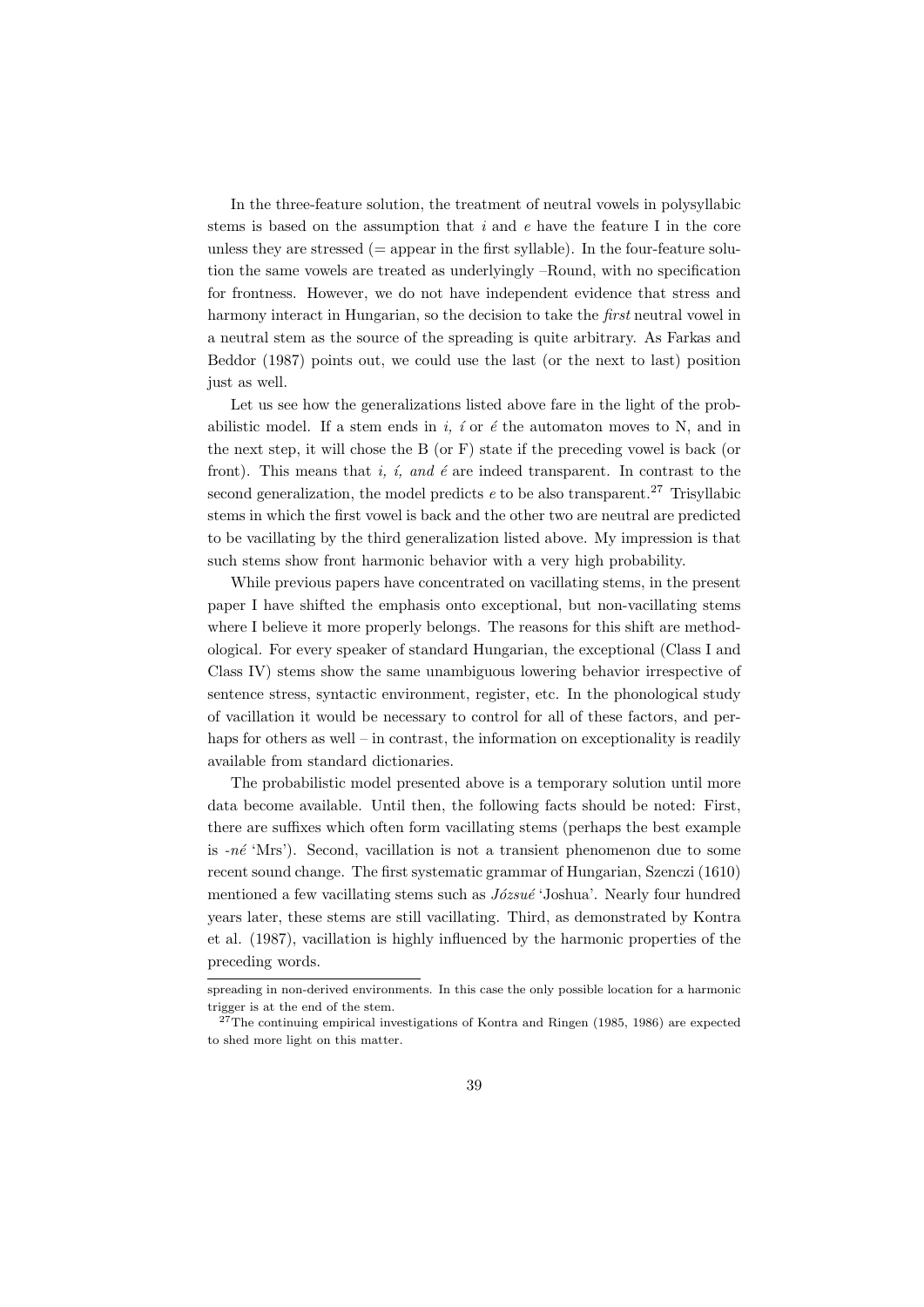Given that vacillation is clearly influenced by factors such as the harmonic properties of the preceding words which are not taken into account by any of the existing models, there is no reason why the evaluation of these models should be based on vacillating data. If there is any conclusion that can be drawn on the basis of such data, it is the fact that a (probabilistic) description involves right to left scanning of the stem. However, even this conclusion can be established on the basis of the non-vacillating data presented in (31) below.

The following table gives the present tense paradigm of the stems  $v\acute{a}r$  'wait',  $kér$  'ask', and  $tür$  'suffer'. The items in the first, second, and third columns are first, second, and third person forms, respectively. With each stem, the first two rows give the singular, and the last two rows give the plural forms: the indefinite conjugation is in the odd rows, and the definite conjugation is in the even rows.

| (31A) | 1st    | 2nd      | 3rd                  | number | conjugation |
|-------|--------|----------|----------------------|--------|-------------|
|       | várok  | vársz    | vár                  | sq     | indef       |
|       | várom  | várod    | várja                | sq     | def         |
|       | várunk | vártok   | várnak               | pl     | indef       |
|       | várjuk | várjátok | várják               | pl     | def         |
| (31B) |        |          |                      |        |             |
|       | kérek  | kérsz    | kér                  | sq     | indef       |
|       | kérem  | kéred    | kéri                 | sq     | def         |
|       | kérünk | kértek   | kérnek               | pl     | indef       |
|       | kérjük | kéritek  | kérik                | pl     | def         |
| (31C) |        |          |                      |        |             |
|       | tűrök  | tűrsz    | $\tilde{\mathrm{t}}$ | sq     | indef       |
|       | tűröm  | tűröd    | tűri                 | sq     | def         |
|       | tűrünk | tűrtök   | tűrnek               | pl     | indef       |
|       | tűrjük | tűritek  | tűrik                | pl     | def         |

The first person suffixes show standard harmonic alternation, and the same holds for the first three second person suffixes and the indefinite suffixes in third person. The 3rd person definite forms (both for singular and plural) and the 2nd pl definite endings behave differently however.

The 3rd sg definite suffix appars as  $i$  with every stem that takes front suffixes, and as  $ja$  with all other stems (i.e the ones that take back suffixes). As we have seen in (5), the regular alternant of a is e. Thus, we would expect  $ja/je$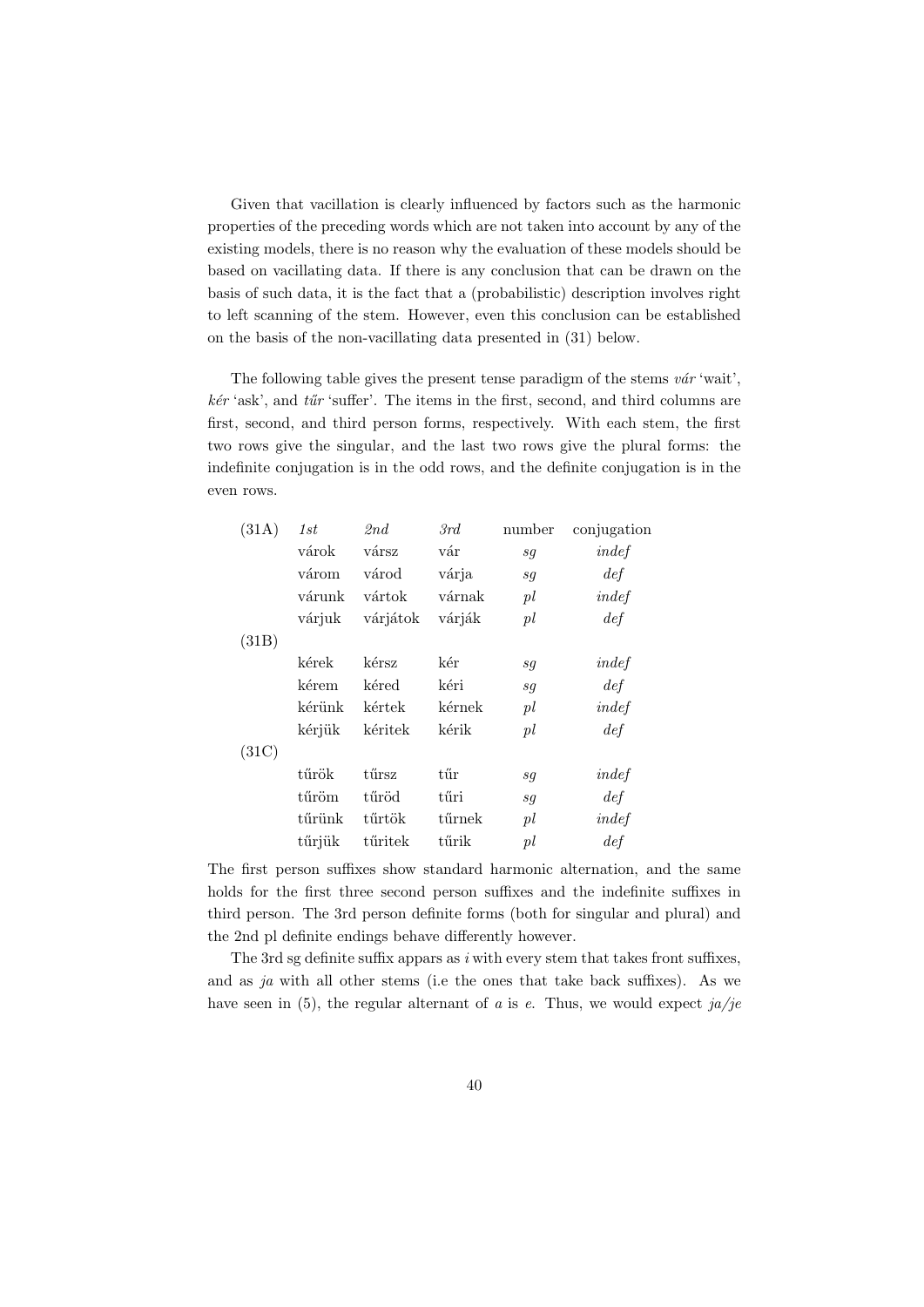alternation, and the *i* form will have to be derived from *je* by a special rule.<sup>28</sup> Irrespective of the details of the analysis, it is quite clear that the change from one alternant to the other can not be accomplished just by spreading of the harmonic feature.

This is a clear case of morphophonemic alternation restricted to the 3rd definite and 2nd plural definite morphemes. Further evidence for the morphophonemic nature of the process comes from the fact that the  $j$  appearing in back harmonic contexts assimilates to a preceding sibilant while ordinary j in Hungarian does not (cf rázza 'shake-3SG-DEF' vs. kézjel 'handsign' = kéz+jel 'hand+sign'  $*k\acute{e}zzel$ ).

However, if morphological alternation can be conditioned by harmonic information, these morphemes are not only the sites, but also the triggers of the alternation since they must 'seek out' the harmonic feature. If this concept can be generalized from a small set of morphophonemes to harmonic archiphonemes in general, locality can be preserved only if we suppose that scanning happens from right to left, as suggested by the above treatment of vacillating data.

Needless to say, neither the three-feature nor the four-feature solution have the resources for right to left scanning. Because of this, both require a rather extraordinary rule that deletes the  $j$  if the preceding stem is front harmonic and takes the low a into high i.

## 4.3 Three features or four?

So far we found no evidence favoring one solution over the other and, as I argued above, the vacillating data is not firm enough to serve as a basis for a definitive conclusion. Here I will first discuss how the possessive paradigm is handled in the three-feature solution, and show that equally general rules are unavailable in the four-feature solution. Let me repeat the critical data here:

 $^{28}$ Another solution would be to take the *i* alternant as basic, and adding a rule that turns i into ja in back vowel contexts. Since in Hungarian suffixes with i generally do not show harmonic alternation, I'll take the ja form as basic here, but nothing hinges on this assumption.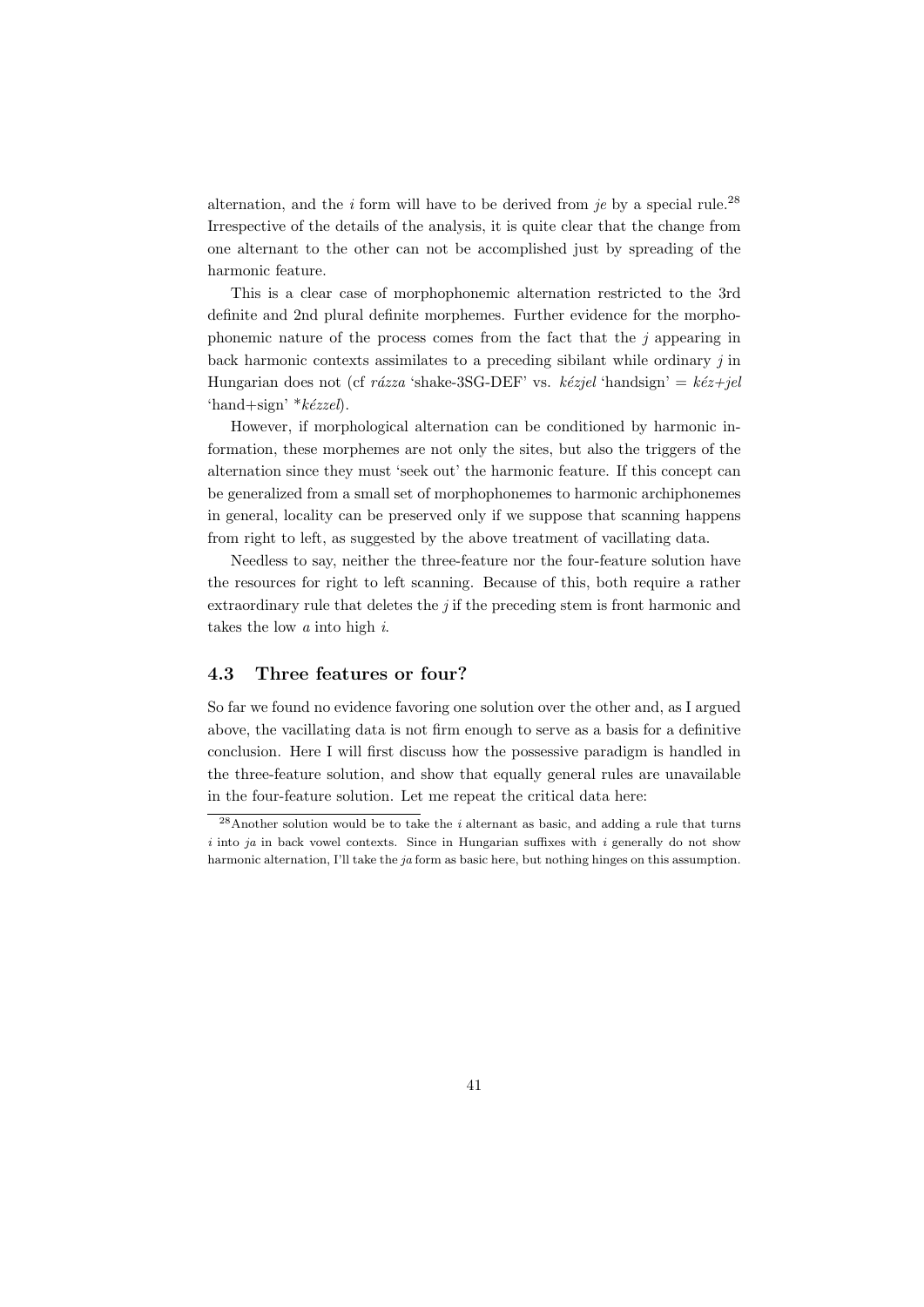| (13)         |           |            |          |           |                            |
|--------------|-----------|------------|----------|-----------|----------------------------|
| I            | 1st       | 2nd        | 3rd      | possessor | possessed                  |
|              | uram      | urad       | ura      | sg        | sg                         |
|              | uraim     | uraid      | urai     | sq        | pl                         |
|              | urunk     | uratok     | uruk     | pl        | sg                         |
|              | uraink    | uraitok    | uraik    | pl        | pl                         |
| $\mathbf{I}$ |           |            |          |           |                            |
|              | sógorom   | sógorod    | sógora   | sg        | sg                         |
|              | sógoraim  | sógoraid   | sógorai  | sg        | pl                         |
|              | sógorunk  | sógorotok  | sógoruk  | pl        | sg                         |
|              | sógoraink | sógoraitok | sógoraik | pl        | pl                         |
| Ш            |           |            |          |           |                            |
|              | emberem   | embered    | embere   | sg        | sg                         |
|              | embereim  | embereid   | emberei  | sg        | pl                         |
|              | emberünk  | emberetek  | emberük  | pl        | sg                         |
|              | embereink | embereitek | embereik | pl        | pl                         |
| IV           |           |            |          |           |                            |
|              | hölgyem   | hölgyed    | hölgye   | sg        | $\mathfrak{s}\mathfrak{g}$ |
|              | hölgyeim  | hölgyeid   | hölgyei  | sg        | pl                         |
|              | hölgyünk  | hölgyetek  | hölgyük  | pl        | sg                         |
|              | hölgyeink | hölgyeitek | hölgyeik | pl        | pl                         |
| $\mathbf{V}$ |           |            |          |           |                            |
|              | őröm      | őröd       | őre      | sg        | sg                         |
|              | őreim     | őreid      | őrei     | sg        | pl                         |
|              | őrünk     | őrötök     | őrük     | pl        | sg                         |
|              | őreink    | őreitek    | őreik    | pl        | pl                         |

As can be seen from (13), the 1st and 2nd sg suffixes contain a quaternary vowel followed by  $m$  and  $d$  respectively: in the three-feature solution they are represented as

### (32)

V<U>C V<U>C | | ; | | A m A d

(For the sake of perspecuity, the internal geometry (see Clements 1985) of the core is 'magnified' here by representing the A-s on their own tier. Since A never spreads, this will not affect the argument in any way.) The 3rd sg, 1st pl, and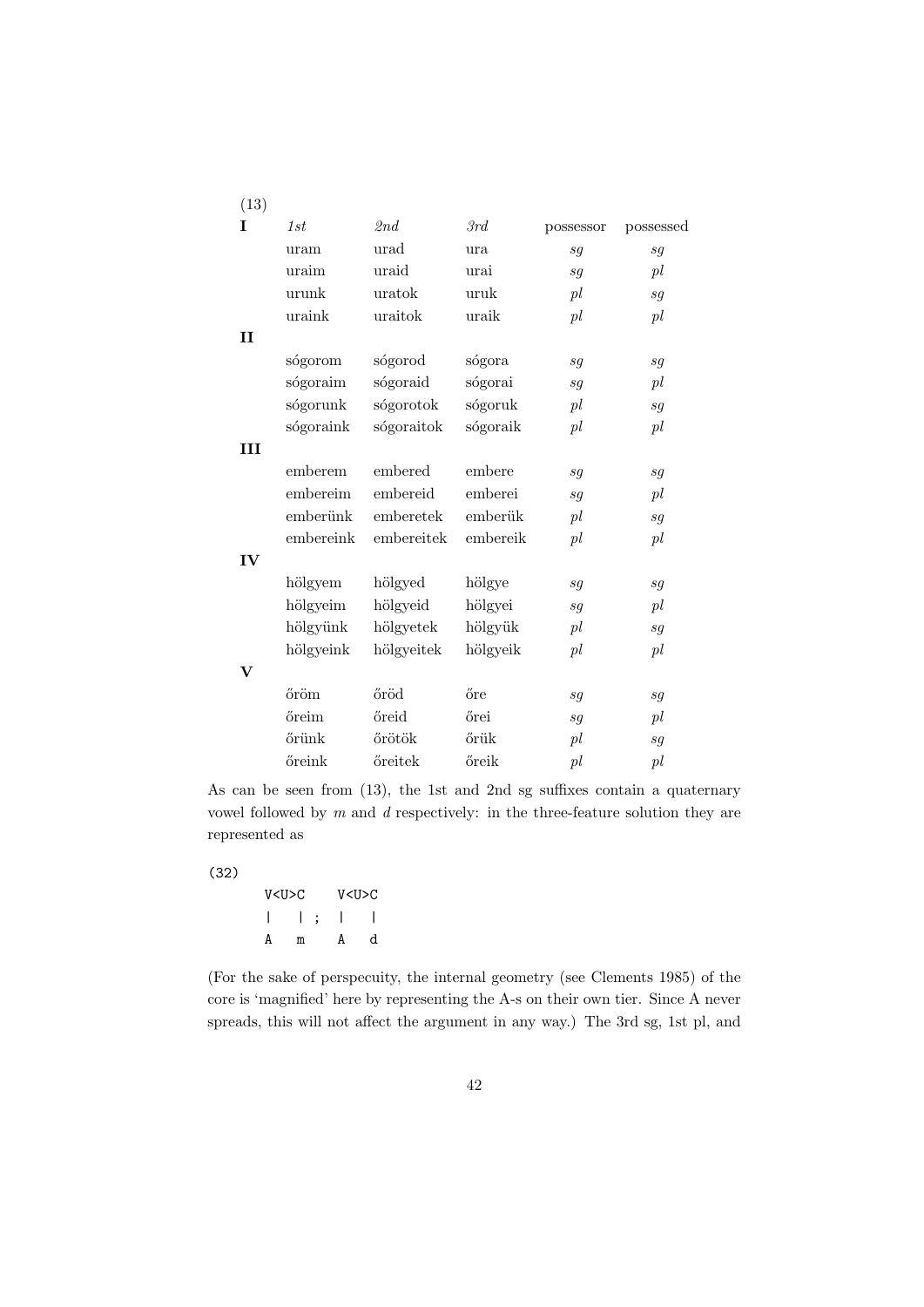3rd pl suffixes show the ordinary  $a/e$  and  $u/\ddot{u}$  binary alternations, and in the 2nd pl a quaternary vowel is followed by a ternary one.

(33)

V<U>CVC | | | A t k

U

In fact, the ternary vowel might be taken as a reflex of the quaternary vowel of the regular plural form. Recall the case of the numeral suffix discussed in 2.2, where the 'lowered' alternant a of the following suffix never surfaces because the numeral suffix itself is not lowering. The 2nd pl possessive in (33) could also be segmented as a non-lowering quaternary suffix  $at/et/ot/öt$  followed by the plural marker – one could even argue that this putative  $at/et/ot/öt$  comes from the 2nd sg possessive  $ad/ed/od/öd$  which lost its voicing and its exceptional –U marking. However, since this analysis can not be generalized to other persons, I will not pursue this matter here.

In the three-feature solution, the forms in rows 2 and 4 can be derived from those in rows 1 and 3 with a single rule which deletes the U (if any) of the first V and adds an A instead, and infixes an i after it: $^{29}$ 

(34)

 $V[U]$  -->  $V[A]V < I >$  / -\_ +POS PL

What happens here is that both the quaternary  $a/e/o/\ddot{o}$  and the binary  $u/\ddot{u}$ are replaced by the binary  $a/e$  before the inserted  $-i$ - which, as the data in (13) make it clear, marks the plurality of the possessed element. In fact, there is another suffix in Hungarian that markes possession, namely the possessive anaphoric  $\acute{e}$ , and the plural of this  $\acute{e}$  is  $\acute{e}i$ . Thus, the grammar of Hungarian has to capture the fact that the plurality of the possessed element is marked by an i which follows the first vowel of the possessive marker, and an analysis that captures the concomitant changes in the first vowel in a single rule is clearly preferable to one in which these changes require separate rules for singular and plural possessor.

<sup>29</sup>The idea of treating the plural marker of the possessed as an infixed element goes back to Antal (1959,1963)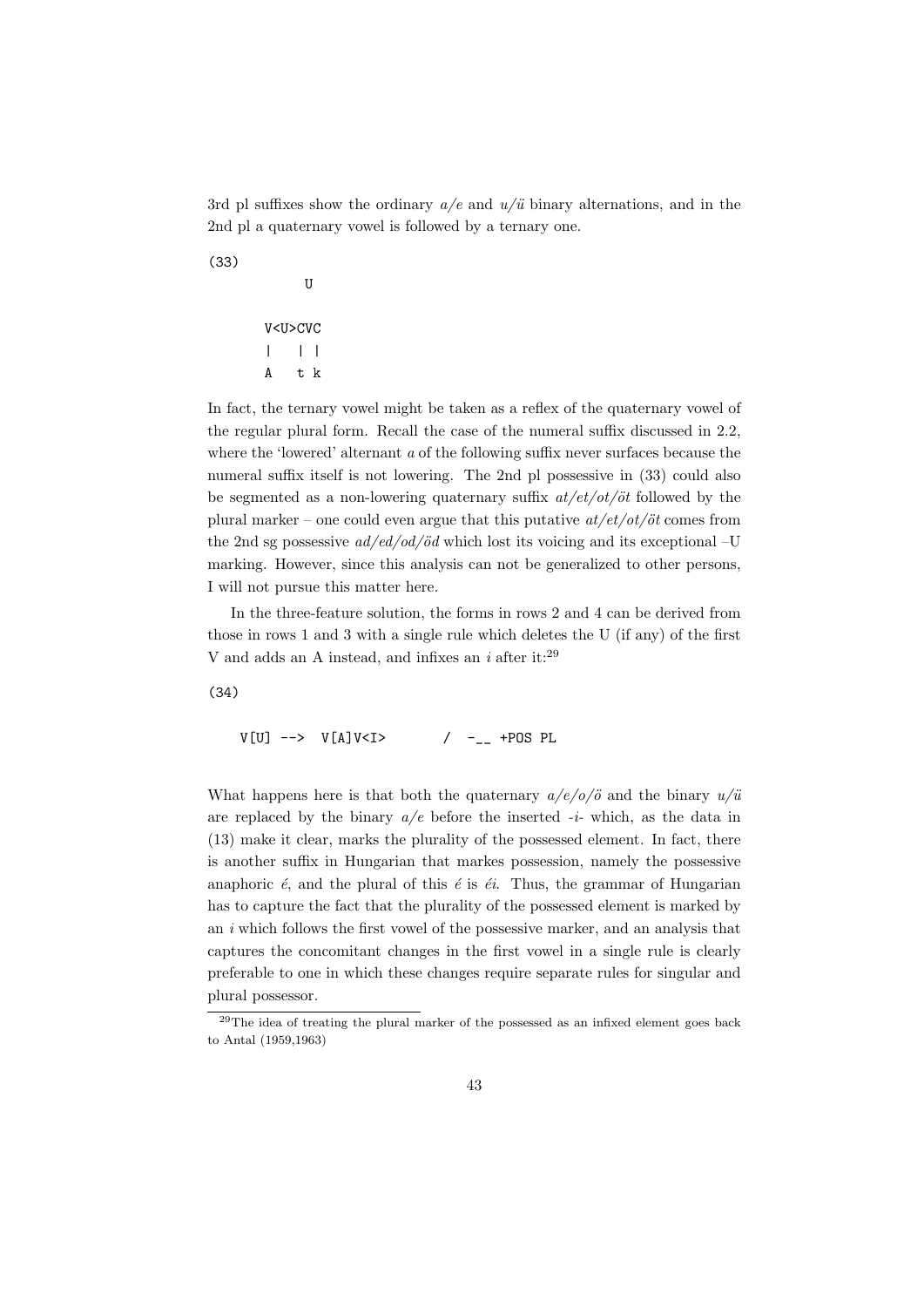Phonologically, the unity of the processes of changing the quaternary  $a/e/o/\ddot{o}$ to  $a/e$  and changing the binary  $u/\ddot{u}$  to  $a/e$  lie in the fact that in both cases the feature U is replaced by A. In principle, the process of changing U to A can be decomposed into three steps neither of which involves more than the standard operations of feature association, delinking, insertion or deletion: first the feature U (if present) is deleted, no matter whether it was in the core or on its own tier, and second the feature A is added. (As a third step, if the resulting V is doubly specified for A, the OCP collapses the two As.) In practice, however, these three steps are always telescoped into a single, feature-changing operation.

In the four-feature solution, although the unity of the changes to the vowel preceding the inserted  $i$  can not be captured at all, the essential feature-changing nature of the process is still clear. Although we can turn the quaternary vowel into binary  $a/e$  by simply adding a +Low, we can not derive binary  $a/e$  from binary  $u/\ddot{u}$  without actually changing its height specification. Moreover, the rule would have to delete the +Round specification of  $u/\ddot{u}$ , since binary  $a/e$  is crucially underspecified for rounding.

## 4.4 Conclusion

The two competing accounts of Hungarian vowel harmony presented in Section 3 above presuppose radically different conceptions of feature use and feature content. In this concluding section, I will first address the problem of feature use, because this can be treated as a purely technical problem amenable to technical solutions. Next I will turn to the issue of feature content – this will be discussed from a broader, non-technical perspective.

The original aim of underspecification (leaving fature values blank) was to capture archiphonemes, i.e. underdifferentiated entities such as a 'placeless nasal' that will be fully specified only in the course of the derivation. In the case of vowel harmony this means that archiphonemes are similar to vowels in their featural composition, only they lack any specification for the harmonic feature, which will be supplied by spreading. Contemporary theories of restricted under $specification$  (Steriade 1987, Mester and Itô 1988) are based on the assumption that only redundant features can be underspecified. But in the case of harmony, the missing features are not redundant (cf. minimal pairs like kor 'age' vs  $k\ddot{o}r$ 'circle'), so archiphonemes must be exceptional elements.

The exceptionality of archiphonemes is encoded as a condition on rule application in the four-feature system, where feature-filling rules are blocked from applying by the presence of underlying feature-specifications. In the three-feature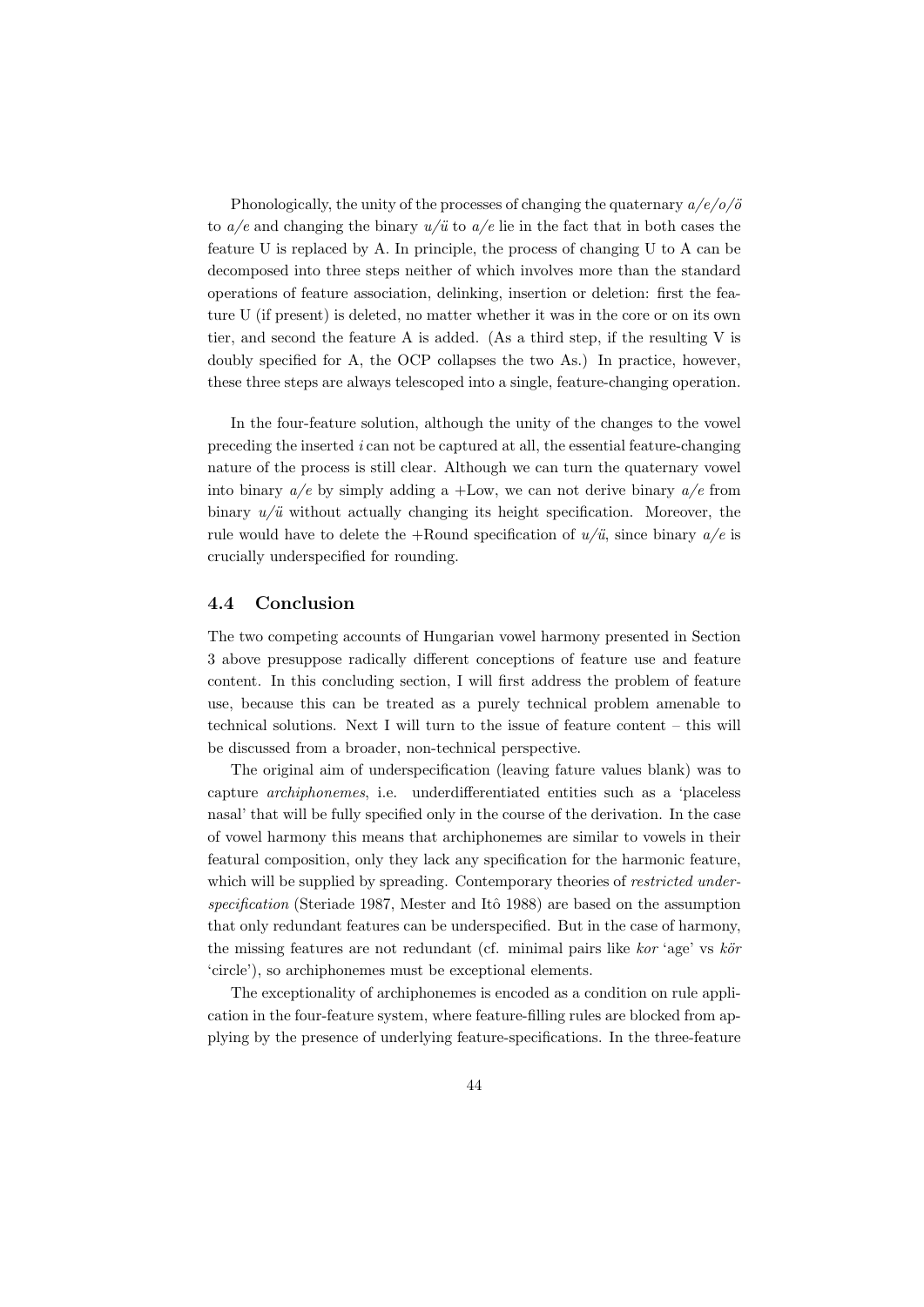system, a mechanism for filling in blanks is incompatible with the 'simplex' feature interpretation in which the lack of specification is equated with negative specification. There the exceptionality of archiphonemes is encoded in the representations by core specification.

For instance, if we take the dative suffix as underlying -nak, the alternant -nek will be derived by a feature-changing rule of I-spread (14A). However, we have to block U-spread (14B) from applying. In other words the  $a/e$ archiphoneme has to be –U throughout the derivation. This is achieved by specifying  $a/e$  as  $-U$  in the core. Core specifications do not spread, which is compatible with the view that negatively specified autosegments, when floating, will trigger the deletion of the following positively specified feature.

Although the three-feature solution does better on the possessive paradigm, its advantage over the four-feature solution is slight, especially in the light of the fact that it must make recourse to two kinds of exceptional devices, namely floating negative features and core-specification.<sup>30</sup> Whether these devices are just technical tricks that will be eliminated from the theory of phonology as soon as a better notation presents itself or whether they capture essential properties of the grammar, only time will tell.

However, the four-feature solution is also problematic, especially in the light of the general principle of structure-preservation (Kiparsky 1982). The source of the problem is the height specification of e. In binary alternation, as well as in quaternary alternation after lowering stems,  $e$  receives the value  $+$ Low. In ternary alternation and in the regular quaternary case (after non-lowering neutral stems), however, e surfaces with -Low specification. Since phonetically e is mid-low, the choice between low and mid is arbitrary. But no matter how we choose to represent  $e$ , one of the intermediate representations will violate structure-preservation. Again, only time will tell whether structure preservation represents an essential property of grammars. If it does, however, as I believe to be the case, the four-feature solution will have to be reworked completely.

In sum, the exceptional items (irregular vowels and archiphonemes) are formally closer to the non-exceptional items (regular vowels) in the four-feature solution than in the three-feature solution. Floating features are necessary in both solutions, but in the three-feature solution core-specification for the exceptional cases is also necessary, while in the four-feature solution blank entries are common to exceptional items and regular (non-alternating, non-lowering) vowels such as a. This homogeneity is bought at the price of an extra feature,

 $30$ This is the main reason why the U-deletion rules (15-16) and (18) could not be collapsed, and the U  $\rightarrow$  A rule in (34) required nonstandard notation.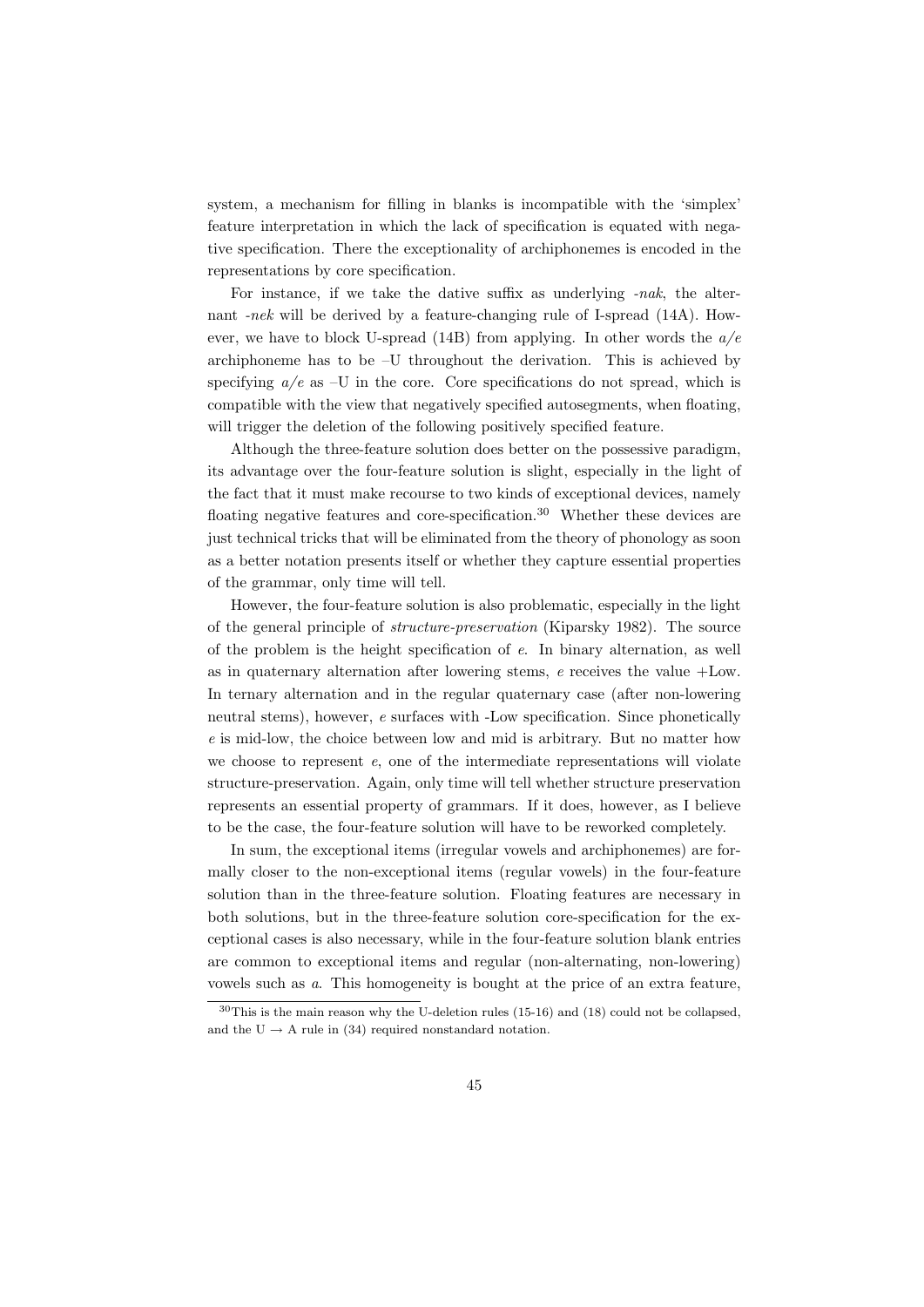namely Low. The rest of this paper is devoted to a somewhat programmatic discussion of the role of this feature and the meaning of features in general.

Following Householder (1952) we can distinguish two polar opposites in the way we interpret phonological features. Under the 'God's truth' view, features, together with their phonetic interpretation, are part of Universal Grammar and as such, they are likely to be innate. Under the 'hocus-pocus' view, features are part of the descriptive machinery we call Universal Grammar, but they are not necessarily related to anything outside this grammar. In particular, they need not have a universal phonetic interpretation.

In 1.2 I have performed the hocus-pocus necessary to derive three features on the basis of vowel alternations (both harmonic and length alternations) in Hungarian, and concluded that that these three features correspond to the standard SPE features only to a limited extent. In particular, the derivation made it necessary to import the abstract -Round analysis of a into the system from the beginning, and to treat  $e$  and  $\acute{e}$  as having the same height.

From this perspective, the feature Low is completely unmotivated, and the four-feature analysis, which makes essential reference to Low in order to keep the ternary and quaternary archiphonemes apart, must have its justification outside the domain of vowel alternations. Under the standard view this justification comes simply from the phonetic quality of the vowels: after all,  $a$  is low, and  $i$ is high, which is exactly what we need for the analysis to work.

However, this simple justification does not stand up in the light of the facts that a acts as -Round at every stage of the derivation and that the height differences between  $a$  and  $e$  on the one hand, and  $\acute{a}$  and  $\acute{e}$  on the other hand are not reflected in the underlying representations of these vowels. In fact, there is no reason to suppose that the use of four features involves any less hocus-pocus than the use of three features.

But if phonetic interpretation can not serve as an infallable guide in phonological analysis, what do the features mean? If the feature composition of a vowel is determined by the alternation patterns obtaining in the language, how do we interpret the feature matrices phonetically? I submit here that it is possible to view phonemes as primary and features as secondary, and to assign phonetic values to the phonemes more or less directly.

The view that the 'objective' (phonetic) relations between speech sounds can obscure the true 'psychological' (phonological) relations goes back at least to Sapir (1925). In the remainder of this paper, I will outline a version of phonology that fits into the mold of formal contemporary phonological theory but preserves Sapir's insight which I believe to be essentially correct. My starting point will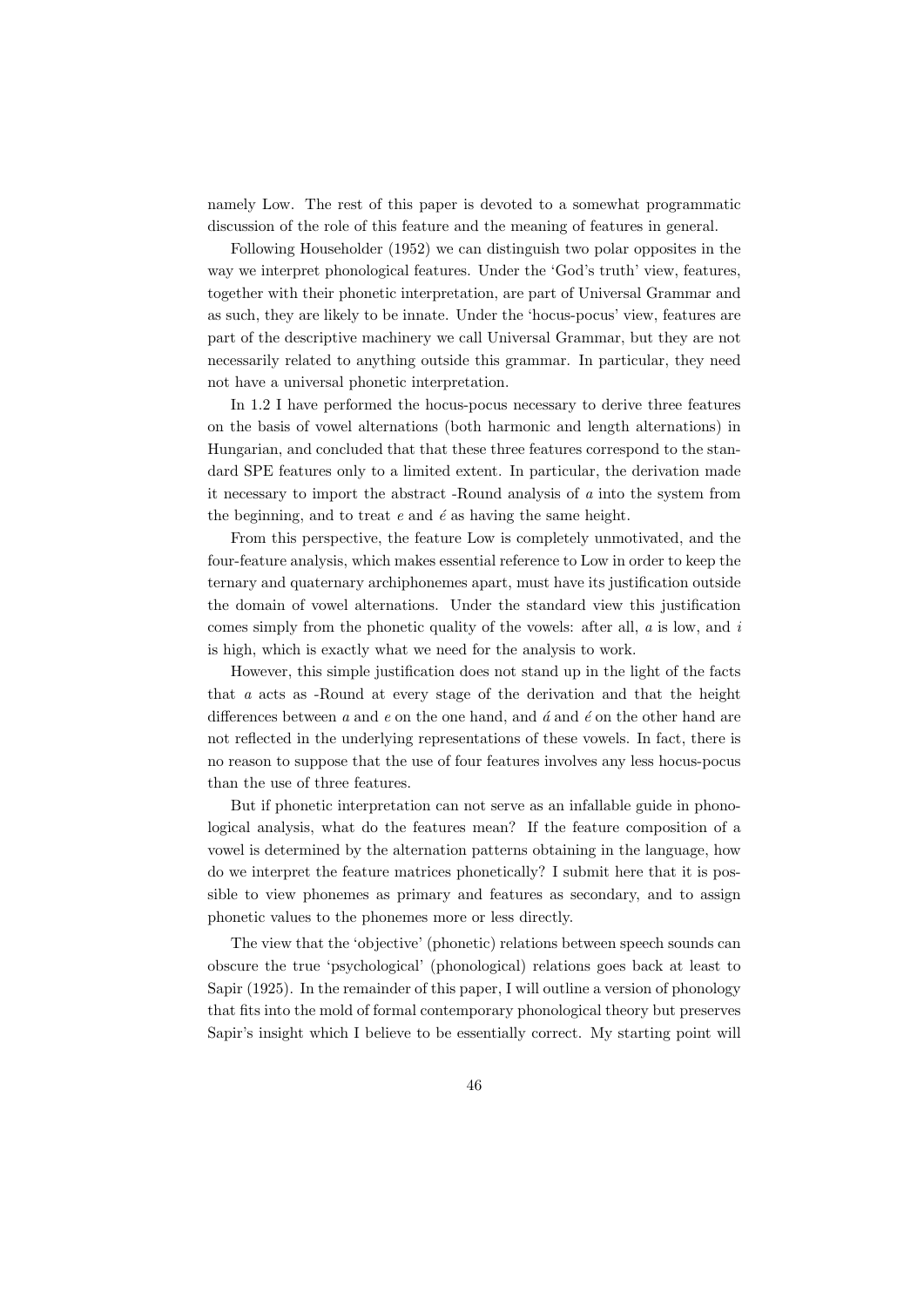be the observation that in the three-feature system there are three vowels  $(a, u)$ and i) that have exactly one  $+$  in their feature matrix.

Following Cherry, Jakobson and Halle (1953) and Cherry (1956) I will treat the assignment of feature values as a mapping from the set of phonemes into a linear space of dimension n, where n is the number of features.<sup>31</sup> In other words, features are treated as a system of coordinates, and phonemes are expressed by coordinate vectors that describe their location in the abstract 'vowel space' generated by the features. Under this view, the fact that a certain vowel takes only one  $+$  value means that the vowel itself can serve as a basic vector i.e. we can *identify* the vowel i with the feature I, the vowel u with the feature U, and the vowel a with the feature A.

This means that the articulatory (or acoustic) properties of vowels should be expressed in terms of the basic vowels which now serve as features. Therefore, the articulation of such vowels can be taken as basic, and the articulation of all other vowels can be assumed to be made up from the gestures associated with the basic vowels. This provides an immediate explanation for the 'coupling' effect that can be observed across languages. Suppose that languages X and Y both have a five vowel system  $i \in a \circ u$ , but in language X i and u are higher than in language Y. If  $\alpha$  is the same in both languages, we expect the mid vowels to be spaced evenly so that they will be higher in language X than in language Y, the height difference being roughly half of what was observed in the case of high vowels.

The SPE theory has no way to predict this because the phonetic realization rule that relates the feature +High to a phonetic scale is only indirectly connected to the rule that relates -High to the same scale. In SPE, we need an extra principle of 'even spacing' to derive the desired result, while in the system sketched above, it will follow from the fact that mid vowels are created by combining high and low vowels.

This is not to say that the proposed system will be free of the kind of discrepancies between phonetic and phonological feature interpretation that we find in Hungarian – but these discrepancies appear in a different place. Since phonetic interpretation is built on the interpretation of the basic phonemes, roundness for instance can be taken as an inherent property of Hungarian  $a^{32}$  What needs to be explained is the fact that  $e$  is completely unrounded in Hungarian, in spite of the fact that a is one of its components.

<sup>31</sup>For a more rigorous statement, see Kornai 1986 ch 2.1

 $32$ Hungarian  $\acute{a}$  is, of course, inherently unrounded – the 'late realization rule' analysis proposed here is tantamount to saying that  $\acute{a}$  has to be a basic phoneme itself.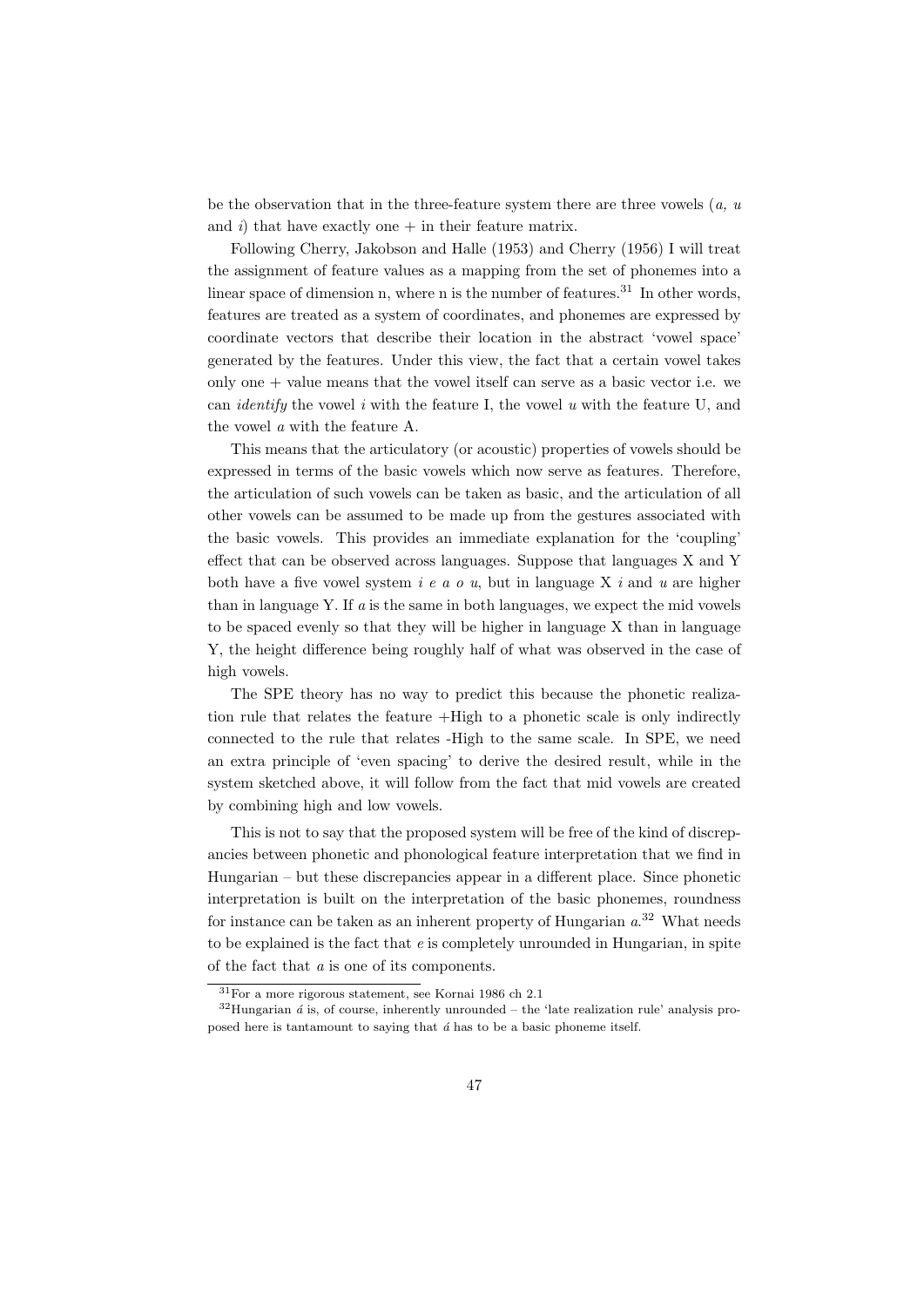In general, the locus of discrepancies is shifted from the extremal points of the vowel space to the internal points, and this will always make the discrepancies smaller. For instance, in the case of Hungarian  $e$ , we expect a lesser degree of narrowing of the lip orifice, since  $e$  is composed of  $a$  (narrowing) and  $i$  (no narrowing) – what has to be explained is that we find no narrowing at all. But the difference to be explained is now between less narrowing and no narrowing, rather than between narrowing and no narrowing. In effect, the discrepancy is halved.

To sum up, the theory proposed in this section takes features as instruments for capturing the natural classes as manifested by the alternation patterns, rather than as direct bearers of phonetic content. Phonetic interpretation is based on the phonemes that turn out to be 'featural' in the sense of having only one + specification. There are two immediate consequences of this proposal, namely that 'even spacing' effects follow without further stipulations, and that the magnitude of the discrepancies between 'phonetic' and 'phonological' features is halved. Other consequences remain to be explored.

# 5 References

- Anderson, S.R. 1981: Why phonology isn't "natural". Linguistic Inquiry 12, 493-540
- Antal L. 1959: Gondolatok a magyar főnév birtokos ragozásáról. Magyar Nyelv 55, 351-357
- Antal L. 1963: The possessive form of the Hungarian noun. Linguistics 3, 50-61
- Becker-Makkai, V. 1970: Vowel harmony in Hungarian reexamined in the light of recent developments in phonological theory. In: Becker-Makkai (ed): Phonological theory: Evolution and current practive. Holt, Rinehart, and Winston, New York, pp 634-648
- Cherry, C. 1956: Roman Jakobson's distinctive features as the normal coordinates of a language. In: For Roman Jakobson, The Hague
- Cherry, C. Halle, M. Jakobson, R. 1953: Toward the logical description of languages in their phonemic aspect. Language 29, 34-46
- Chomsky, N.- M. Halle 1968: The Sound Pattern of English. Harper and Row, New York
- Clements, G. N. 1976: Vowel harmony in nonlinear generative phonology: an autosegmental model. IULC, Bloomington 1980

Clements, G. N. 1985: The geometry of phonological features. Phonology Year-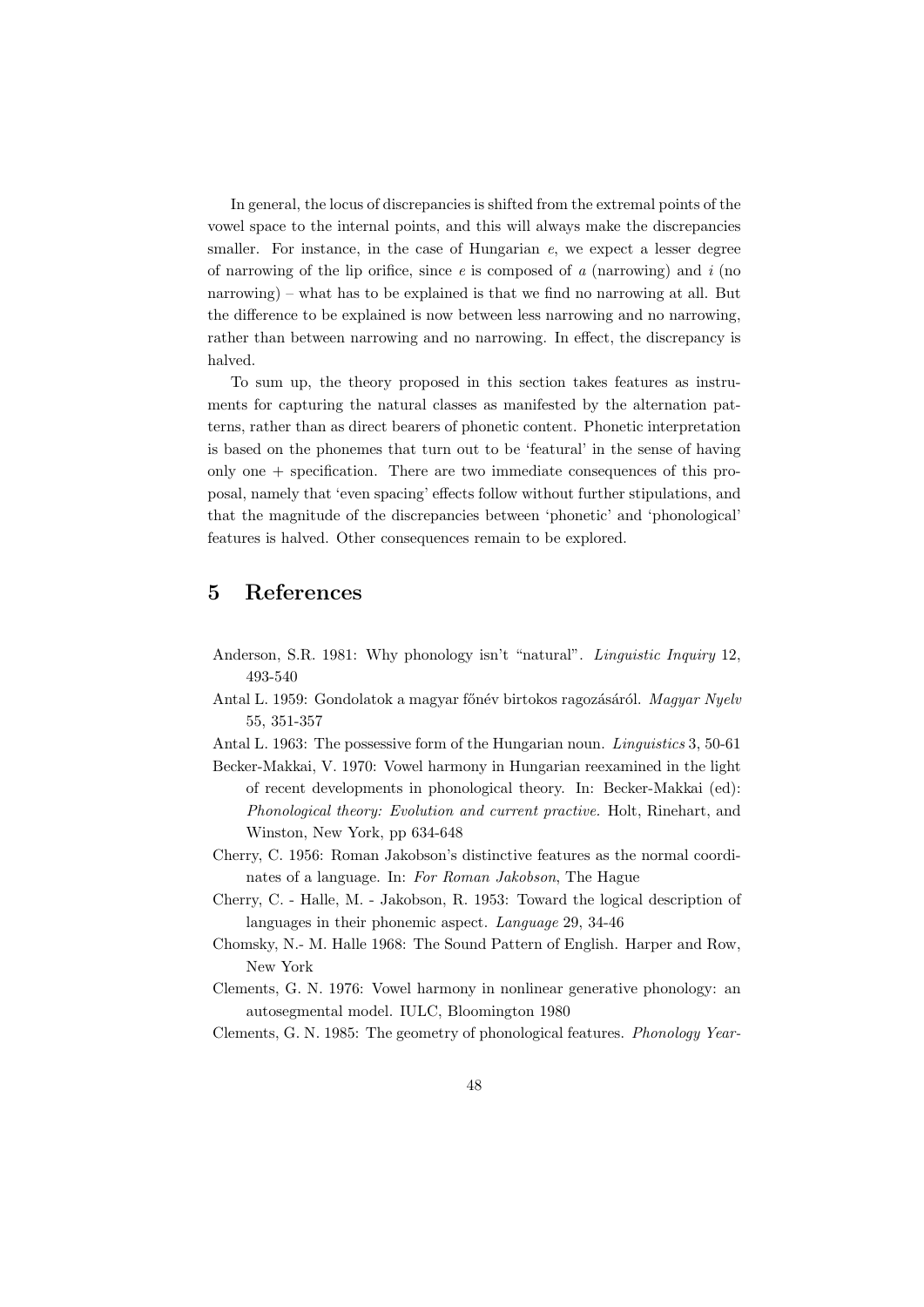book 2, 126-161

- Esztergár, M. 1971: A generative phonology of nouns and vowel harmony in Hungarian. Unpublished PhD dissertation, UC San Diego
- Farkas, D. and P. Beddor (1987): Privative and Equipollent Backness in Hungarian. In: Bosch, Need and Schiller (eds): Parasession on Autosegmental and Metrical Phonology, CLS 23, 90-105
- Goldsmith, J. 1985: Vowel harmony in Khalkha Mongolian, Yaka, Finnish and Hungarian. Phonology Yearbook 2, 253-275
- Halle, M.- J-R. Vergnaud 1982: On the framework of autosegmental phonology. In: v.d.Hulst-Smith (eds): The Structure of Phonological Representation. Foris, Dordrecht 65-82
- Householder, F. 1952: Review of Harris: Methods in Structural Linguistics IJAL 18, 260-268
- v.d.Hulst, H. 1985: Vowel Harmony in Hungarian: a Comparison of Segmental and Autosegmental Analyses. In: v.d.Hulst – Smith (eds): Advances in Nonlinear Phonology. Foris, Dordrecht 267-303
- Jensen, J. 1978: A reply to "Theoretical implications of Hungarian Vowel Harmony". Linguistic Inquiry 9, 89-97
- Kaye. J. Lowenstamm, J. Vergnaud, J-R. 1985: The internal structure of phonological elements: a theory of charm and government. Phonology Yearbook 2, 305-328
- Kiparsky, P. 1968: How abstract is phonology? In: Fujimura (ed) Three dimensions of Linguistic Theory TEC Corp, Tokyo 1973
- Kiparsky, P. 1982: From cyclic phonology to lexical phonology. In: v.d.Hulst-Smith (eds): The Structure of Phonological Representation. Foris, Dordrecht 131-176
- Kontra, M. Ringen, C. 1985: Stress and harmony in Hungarian loanwords. ms
- Kontra, M. Ringen, C. 1986: Hungarian vowel harmony: the evidence from loanwords. Ural-Altaische Jahrbücher 58, 1-14
- Kontra M. , C. Ringen and J. Stemberger 1987: The effect of context on suffix vowel choice in Hungarian vowel harmony. Proc. XIV International Congress of Linguists, E. Berlin 1987
- Kornai, A. 1986: On Hungarian Morphology. Kandidátus Thesis, Institute of Linguistics, Hungarian Academy of Sciences.
- Kornai, A. 1986a: A dictionary database of Hungarian. Institute of Linguistics, Hungarian Academy of Sciences Working Papers II, 30-40

Mester, A. and Itô, J. 1988: Feature specification and feature predictability.